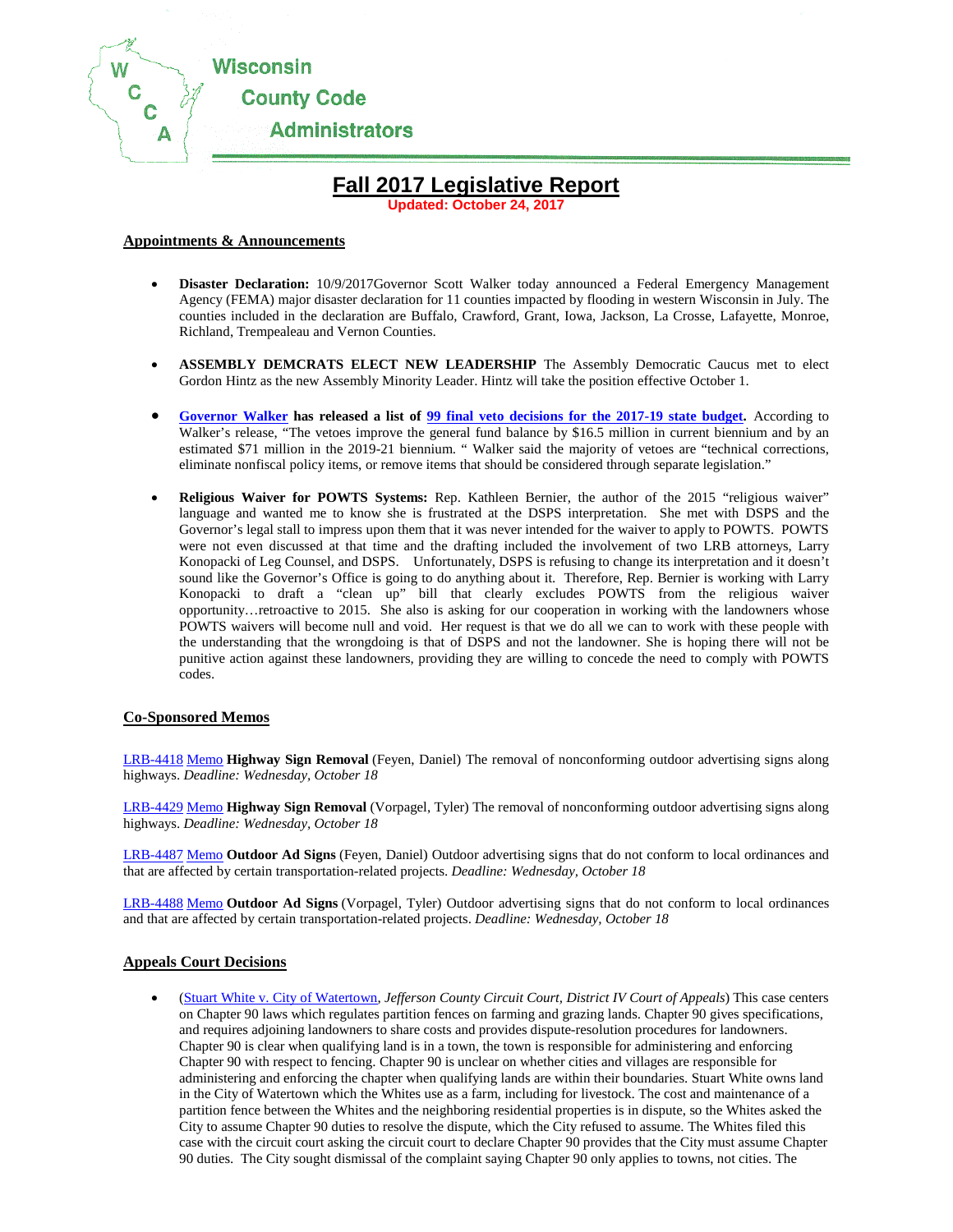circuit court concluded that Chapter 90 is ambiguous, and agreed with the Whites that Chapter 90 reasonably reads as applying to cities the same as towns. The City appealed. The appeals court affirmed the circuit court that Chapter 90 is ambiguous, and looking at legislative history that qualifying land in a city or village requires the city or village to administer and enforce Chapter 90 the same as a town would.

# **Bills – Assembly & Senate**

Introduced Bills: Assembly – 567 Senate – 479

**Bill:** [Assembly Bill 42](https://docs.legis.wisconsin.gov/2017/proposals/ab42) [\(Companion Senate Bill 15](https://docs.legis.wisconsin.gov/2017/proposals/sb15) ) **Enacted into Law**

**Description:** Relating to: various changes regarding administrative rules and rule-making procedures and making an appropriation.

#### **Impact:** This bill

- 1. Requires scope statements for proposed administrative rules to be reviewed by the Department of Administration for a determination of an agency's authority to promulgate a rule;
- 2. Requires agencies to hold preliminary public hearings and comment periods on scope statements for rules if directed to do so by the Joint Committee for Review of Administrative Rules (JCRAR);
- 3. Requires the passage of a bill in order for an agency to promulgate a rule that would result in implementation and compliance costs of \$10 million over any two-year period, subject to certain exceptions; and
- **4.** Allows either a co-chairperson of JCRAR or JCRAR as a whole, at certain steps in the rule-making process, to request the preparation of an independent economic impact analysis for a proposed rule

- **Bill Status:**<br>• 1/26/2017 Sen. Introduced by Senators
	- 1/26/2017 Sen. Read first time and referred to Committee on Government Operations, Technology and Consumer Protection
	- 6/14/2017 Asm. Read a third time and concurred in, Ayes 62, Noes 34
	- 6/14/2017 Asm. Ordered immediately messaged
	- 6/15/2017 Sen. Received from Assembly concurred in
	- 8/3/2017 Sen. Presented to the Governor on 8-3-2017
	- 8/9/2017 Sen. Report approved by the Governor on 8-9-2017[. 2017 Wisconsin Act 57](https://docs.legis.wisconsin.gov/document/acts/2017/57)
	- 8/9/2017 Sen. Published 8-10-2017

#### **WCCA Position:** No Position was taken

#### **Bill:** [Assembly Bill 45](https://docs.legis.wisconsin.gov/2017/proposals/reg/asm/bill/ab45) [\(Companion Senate Bill 14](https://docs.legis.wisconsin.gov/2017/proposals/sb14))

**Description:** Relating to: state procurement of products and services from businesses located in this state and setting a goal for local government to purchase a certain percentage of products and services from businesses located in this state.

**Impact:** Municipalities would have to look to local businesses for products instead of just bid process.

- **Bill Status:**<br>• 1/31/2017 Asm. Introduced by Representatives
	- 1/31/2017 Asm. Read first time and referred to Committee on Government Accountability and Oversight
	- 2/27/2017 Asm. Fiscal estimate received
	- 3/7/2017 Asm. Refused to withdraw from the committee on Government Accountability and Oversight, Ayes 34, Noes 64
	- 1/26/2017 Sen. Introduced by Senators
	- 1/26/2017 Sen. Read first time and referred to Committee on Government Operations, Technology and Consumer Protection
	- 2/23/2017 Sen. Fiscal estimate received

**WCCA Position:** Local Government issue, non-zoning/regulatory bill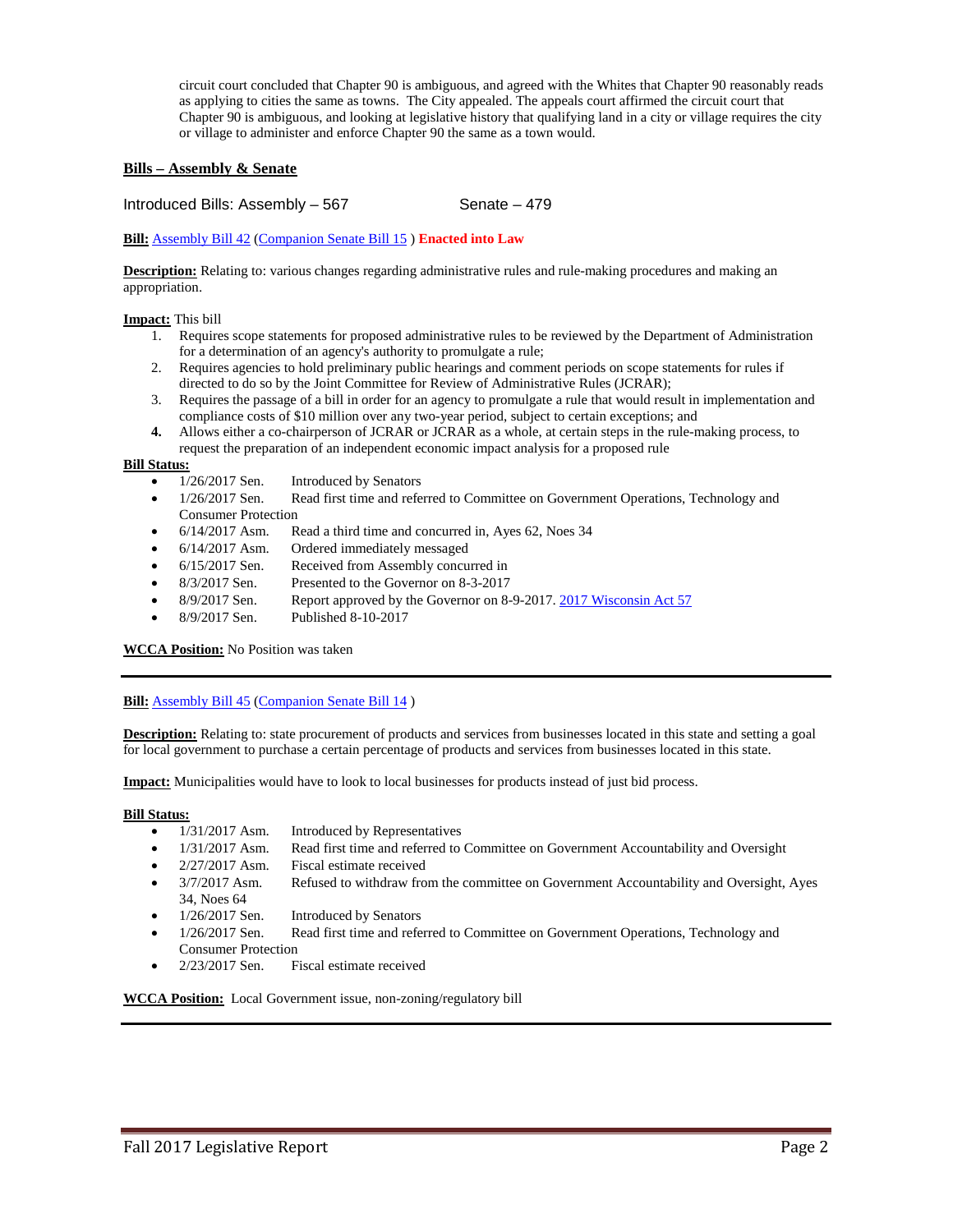# **Bill:** [Assembly Bill 050](https://docs.legis.wisconsin.gov/2017/proposals/reg/asm/bill/ab50) [\(Companion Senate Bill 22\)](https://docs.legis.wisconsin.gov/2017/proposals/sb22)

**Description:** This bill establishes standards and a process for designating areas in this state as groundwater management areas. The standards vary depending on whether an area has a confined aquifer or an unconfined aquifer. An aquifer is a water-bearing geologic formation. A confined aquifer has above it a layer (of rock, for example) through which water does not pass easily. An unconfined aquifer does not have such a layer above it.

Current law provides for a Groundwater Coordinating Council, consisting of the secretaries of natural resources, safety and professional services, agriculture, trade and consumer protection, health services, and transportation, and the president of the University of Wisconsin System, or their designees; the state geologist; and a person to represent the governor. This bill requires the GCC to appoint a subcommittee on groundwater area review (council subcommittee), consisting of individuals with technical expertise in the area of groundwater science and management.

# **Impact:**

- 1. Eliminates the environmental review requirement relating to springs and instead requires DNR to conduct an environmental review of an application for approval of a high capacity well that may have a significant adverse impact on waters of the state.
- 2. Provides that an approval issued after the effective date of the bill may not remain in effect for more than ten years. An approval issued prior to the effective date of the bill remains in effect for a longer period depending on how long before the effective date of the bill it was issued.
- 3. DNR develops a groundwater management plan for a groundwater management area, DNR may not approve a high capacity well in the groundwater management area unless the high capacity well is consistent with the groundwater management plan. (Marathon County is not listed within the initial management area but surrounding counties are involved.)

# **Bill Status:**

- 2/6/2017 Asm. Read first time and referred to Committee on Environment and Forestry
- 2/23/2017 Asm. Fiscal estimate received

**WCCA Position:** Changes proposed to Department of Natural Resourses process of regulating High Capasity wells and developing groundwater management plans.

# **Bill:** [Assembly Bill 63](https://docs.legis.wisconsin.gov/2017/proposals/reg/asm/bill/ab63)

**Description:** Relating to: exempting utility activities in a highway right-of-way from wetland permitting requirements.

**Impact:** This bill exempts from wetland permitting requirements a discharge of material into a wetland that is incidental to installation or maintenance of utility infrastructure in a highway right-of-way if the affected portion of the wetland will be restored to the condition that existed immediately before the discharge was commenced.

# **Bill Status:**

- 2/8/2017 Asm. Introduced by Representatives
	-
- 2/8/2017 Asm. Read first time and referred to Committee on Energy and Utilities
- 2/22/2017 Asm. Fiscal estimate received
- 6/9/2017 Asm. Fiscal estimate received

**WCCA Position:** This is a Army Corp. and local highway athority to maintain transportation systems.

# **Bill:** [Assembly Bill 64](https://docs.legis.wisconsin.gov/2017/proposals/reg/asm/bill/ab64) [\(Companion Senate Bill 30\)](https://docs.legis.wisconsin.gov/2017/proposals/sb30) **Enacted into Law**

**Description: Executive Budget** (Joint Finance) State finances and appropriations, constituting the executive budget act of the 2017 legislature.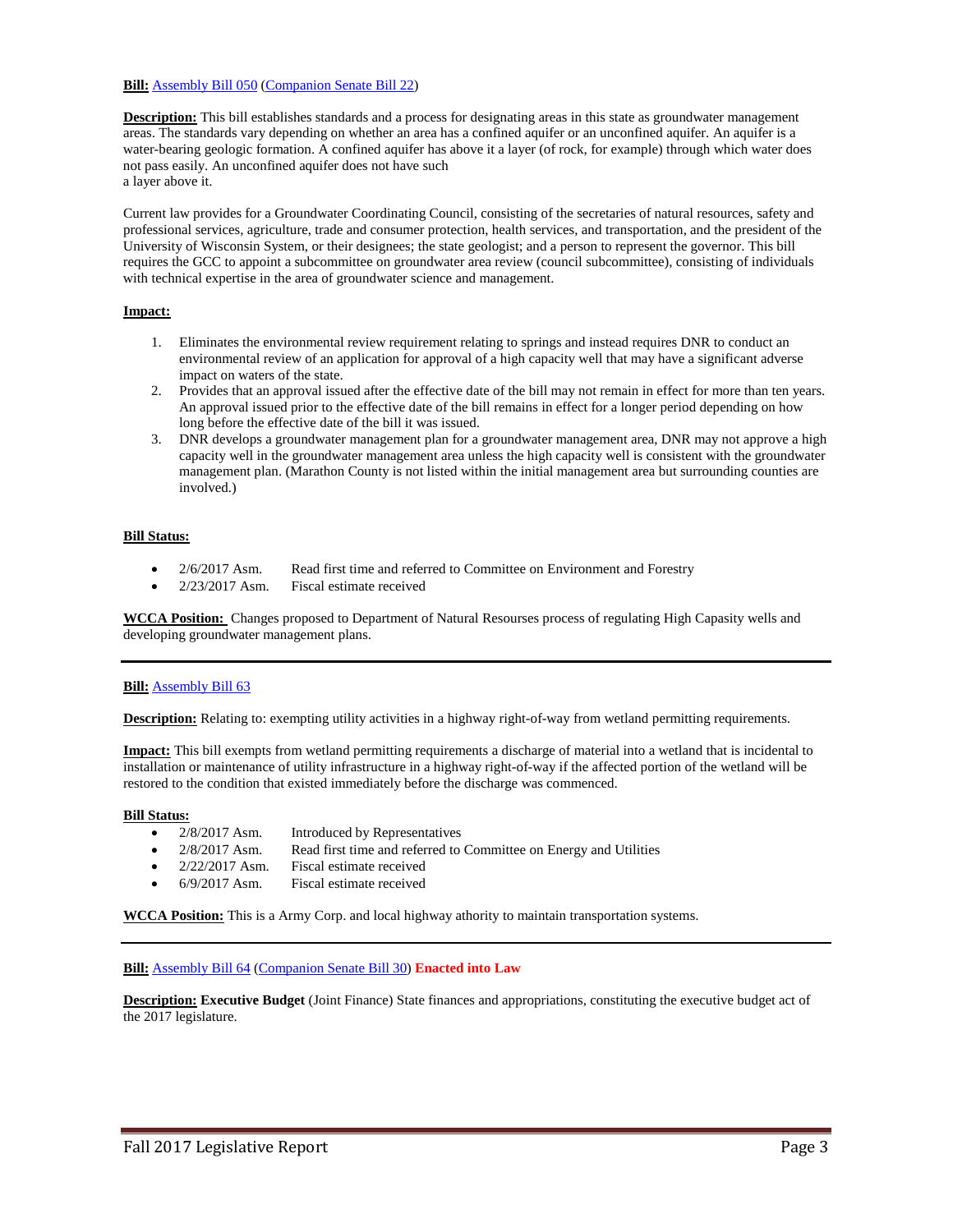#### **Impact:**

- 1. **Local Regulations of Quarry Operations –** Was approved into the Budget, Governor line vetoed this section.
- 2. **Limits on residential dwelling rental prohibited. -** A political subdivision may not enact or enforce an ordinance that prohibits the rental of a residential dwelling for 7 consecutive days or longer.
- 3. If a residential dwelling is rented for periods of more than 6 but fewer than 29 consecutive days, a political subdivision may limit the total number of days within any consecutive 365−day period that the dwelling may be rented to no fewer than 180 days. The political subdivision may not specify the period of time during which the residential dwelling may be rented, but the political subdivision may require that the maximum number of allowable rental days within a 365−day period must run consecutively.
- 4. **Wisconsin Fund** \$840,000.00
- 5. SECTION 584r. 30.12 (1g) (jm) of the statutes is created to read: 30.12 (1g) (jm) Riprap in an amount not to exceed 200 linear feet that is placed in a river or inland lake, or in an amount not to exceed 300 linear feet that is placed in a Great Lakes water body, and to which all of the following apply:
	- 1) The riprap is clean fieldstone or quarry stone with a diameter of no less than 6 inches and no greater than 48 inches.
	- 2) The toe of the riprap does not extend more than 8 feet waterward of the ordinary high−water mark.
	- 3) The final riprap slope is not steeper than one foot horizontal to 1.25 feet vertical.
	- 4) The riprap does not reach an elevation higher than 36 inches above the ordinary high−water mark or above the storm−wave height, as calculated using a method established by the department by rule, whichever is higher.
	- 5) No fill material or soil is placed in a wetland and, aside from riprap and, under subd. 7, gravel, no fill material or soil is placed below the ordinary high−water mark of any navigable waterway.
	- 6) The riprap follows the natural contour of the shoreline.
	- 7) Filter fabric or clean−washed gravel is used as a filter layer under the riprap.

# **Bill Status:**

- 9/11/2017 Asm. Report passage as amended recommended by Joint Committee on Finance, Ayes 12, Noes 4
- 9/13/2017 Asm. Read a third time and passed, Ayes 57, Noes 39, Paired 2
- 9/13/2017 Asm. Ordered immediately messaged
- 9/13/2017 Sen. Report passage as amended recommended by Joint Committee on Finance, Ayes 12, Noes 4
- 9/13/2017 Sen. Report passage as amended recommended by Joint Committee on Finance, Ayes 12, Noes 4
- 9/15/2017 Sen. Ordered immediately messaged
- 9/18/2017 Asm. Received from Senate concurred in
- 9/19/2017 Asm. Report correctly enrolled on 9-19-2017
- 9/20/2017 Asm. Presented to the Governor on 9-20-2017
- 9/21/2017 Asm. Report approved by the Governor with partial veto on 9-21-2017[. 2017 Wisconsin Act 59](https://docs.legis.wisconsin.gov/document/acts/2017/59)
- 9/21/2017 Asm. Published 9-22-2017

**WCCA Position:** Expressed concern on several issues while working with WCA to have those concerns heard.

**Bill:** [Assembly Bill 70](https://docs.legis.wisconsin.gov/2017/proposals/reg/asm/bill/ab70) [\(Companion Senate Bill 42\)](https://docs.legis.wisconsin.gov/2017/proposals/sb42)

**Description:** Government Meeting Publication - Publication of proceedings of meetings held by certain government bodies.

#### **Impact:**

This bill authorizes city councils and the boards of villages, counties, school districts, and technical college districts to satisfy their legal obligation to publish the proceedings of regular and special meetings by posting a copy of the proceedings in a public place and electronically placing a copy of the proceedings on the Internet site maintained by the respective governmental unit

- 2/13/2017 Asm. Introduced by Representatives
- 2/13/2017 Asm. Read first time and referred to Committee on Local Government
- 3/8/2017 Asm. Public hearing held
- 3/13/2017 Asm. [Assembly Amendment 1](https://docs.legis.wisconsin.gov/document/amends/2017/REG/AB70-AA1) offered
- 2/15/2017 Sen. Introduced by Senators
- 2/15/2017 Sen. Read first time and referred to Committee on Economic Development, Commerce and Local Government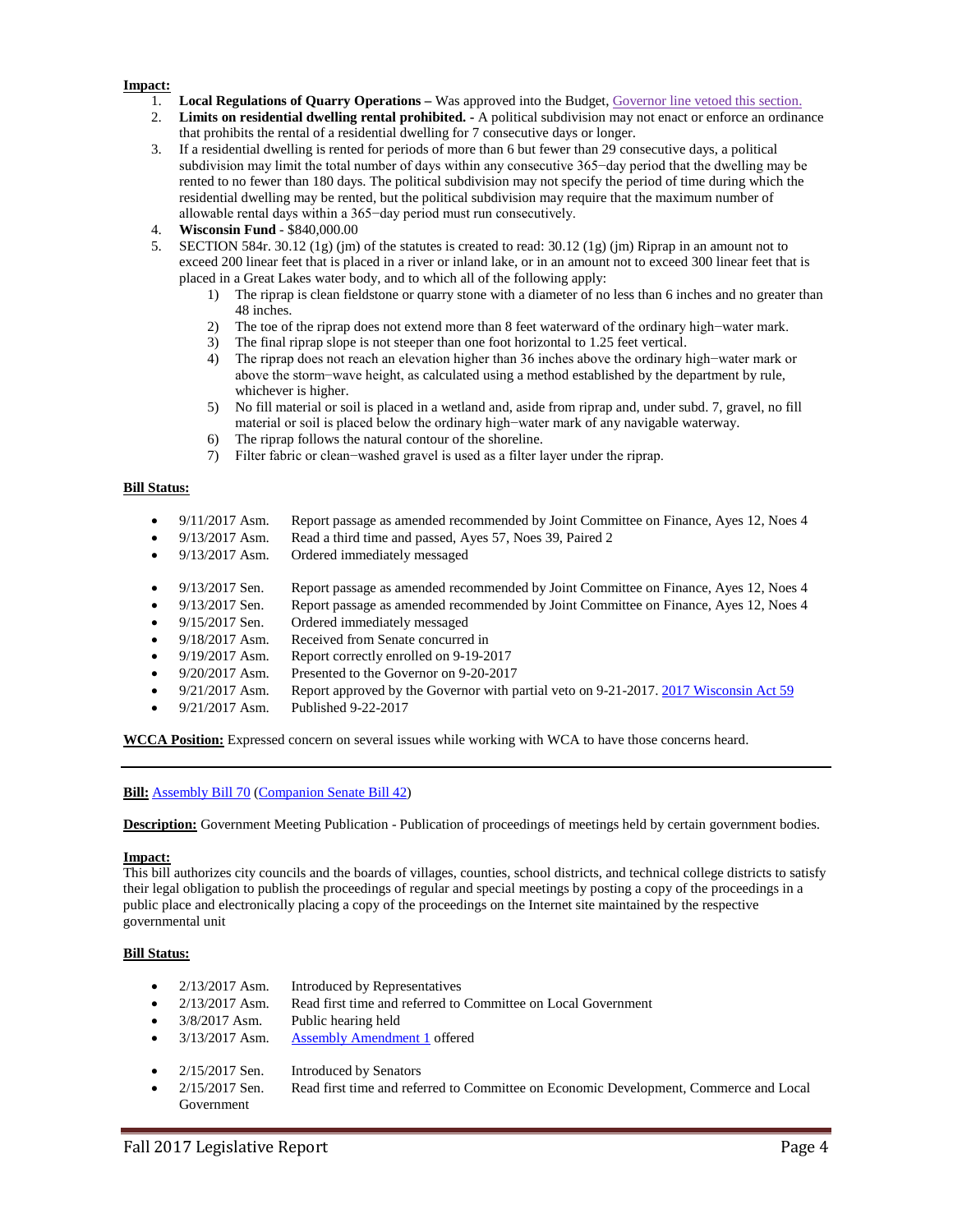- 3/13/2017 Sen. [Senate Amendment 1](https://docs.legis.wisconsin.gov/document/amends/2017/REG/SB42-SA1) offered
- 3/14/2017 Sen. Public hearing held

**WCCA Position:** Local Government issue, non-zoning/regulatory bill

### **Bill:** [Assembly Bill 76](https://docs.legis.wisconsin.gov/2017/proposals/reg/asm/bill/ab76) [\(Companion Senate Bill 41](https://docs.legis.wisconsin.gov/2017/proposals/sb41))

**Description:** Relating to: lead testing and disclosures for certain rental properties.

**Impact:** This bill requires that a landlord conduct a test for lead for each water supply or plumbing system serving a premises prior to entering into a rental agreement with a prospective tenant for that premises

# **Bill Status:**

- 2/20/2017 Asm. Introduced by Representatives
- 2/20/2017 Asm. Read first time and referred to Committee on Housing and Real Estate
- 2/22/2017 Asm. Representative Stuck added as a coauthor
- 2/15/2017 Sen. Introduced by Senators
- 2/15/2017 Sen. Read first time and referred to Committee on Insurance, Housing and Trade
- 2/17/2017 Sen. Representative Pope added as a cosponsor
- 2/23/2017 Sen. Representative Stuck added as a cosponsor

**WCCA Position:** Uniform Dwelling code regulations

**Bill:** [Assembly Bill 78](https://docs.legis.wisconsin.gov/2017/proposals/reg/asm/bill/ab78) [\(Companion Senate Bill 48](https://docs.legis.wisconsin.gov/2017/proposals/sb48))

**Description:** Relating to: lead service line replacements.

**Impact:** This bill provides that it is not unjust, unreasonable, insufficient, unfairly discriminatory, or preferential or otherwise unreasonable or unlawful for a water public utility to provide financial assistance to a customer solely for replacing service lines containing lead if the financial assistance is allowed by local ordinance.

- 2/21/2017 Asm. Introduced by Representatives
- 2/21/2017 Asm. Read first time and referred to Committee on Energy and Utilities
- 3/6/2017 Asm. Fiscal estimate received
- 4/12/2017 Asm. [Assembly Substitute Amendment 1](https://docs.legis.wisconsin.gov/document/amends/2017/REG/AB78-ASA1) offered by Representative Thiesfeldt
- 4/18/2017 Asm. Public hearing held
- 5/31/2017 Asm. [Assembly Amendment 1](https://docs.legis.wisconsin.gov/document/amends/2017/REG/AB78-ASA1-AA1) to Assembly Substitute Amendment 1 offered by Representative Petersen
- 5/31/2017 Asm. [Assembly Amendment 2](https://docs.legis.wisconsin.gov/document/amends/2017/REG/AB78-ASA1-AA2) to Assembly Substitute Amendment 1 offered by Representative Petersen
- 6/8/2017 Asm. [Assembly Amendment 3](https://docs.legis.wisconsin.gov/document/amends/2017/REG/AB78-ASA1-AA3) to Assembly Substitute Amendment 1 offered by Representative Thiesfeldt
- 6/13/2017 Asm. [Assembly Amendment 4](https://docs.legis.wisconsin.gov/document/amends/2017/REG/AB78-ASA1-AA4) to Assembly Substitute Amendment 1 offered by Representative Thiesfeldt
- 6/13/2017 Asm. Executive action taken
- 6/20/2017 Asm. Report Assembly Amendment 4 to Assembly Substitute Amendment 1 adoption recommended by Committee on Energy and Utilities, Ayes 8, Noes 7
- 6/20/2017 Asm. Report Assembly Substitute Amendment 1 adoption recommended by Committee on Energy and Utilities, Ayes 10, Noes 5
- 6/20/2017 Asm. Report passage as amended recommended by Committee on Energy and Utilities, Ayes 12, Noes 3
- 6/20/2017 Asm. Referred to committee on Rules
- 2/20/2017 Sen. Introduced by Senators
- 2/20/2017 Sen. Read first time and referred to Committee on Natural Resources and Energy
- 3/8/2017 Sen. Public hearing held
- 3/8/2017 Sen. Senator Wirch added as a coauthor
- 3/9/2017 Sen. Representative Berceau added as a cosponsor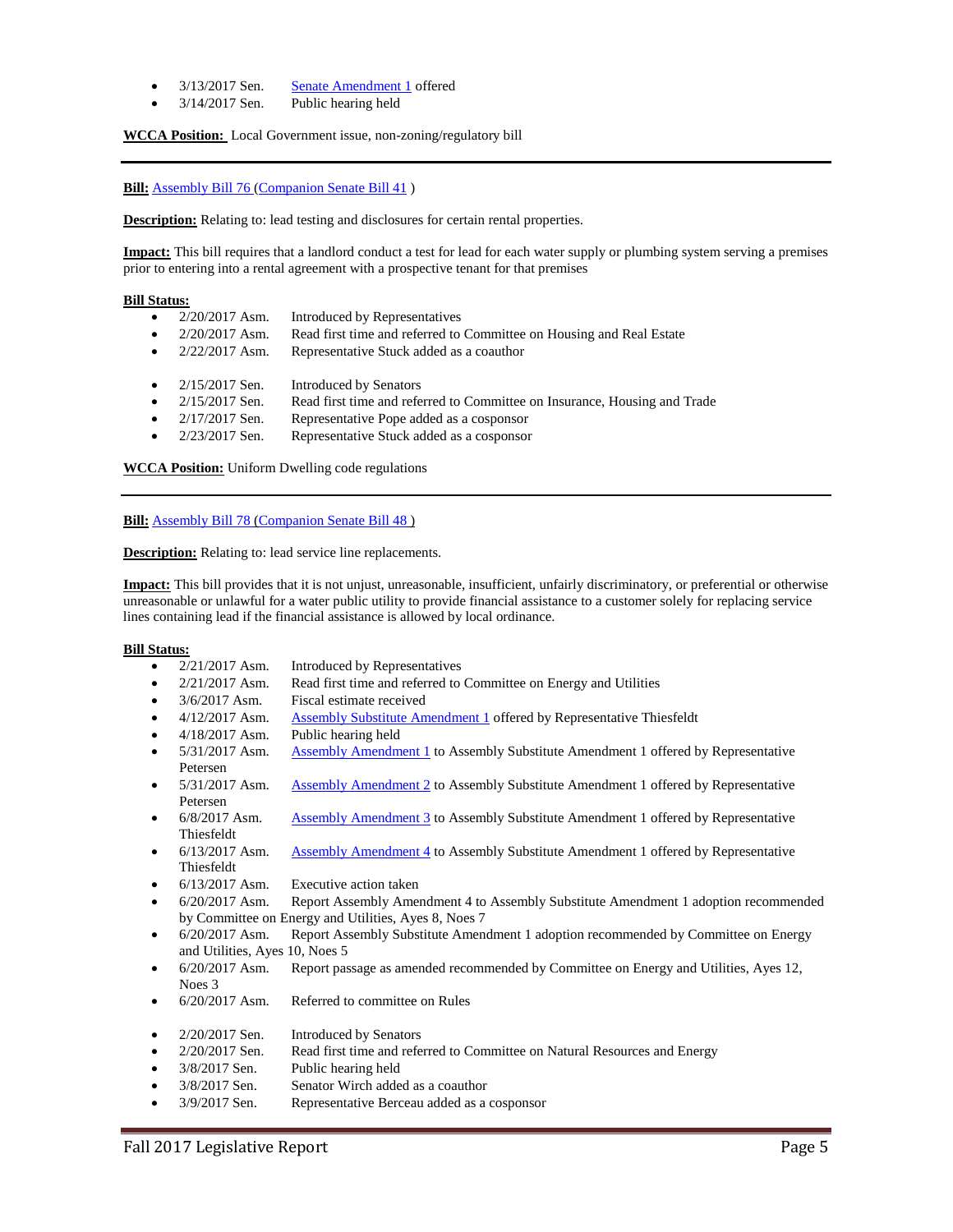- 3/15/2017 Sen. Fiscal estimate received
- 3/28/2017 Sen. [Senate Substitute Amendment 1](https://docs.legis.wisconsin.gov/document/amends/2017/REG/SB48-SSA1) offered by Senator Cowles
- 3/29/2017 Sen. Executive action taken
- 3/29/2017 Sen. Report adoption of Senate Substitute Amendment 1 recommended by Committee on Natural Resources and Energy, Ayes 5, Noes 0
- 3/29/2017 Sen. Report passage as amended recommended by Committee on Natural Resources and Energy, Ayes 5, Noes 0
- 6/8/2017 Sen. [Senate Amendment 1](https://docs.legis.wisconsin.gov/document/amends/2017/REG/SB48-SSA1-SA1) to Senate Substitute Amendment 1 offered by Senator Cowles

**WCCA Position:** Uniform Dwelling code regulations

### **Bill:** [Assembly Bill 105](https://docs.legis.wisconsin.gov/2017/proposals/reg/asm/bill/ab105) [\(Companion Senate Bill 76\)](https://docs.legis.wisconsin.gov/2017/proposals/sb76) **Enacted into Law**

**Description:** This bill provides that no additional approval is needed for the owner of an approved high capacity well to

- 1. Repair or maintain the well,
- 2. Construct a replacement high capacity well, if the replacement well's purpose is to prevent contamination or if the replacement well will be substantially the same depth as the existing well and either within a 75-foot radius of the existing well or farther from the nearest groundwater protection area than the existing well,
- 3. Reconstruct the well to substantially the same depth and specifications as the existing well, or
- 4. Transfer the approval at the same time as the owner transfers the land on which the well is located. No additional fee is required for any of these actions, but the owner of the well must notify DNR of any replacement, reconstruction, or transfer.

# **Impact:**

Impact should be minimal to the Counties due to this bill relinquishing approval authority from the DNR in certain cases for replacement and repair of high capacity wells.

# **Bill Status:**

- 3/1/2017 Asm. Introduced by Representatives
- 3/1/2017 Asm. Read first time and referred to Committee on Agriculture
- 3/15/2017 Asm. Public hearing held
- 4/5/2017 Asm. [Assembly Amendment 1](https://docs.legis.wisconsin.gov/document/amends/2017/REG/AB105-AA1) offered by Representative Krug
- 2/21/2017 Sen. Introduced by Senators
- 2/21/2017 Sen. Read first time and referred to Committee on Labor and Regulatory Reform
- 5/2/2017 Asm. Read a third time and concurred in, Ayes 62, Noes 35, Paired 2
- 5/2/2017 Asm. Representative E. Brooks added as a cosponsor
- 5/2/2017 Asm. Ordered immediately messaged
- 5/3/2017 Sen. Received from Assembly concurred in
- 5/11/2017 Sen. Report correctly enrolled
- 5/11/2017 Sen. LRB correction
- 5/11/2017 Sen. LRB correction (Senate Amendment 4)
- 5/31/2017 Sen. Presented to the Governor on 5-31-2017
- 6/1/2017 Sen. Report approved by the Governor on 6-1-2017[. 2017 Wisconsin Act 10](https://docs.legis.wisconsin.gov/document/acts/2017/10)
- 6/1/2017 Sen. Published 6-2-2017

**WCCA Position:** Affects Department of Natural Resourses athority and permitting

#### **Bill:** [Assembly Bill 106](https://docs.legis.wisconsin.gov/2017/proposals/reg/asm/bill/ab106) [\(Companion Senate Bill 80](https://docs.legis.wisconsin.gov/2017/proposals/sb80) )

**Description:** Relating to: requiring approval by a municipal governing body before construction of highway roundabouts.

**Impact**: Under this bill, no roundabout may be constructed as part of a highway project unless the authority in charge of the highway project obtains approval for the roundabout from the governing body of the municipality where the proposed roundabout would be located.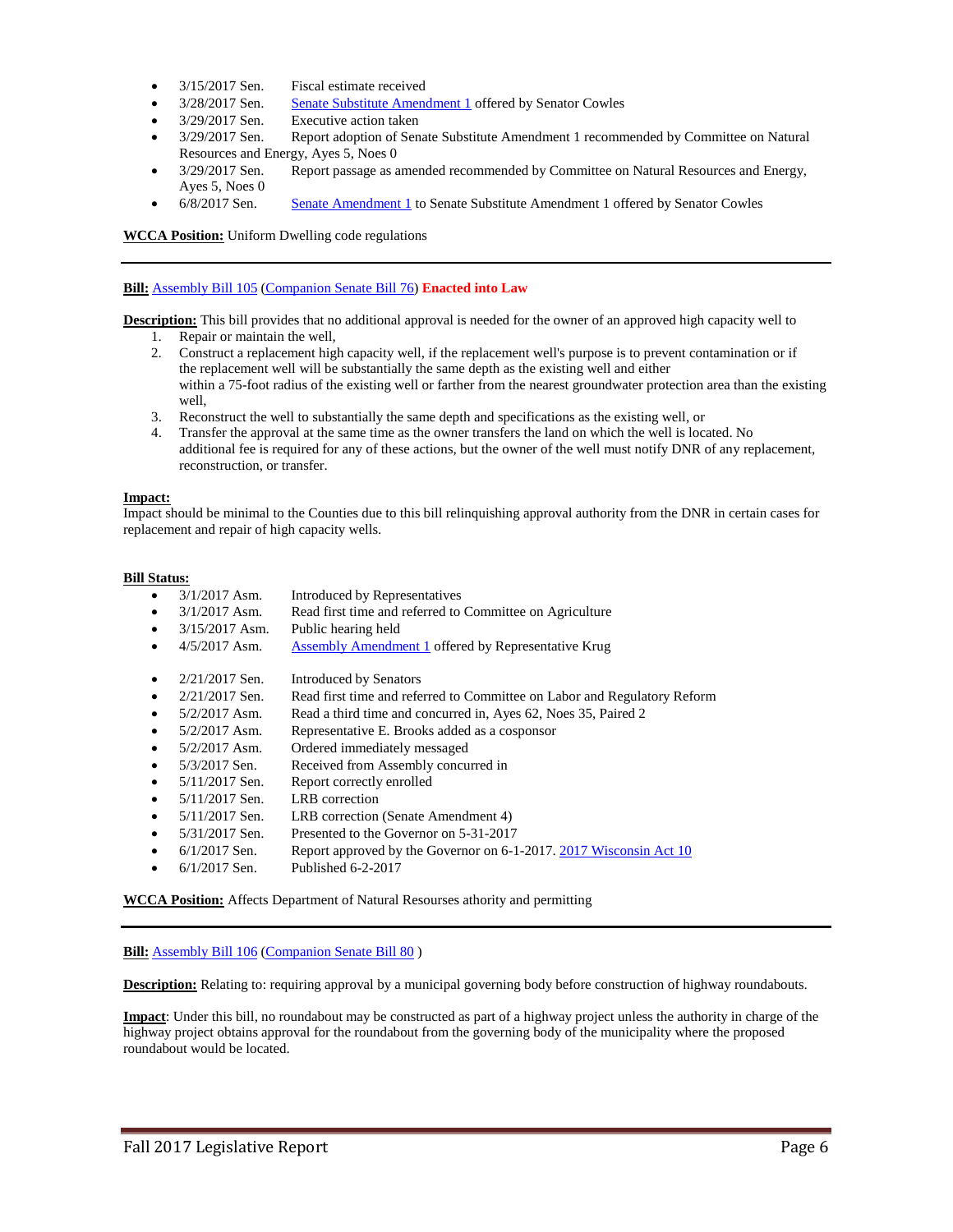- 3/1/2017 Asm. Introduced by Representatives
- 3/1/2017 Asm. Read first time and referred to Committee on Transportation
- 3/29/2017 Asm. Fiscal estimate received
- 3/2/2017 Sen. Introduced by Senators
- 3/2/2017 Sen. Read first time and referred to Committee on Transportation and Veterans Affairs
- 3/30/2017 Sen. Fiscal estimate received

**WCCA Position:** Non zoning bill, Transportation and Planning Departments for local communities

#### **Bill:** [Assembly Bill 109](https://docs.legis.wisconsin.gov/2017/proposals/reg/asm/bill/ab109)

**Description:** This bill makes a number of technical changes to the law authorizing towns located in a county with a population of at least 485,000 to withdraw from county zoning. The bill makes the following changes:

- 1. Changes some of the timing requirements related to when a town must notify a county of the town's intention to
- withdraw from county zoning. 2. No longer requires a town to send copies of its official map to the county clerk.

#### **Impact:**

This impacts a very small number of counties. This bill had originated from Dane County.

#### **Bill Status:**

- 3/1/2017 Asm. Introduced by Representatives Ripp, Jagler, Kleefisch, Jacque, Kerkman, Nygren and Tittl;
- cosponsored by Senators Olsen and Nass
- 3/1/2017 Asm. Read first time and referred to Committee on Local Government
- 3/8/2017 Asm. Public hearing held
- 3/16/2017 Asm. [Assembly Amendment 1](https://docs.legis.wisconsin.gov/document/amends/2017/REG/AB109-AA1) offered by Representative Allen
- 3/20/2017 Asm. [Assembly Amendment 2](https://docs.legis.wisconsin.gov/document/amends/2017/REG/AB109-AA2) offered by Representative Ripp
- 3/20/2017 Asm. [Assembly Amendment 3](https://docs.legis.wisconsin.gov/document/amends/2017/REG/AB109-AA3) offered by Representative Ripp
- 3/20/2017 Asm. [Assembly Amendment](https://docs.legis.wisconsin.gov/document/amends/2017/REG/AB109-AA4) 4 offered by Representative Ripp
- 3/22/2017 Asm. Fiscal estimate received
- 3/27/2017 Asm. [Assembly Amendment 5](https://docs.legis.wisconsin.gov/document/amends/2017/REG/AB109-AA5) offered by Representative Subeck
- 3/27/2017 Asm. Assembly Amendment 6 offered by Representative Subeck
- 3/27/2017 Asm. [Assembly Amendment 7](https://docs.legis.wisconsin.gov/document/amends/2017/REG/AB109-AA7) offered by Representative Subeck
- 3/27/2017 Asm. Representative Skowronski added as a coauthor
- 3/28/2017 Asm. Executive action taken
- 3/29/2017 Asm. Report Assembly Amendment 2 adoption recommended by Committee on Local Government, Ayes 6, Noes 3
- 3/29/2017 Asm. Report Assembly Amendment 3 adoption recommended by Committee on Local Government, Ayes 9, Noes 0
- 3/29/2017 Asm. Report Assembly Amendment 4 adoption recommended by Committee on Local Government, Ayes 6, Noes 3
- 3/29/2017 Asm. Report passage as amended recommended by Committee on Local Government, Ayes 6, Noes 3
- 3/29/2017 Asm. Referred to committee on Rules
- 3/30/2017 Asm. Placed on calendar 4-4-2017 by Committee on Rules
- 4/4/2017 Asm. Read a second time
- 4/4/2017 Asm. Assembly Amendment 2 adopted
- 4/4/2017 Asm. Assembly Amendment 3 adopted
- 4/4/2017 Asm. Assembly Amendment 4 adopted
- 4/4/2017 Asm. Assembly Amendment 8 offered by Representatives Subeck, Sargent, Pope, Berceau, Hebl,
- Hesselbein and C. Taylor
- 4/4/2017 Asm. Assembly Amendment 8 laid on table, Ayes 61, Noes 36
- 4/4/2017 Asm. Ordered to a third reading
- 4/4/2017 Asm. Refused to suspend rules, Ayes 63, Noes 34
- 4/6/2017 Asm. Read a third time and passed, Ayes 57, Noes 34, Paired 6
- 4/6/2017 Asm. Ordered immediately messaged4/6/2017 Sen. Received from Assembly

#### **WCCA Position**: No Action Taken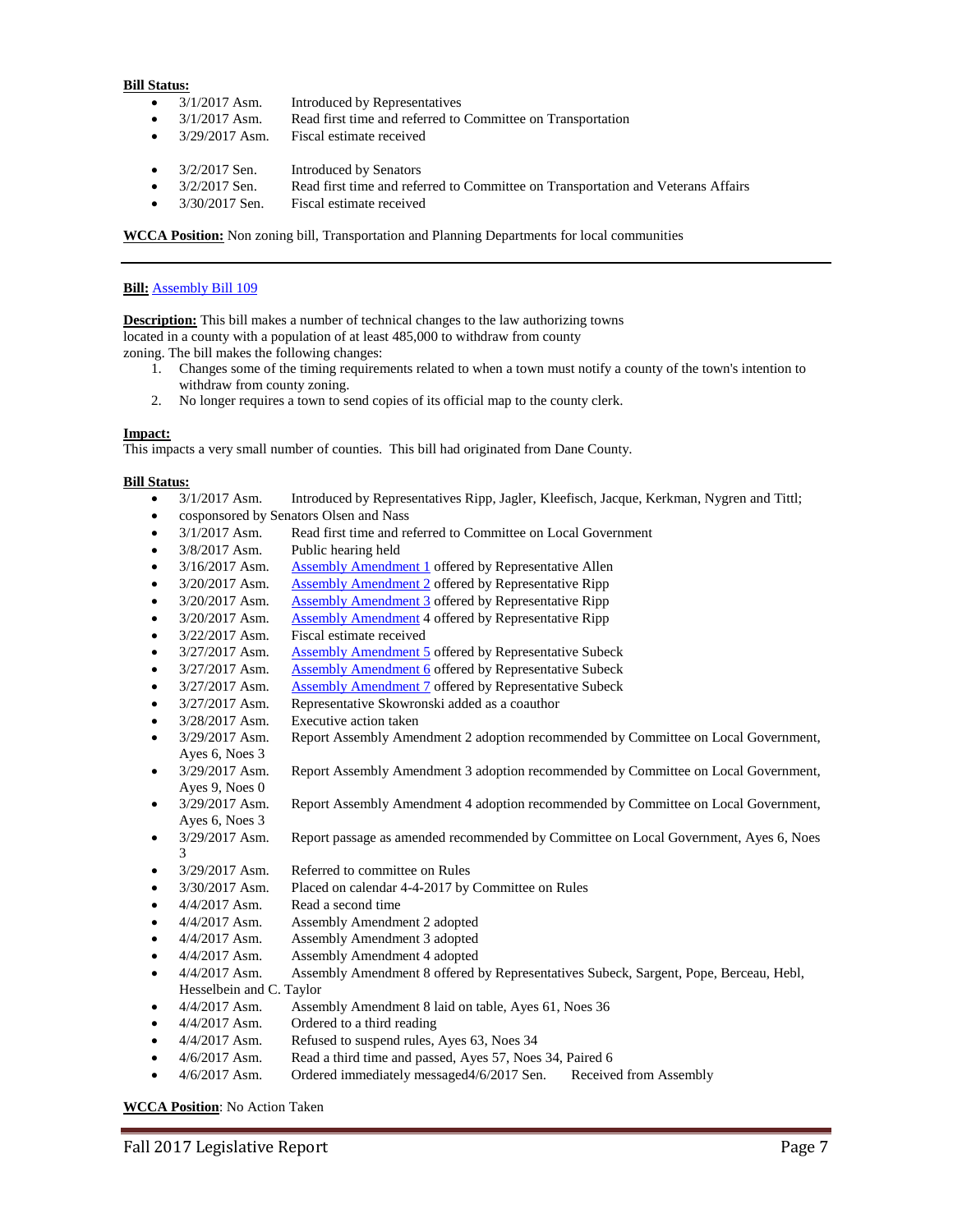# **Bill:** [Assembly Bill 119](https://docs.legis.wisconsin.gov/2017/proposals/reg/asm/bill/ab119)

**Description:** Relating to: method of notification when a legal notice is provided electronically

. **Impacts:** The bill. For qualifying municipalities that elect to provide legal notice by posting a notice in one public place and placing the notice on the municipality's internet site, the bill requires the municipality to include an easily identifiable link to its notices on the municipality's website homepage.

#### **Bill Status:**

- 3/2/2017 Asm. Introduced by Joint Legislative Council
- 3/2/2017 Asm. Read first time and referred to Committee on Judiciary
- 9/21/2017 Asm. Public hearing held
- 10/12/2017 Asm. Executive action taken

**WCCA Position:** Not a zoning issue: Local governments overal publication of legal notices.

# **Bill:** [Assembly Bill 120](https://docs.legis.wisconsin.gov/2017/proposals/reg/asm/bill/ab120)

**Description:** Relating to: information required to be included in class 2 and class 3 legal notices.

**Impacts:** The bill allows a municipality the option to publish a summary, instead of publishing any full-text content that may be required under current law, for the second and third insertions that are required for publication of Class 2 and 3 notices, if the summarized notice also indicates that the full-text content may be viewed at the following sources:

- 1. The newspaper in which the initial insertion of the Class 2 or 3 notice was published.
- 2. The municipal website.
- 3. The Wisconsin Newspapers Association legal notices website.
- 4. A physical location maintained by the municipality. The authority to summarize the content of a notice under the bill does not apply to a legal notice required to be published by a municipality by order of a court.

#### **Bill Status:**

- 3/2/2017 Asm. Introduced by Joint Legislative Council
- 3/2/2017 Asm. Read first time and referred to Committee on Judiciary
- 9/21/2017 Asm. Public hearing held
- 9/28/2017 Asm. [Assembly Amendment 1](https://docs.legis.wisconsin.gov/document/amends/2017/REG/AB120-AA1) offered by Representative Spiros
- 10/12/2017 Asm. Executive action taken

**WCCA Position:** Not a zoning issue: Local governments overal publication of legal notices.

**Bill:** [Assembly Bill 123](https://docs.legis.wisconsin.gov/2017/proposals/reg/asm/bill/ab123) [\(Companion Senate Bill](https://docs.legis.wisconsin.gov/2017/proposals/sb49) 49)

**Description:** Relating to: the information technology block grant program, the broadband expansion grant program, waiving certain fees and appraisals, and making appropriations.

**Impact:** This bill makes changes to the following: 1) a broadband grant program administered by the Public Service Commission; 2) the authority of the Department of Natural Resources and the Department of Transportation regarding certain fees relating to the construction of broadband infrastructure; and 3) the Technology for Educational Achievement program, known as TEACH, which is administered by the Department of Administration

| Introduced by Representatives                        |
|------------------------------------------------------|
| Public hearing held                                  |
| <b>Assembly Amendment 1 offered</b>                  |
| <b>Assembly Amendment 2 offered</b>                  |
| Referred to joint committee on Finance               |
| Executive action taken                               |
| Read a second time                                   |
| Assembly Amendment 1 adopted                         |
| <b>Assembly Amendment 3 offered</b>                  |
| Assembly Amendment 3 laid on table, Ayes 64, Noes 34 |
|                                                      |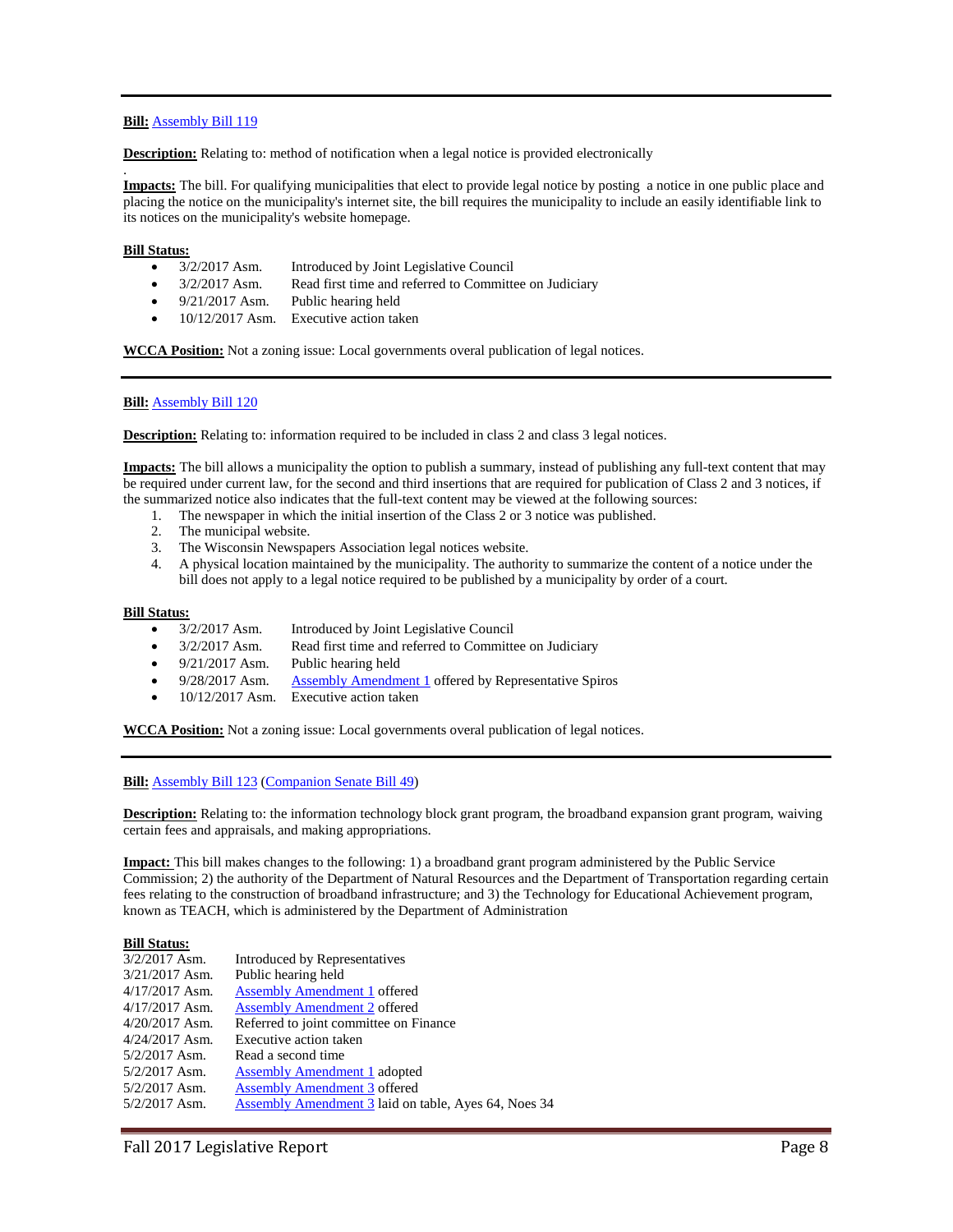| <b>Assembly Amendment 4</b> laid on table, Ayes 64, Noes 34<br>5/2/2017 Asm.<br>Ordered to a third reading<br>$5/2/2017$ Asm.<br>Rules suspended<br>5/2/2017 Asm.<br>5/2/2017 Asm.<br>Read a third time and passed, Ayes 98, Noes 0<br>5/2/2017 Asm.<br>Ordered immediately messaged<br>2/20/2017 Sen.<br><b>Introduced by Senators</b><br>Read first time and referred to Committee on Revenue, Financial Institutions and Rural Issues<br>2/20/2017 Sen.<br>Public hearing held<br>2/23/2017 Sen.<br>Senate Amendment 1 offered by Senator<br>3/7/2017 Sen.<br><b>Senate Amendment 2</b> offered by Senator<br>3/7/2017 Sen.<br>Senate Amendment 3 offered by Senator<br>3/8/2017 Sen.<br>Report adoption of Senate Amendment 1 recommended by Committee on Revenue, Financial Institutions<br>3/9/2017 Sen.<br>and Rural Issues, Ayes 5, Noes 0<br>3/9/2017 Sen.<br>Report passage as amended recommended by Committee on Revenue, Financial Institutions and Rural<br>Issues, Ayes 5, Noes 0<br>Withdrawn from committee on Senate Organization and referred to joint committee on Finance pursuant<br>3/21/2017 Sen.<br>to Senate Rule $46(2)(c)$<br>Executive action taken<br>3/27/2017 Sen.<br>Report introduction of Senate Amendment 4 by Joint Committee on Finance, Ayes 16, Noes 0<br>3/28/2017 Sen.<br>Report introduction of Senate Amendment 5 by Joint Committee on Finance, Ayes 16, Noes 0<br>3/28/2017 Sen.<br>Report introduction of Senate Amendment 6 by Joint Committee on Finance, Ayes 16, Noes 0<br>3/28/2017 Sen.<br>Report introduction of Senate Amendment 7 by Joint Committee on Finance, Ayes 16, Noes 0<br>3/28/2017 Sen.<br>Report introduction of Senate Amendment 8 by Joint Committee on Finance, Ayes 16, Noes 0<br>3/28/2017 Sen.<br>3/28/2017 Sen.<br>Report adoption of Senate Amendment 1 recommended by Joint Committee on Finance, Ayes 16, Noes 0<br>Report passage as amended, with emergency statement attached, pursuant to s.16.47 (2), Wisconsin<br>3/28/2017 Sen.<br>Statutes, recommended by Joint Committee on Finance, Ayes 16, Noes 0<br>3/28/2017 Sen.<br>Available for scheduling<br>Placed on calendar 4-4-2017 pursuant to Senate Rule 18(1)<br>3/31/2017 Sen.<br>LRB correction (Senate Amendment 1)<br>$4/4/2017$ Sen.<br>$4/4/2017$ Sen.<br><b>Senate Amendment 9</b> offered by Senators<br>Senate Amendment 10 offered by Senators<br>$4/4/2017$ Sen.<br>4/4/2017 Sen.<br>Senate Amendment 11 offered by Senators<br>4/4/2017 Sen.<br>Senate Amendment 12 offered by Senators<br>$4/4/2017$ Sen.<br>Senate Amendment 13 offered by Senators<br>Senate Amendment 14 offered by Senators<br>$4/4/2017$ Sen.<br>Senate Amendment 15 offered by Senators<br>$4/4/2017$ Sen.<br>Read a second time<br>$4/4/2017$ Sen.<br>$4/4/2017$ Sen.<br>Senate Amendment 1 adopted<br>Senate Amendment 9 laid on table, Ayes 20, Noes 13<br>$4/4/2017$ Sen.<br>4/4/2017 Sen.<br>Senate Amendment 10 laid on table, Ayes 20, Noes 13<br>Senate Amendment 11 laid on table, Ayes 20, Noes 13<br>4/4/2017 Sen.<br>4/4/2017 Sen.<br>Senate Amendment 12 laid on table, Ayes 19, Noes 13<br>4/4/2017 Sen.<br>Senate Amendment 13 adopted, Ayes 33, Noes 0<br>Senate Amendment 14 laid on table, Ayes 20, Noes 13<br>4/4/2017 Sen.<br>Senate Amendment 15 laid on table, Ayes 20, Noes 13<br>$4/4/2017$ Sen.<br>Ordered to a third reading<br>$4/4/2017$ Sen.<br>Rules suspended<br>$4/4/2017$ Sen.<br>4/4/2017 Sen.<br>Read a third time and passed, Ayes 33, Noes 0<br>Ordered immediately messaged<br>4/4/2017 Sen.<br>Received from Senate<br>$4/4/2017$ Asm.<br>Fiscal estimate received<br>5/8/2017 Asm. | $5/2/2017$ Asm. | <b>Assembly Amendment 4 offered</b> |  |  |  |  |  |  |  |
|---------------------------------------------------------------------------------------------------------------------------------------------------------------------------------------------------------------------------------------------------------------------------------------------------------------------------------------------------------------------------------------------------------------------------------------------------------------------------------------------------------------------------------------------------------------------------------------------------------------------------------------------------------------------------------------------------------------------------------------------------------------------------------------------------------------------------------------------------------------------------------------------------------------------------------------------------------------------------------------------------------------------------------------------------------------------------------------------------------------------------------------------------------------------------------------------------------------------------------------------------------------------------------------------------------------------------------------------------------------------------------------------------------------------------------------------------------------------------------------------------------------------------------------------------------------------------------------------------------------------------------------------------------------------------------------------------------------------------------------------------------------------------------------------------------------------------------------------------------------------------------------------------------------------------------------------------------------------------------------------------------------------------------------------------------------------------------------------------------------------------------------------------------------------------------------------------------------------------------------------------------------------------------------------------------------------------------------------------------------------------------------------------------------------------------------------------------------------------------------------------------------------------------------------------------------------------------------------------------------------------------------------------------------------------------------------------------------------------------------------------------------------------------------------------------------------------------------------------------------------------------------------------------------------------------------------------------------------------------------------------------------------------------------------------------------------------------------------------------------------------------------------------------------------------------------------------------------------------------------------------------------------------------------------------------------------------------------------------------------------------------------------------------------------------------------------------------------------------------------------------------------------------------------------------------------------------------------------------------------------------------------------------------|-----------------|-------------------------------------|--|--|--|--|--|--|--|
|                                                                                                                                                                                                                                                                                                                                                                                                                                                                                                                                                                                                                                                                                                                                                                                                                                                                                                                                                                                                                                                                                                                                                                                                                                                                                                                                                                                                                                                                                                                                                                                                                                                                                                                                                                                                                                                                                                                                                                                                                                                                                                                                                                                                                                                                                                                                                                                                                                                                                                                                                                                                                                                                                                                                                                                                                                                                                                                                                                                                                                                                                                                                                                                                                                                                                                                                                                                                                                                                                                                                                                                                                                                         |                 |                                     |  |  |  |  |  |  |  |
|                                                                                                                                                                                                                                                                                                                                                                                                                                                                                                                                                                                                                                                                                                                                                                                                                                                                                                                                                                                                                                                                                                                                                                                                                                                                                                                                                                                                                                                                                                                                                                                                                                                                                                                                                                                                                                                                                                                                                                                                                                                                                                                                                                                                                                                                                                                                                                                                                                                                                                                                                                                                                                                                                                                                                                                                                                                                                                                                                                                                                                                                                                                                                                                                                                                                                                                                                                                                                                                                                                                                                                                                                                                         |                 |                                     |  |  |  |  |  |  |  |
|                                                                                                                                                                                                                                                                                                                                                                                                                                                                                                                                                                                                                                                                                                                                                                                                                                                                                                                                                                                                                                                                                                                                                                                                                                                                                                                                                                                                                                                                                                                                                                                                                                                                                                                                                                                                                                                                                                                                                                                                                                                                                                                                                                                                                                                                                                                                                                                                                                                                                                                                                                                                                                                                                                                                                                                                                                                                                                                                                                                                                                                                                                                                                                                                                                                                                                                                                                                                                                                                                                                                                                                                                                                         |                 |                                     |  |  |  |  |  |  |  |
|                                                                                                                                                                                                                                                                                                                                                                                                                                                                                                                                                                                                                                                                                                                                                                                                                                                                                                                                                                                                                                                                                                                                                                                                                                                                                                                                                                                                                                                                                                                                                                                                                                                                                                                                                                                                                                                                                                                                                                                                                                                                                                                                                                                                                                                                                                                                                                                                                                                                                                                                                                                                                                                                                                                                                                                                                                                                                                                                                                                                                                                                                                                                                                                                                                                                                                                                                                                                                                                                                                                                                                                                                                                         |                 |                                     |  |  |  |  |  |  |  |
|                                                                                                                                                                                                                                                                                                                                                                                                                                                                                                                                                                                                                                                                                                                                                                                                                                                                                                                                                                                                                                                                                                                                                                                                                                                                                                                                                                                                                                                                                                                                                                                                                                                                                                                                                                                                                                                                                                                                                                                                                                                                                                                                                                                                                                                                                                                                                                                                                                                                                                                                                                                                                                                                                                                                                                                                                                                                                                                                                                                                                                                                                                                                                                                                                                                                                                                                                                                                                                                                                                                                                                                                                                                         |                 |                                     |  |  |  |  |  |  |  |
|                                                                                                                                                                                                                                                                                                                                                                                                                                                                                                                                                                                                                                                                                                                                                                                                                                                                                                                                                                                                                                                                                                                                                                                                                                                                                                                                                                                                                                                                                                                                                                                                                                                                                                                                                                                                                                                                                                                                                                                                                                                                                                                                                                                                                                                                                                                                                                                                                                                                                                                                                                                                                                                                                                                                                                                                                                                                                                                                                                                                                                                                                                                                                                                                                                                                                                                                                                                                                                                                                                                                                                                                                                                         |                 |                                     |  |  |  |  |  |  |  |
|                                                                                                                                                                                                                                                                                                                                                                                                                                                                                                                                                                                                                                                                                                                                                                                                                                                                                                                                                                                                                                                                                                                                                                                                                                                                                                                                                                                                                                                                                                                                                                                                                                                                                                                                                                                                                                                                                                                                                                                                                                                                                                                                                                                                                                                                                                                                                                                                                                                                                                                                                                                                                                                                                                                                                                                                                                                                                                                                                                                                                                                                                                                                                                                                                                                                                                                                                                                                                                                                                                                                                                                                                                                         |                 |                                     |  |  |  |  |  |  |  |
|                                                                                                                                                                                                                                                                                                                                                                                                                                                                                                                                                                                                                                                                                                                                                                                                                                                                                                                                                                                                                                                                                                                                                                                                                                                                                                                                                                                                                                                                                                                                                                                                                                                                                                                                                                                                                                                                                                                                                                                                                                                                                                                                                                                                                                                                                                                                                                                                                                                                                                                                                                                                                                                                                                                                                                                                                                                                                                                                                                                                                                                                                                                                                                                                                                                                                                                                                                                                                                                                                                                                                                                                                                                         |                 |                                     |  |  |  |  |  |  |  |
|                                                                                                                                                                                                                                                                                                                                                                                                                                                                                                                                                                                                                                                                                                                                                                                                                                                                                                                                                                                                                                                                                                                                                                                                                                                                                                                                                                                                                                                                                                                                                                                                                                                                                                                                                                                                                                                                                                                                                                                                                                                                                                                                                                                                                                                                                                                                                                                                                                                                                                                                                                                                                                                                                                                                                                                                                                                                                                                                                                                                                                                                                                                                                                                                                                                                                                                                                                                                                                                                                                                                                                                                                                                         |                 |                                     |  |  |  |  |  |  |  |
|                                                                                                                                                                                                                                                                                                                                                                                                                                                                                                                                                                                                                                                                                                                                                                                                                                                                                                                                                                                                                                                                                                                                                                                                                                                                                                                                                                                                                                                                                                                                                                                                                                                                                                                                                                                                                                                                                                                                                                                                                                                                                                                                                                                                                                                                                                                                                                                                                                                                                                                                                                                                                                                                                                                                                                                                                                                                                                                                                                                                                                                                                                                                                                                                                                                                                                                                                                                                                                                                                                                                                                                                                                                         |                 |                                     |  |  |  |  |  |  |  |
|                                                                                                                                                                                                                                                                                                                                                                                                                                                                                                                                                                                                                                                                                                                                                                                                                                                                                                                                                                                                                                                                                                                                                                                                                                                                                                                                                                                                                                                                                                                                                                                                                                                                                                                                                                                                                                                                                                                                                                                                                                                                                                                                                                                                                                                                                                                                                                                                                                                                                                                                                                                                                                                                                                                                                                                                                                                                                                                                                                                                                                                                                                                                                                                                                                                                                                                                                                                                                                                                                                                                                                                                                                                         |                 |                                     |  |  |  |  |  |  |  |
|                                                                                                                                                                                                                                                                                                                                                                                                                                                                                                                                                                                                                                                                                                                                                                                                                                                                                                                                                                                                                                                                                                                                                                                                                                                                                                                                                                                                                                                                                                                                                                                                                                                                                                                                                                                                                                                                                                                                                                                                                                                                                                                                                                                                                                                                                                                                                                                                                                                                                                                                                                                                                                                                                                                                                                                                                                                                                                                                                                                                                                                                                                                                                                                                                                                                                                                                                                                                                                                                                                                                                                                                                                                         |                 |                                     |  |  |  |  |  |  |  |
|                                                                                                                                                                                                                                                                                                                                                                                                                                                                                                                                                                                                                                                                                                                                                                                                                                                                                                                                                                                                                                                                                                                                                                                                                                                                                                                                                                                                                                                                                                                                                                                                                                                                                                                                                                                                                                                                                                                                                                                                                                                                                                                                                                                                                                                                                                                                                                                                                                                                                                                                                                                                                                                                                                                                                                                                                                                                                                                                                                                                                                                                                                                                                                                                                                                                                                                                                                                                                                                                                                                                                                                                                                                         |                 |                                     |  |  |  |  |  |  |  |
|                                                                                                                                                                                                                                                                                                                                                                                                                                                                                                                                                                                                                                                                                                                                                                                                                                                                                                                                                                                                                                                                                                                                                                                                                                                                                                                                                                                                                                                                                                                                                                                                                                                                                                                                                                                                                                                                                                                                                                                                                                                                                                                                                                                                                                                                                                                                                                                                                                                                                                                                                                                                                                                                                                                                                                                                                                                                                                                                                                                                                                                                                                                                                                                                                                                                                                                                                                                                                                                                                                                                                                                                                                                         |                 |                                     |  |  |  |  |  |  |  |
|                                                                                                                                                                                                                                                                                                                                                                                                                                                                                                                                                                                                                                                                                                                                                                                                                                                                                                                                                                                                                                                                                                                                                                                                                                                                                                                                                                                                                                                                                                                                                                                                                                                                                                                                                                                                                                                                                                                                                                                                                                                                                                                                                                                                                                                                                                                                                                                                                                                                                                                                                                                                                                                                                                                                                                                                                                                                                                                                                                                                                                                                                                                                                                                                                                                                                                                                                                                                                                                                                                                                                                                                                                                         |                 |                                     |  |  |  |  |  |  |  |
|                                                                                                                                                                                                                                                                                                                                                                                                                                                                                                                                                                                                                                                                                                                                                                                                                                                                                                                                                                                                                                                                                                                                                                                                                                                                                                                                                                                                                                                                                                                                                                                                                                                                                                                                                                                                                                                                                                                                                                                                                                                                                                                                                                                                                                                                                                                                                                                                                                                                                                                                                                                                                                                                                                                                                                                                                                                                                                                                                                                                                                                                                                                                                                                                                                                                                                                                                                                                                                                                                                                                                                                                                                                         |                 |                                     |  |  |  |  |  |  |  |
|                                                                                                                                                                                                                                                                                                                                                                                                                                                                                                                                                                                                                                                                                                                                                                                                                                                                                                                                                                                                                                                                                                                                                                                                                                                                                                                                                                                                                                                                                                                                                                                                                                                                                                                                                                                                                                                                                                                                                                                                                                                                                                                                                                                                                                                                                                                                                                                                                                                                                                                                                                                                                                                                                                                                                                                                                                                                                                                                                                                                                                                                                                                                                                                                                                                                                                                                                                                                                                                                                                                                                                                                                                                         |                 |                                     |  |  |  |  |  |  |  |
|                                                                                                                                                                                                                                                                                                                                                                                                                                                                                                                                                                                                                                                                                                                                                                                                                                                                                                                                                                                                                                                                                                                                                                                                                                                                                                                                                                                                                                                                                                                                                                                                                                                                                                                                                                                                                                                                                                                                                                                                                                                                                                                                                                                                                                                                                                                                                                                                                                                                                                                                                                                                                                                                                                                                                                                                                                                                                                                                                                                                                                                                                                                                                                                                                                                                                                                                                                                                                                                                                                                                                                                                                                                         |                 |                                     |  |  |  |  |  |  |  |
|                                                                                                                                                                                                                                                                                                                                                                                                                                                                                                                                                                                                                                                                                                                                                                                                                                                                                                                                                                                                                                                                                                                                                                                                                                                                                                                                                                                                                                                                                                                                                                                                                                                                                                                                                                                                                                                                                                                                                                                                                                                                                                                                                                                                                                                                                                                                                                                                                                                                                                                                                                                                                                                                                                                                                                                                                                                                                                                                                                                                                                                                                                                                                                                                                                                                                                                                                                                                                                                                                                                                                                                                                                                         |                 |                                     |  |  |  |  |  |  |  |
|                                                                                                                                                                                                                                                                                                                                                                                                                                                                                                                                                                                                                                                                                                                                                                                                                                                                                                                                                                                                                                                                                                                                                                                                                                                                                                                                                                                                                                                                                                                                                                                                                                                                                                                                                                                                                                                                                                                                                                                                                                                                                                                                                                                                                                                                                                                                                                                                                                                                                                                                                                                                                                                                                                                                                                                                                                                                                                                                                                                                                                                                                                                                                                                                                                                                                                                                                                                                                                                                                                                                                                                                                                                         |                 |                                     |  |  |  |  |  |  |  |
|                                                                                                                                                                                                                                                                                                                                                                                                                                                                                                                                                                                                                                                                                                                                                                                                                                                                                                                                                                                                                                                                                                                                                                                                                                                                                                                                                                                                                                                                                                                                                                                                                                                                                                                                                                                                                                                                                                                                                                                                                                                                                                                                                                                                                                                                                                                                                                                                                                                                                                                                                                                                                                                                                                                                                                                                                                                                                                                                                                                                                                                                                                                                                                                                                                                                                                                                                                                                                                                                                                                                                                                                                                                         |                 |                                     |  |  |  |  |  |  |  |
|                                                                                                                                                                                                                                                                                                                                                                                                                                                                                                                                                                                                                                                                                                                                                                                                                                                                                                                                                                                                                                                                                                                                                                                                                                                                                                                                                                                                                                                                                                                                                                                                                                                                                                                                                                                                                                                                                                                                                                                                                                                                                                                                                                                                                                                                                                                                                                                                                                                                                                                                                                                                                                                                                                                                                                                                                                                                                                                                                                                                                                                                                                                                                                                                                                                                                                                                                                                                                                                                                                                                                                                                                                                         |                 |                                     |  |  |  |  |  |  |  |
|                                                                                                                                                                                                                                                                                                                                                                                                                                                                                                                                                                                                                                                                                                                                                                                                                                                                                                                                                                                                                                                                                                                                                                                                                                                                                                                                                                                                                                                                                                                                                                                                                                                                                                                                                                                                                                                                                                                                                                                                                                                                                                                                                                                                                                                                                                                                                                                                                                                                                                                                                                                                                                                                                                                                                                                                                                                                                                                                                                                                                                                                                                                                                                                                                                                                                                                                                                                                                                                                                                                                                                                                                                                         |                 |                                     |  |  |  |  |  |  |  |
|                                                                                                                                                                                                                                                                                                                                                                                                                                                                                                                                                                                                                                                                                                                                                                                                                                                                                                                                                                                                                                                                                                                                                                                                                                                                                                                                                                                                                                                                                                                                                                                                                                                                                                                                                                                                                                                                                                                                                                                                                                                                                                                                                                                                                                                                                                                                                                                                                                                                                                                                                                                                                                                                                                                                                                                                                                                                                                                                                                                                                                                                                                                                                                                                                                                                                                                                                                                                                                                                                                                                                                                                                                                         |                 |                                     |  |  |  |  |  |  |  |
|                                                                                                                                                                                                                                                                                                                                                                                                                                                                                                                                                                                                                                                                                                                                                                                                                                                                                                                                                                                                                                                                                                                                                                                                                                                                                                                                                                                                                                                                                                                                                                                                                                                                                                                                                                                                                                                                                                                                                                                                                                                                                                                                                                                                                                                                                                                                                                                                                                                                                                                                                                                                                                                                                                                                                                                                                                                                                                                                                                                                                                                                                                                                                                                                                                                                                                                                                                                                                                                                                                                                                                                                                                                         |                 |                                     |  |  |  |  |  |  |  |
|                                                                                                                                                                                                                                                                                                                                                                                                                                                                                                                                                                                                                                                                                                                                                                                                                                                                                                                                                                                                                                                                                                                                                                                                                                                                                                                                                                                                                                                                                                                                                                                                                                                                                                                                                                                                                                                                                                                                                                                                                                                                                                                                                                                                                                                                                                                                                                                                                                                                                                                                                                                                                                                                                                                                                                                                                                                                                                                                                                                                                                                                                                                                                                                                                                                                                                                                                                                                                                                                                                                                                                                                                                                         |                 |                                     |  |  |  |  |  |  |  |
|                                                                                                                                                                                                                                                                                                                                                                                                                                                                                                                                                                                                                                                                                                                                                                                                                                                                                                                                                                                                                                                                                                                                                                                                                                                                                                                                                                                                                                                                                                                                                                                                                                                                                                                                                                                                                                                                                                                                                                                                                                                                                                                                                                                                                                                                                                                                                                                                                                                                                                                                                                                                                                                                                                                                                                                                                                                                                                                                                                                                                                                                                                                                                                                                                                                                                                                                                                                                                                                                                                                                                                                                                                                         |                 |                                     |  |  |  |  |  |  |  |
|                                                                                                                                                                                                                                                                                                                                                                                                                                                                                                                                                                                                                                                                                                                                                                                                                                                                                                                                                                                                                                                                                                                                                                                                                                                                                                                                                                                                                                                                                                                                                                                                                                                                                                                                                                                                                                                                                                                                                                                                                                                                                                                                                                                                                                                                                                                                                                                                                                                                                                                                                                                                                                                                                                                                                                                                                                                                                                                                                                                                                                                                                                                                                                                                                                                                                                                                                                                                                                                                                                                                                                                                                                                         |                 |                                     |  |  |  |  |  |  |  |
|                                                                                                                                                                                                                                                                                                                                                                                                                                                                                                                                                                                                                                                                                                                                                                                                                                                                                                                                                                                                                                                                                                                                                                                                                                                                                                                                                                                                                                                                                                                                                                                                                                                                                                                                                                                                                                                                                                                                                                                                                                                                                                                                                                                                                                                                                                                                                                                                                                                                                                                                                                                                                                                                                                                                                                                                                                                                                                                                                                                                                                                                                                                                                                                                                                                                                                                                                                                                                                                                                                                                                                                                                                                         |                 |                                     |  |  |  |  |  |  |  |
|                                                                                                                                                                                                                                                                                                                                                                                                                                                                                                                                                                                                                                                                                                                                                                                                                                                                                                                                                                                                                                                                                                                                                                                                                                                                                                                                                                                                                                                                                                                                                                                                                                                                                                                                                                                                                                                                                                                                                                                                                                                                                                                                                                                                                                                                                                                                                                                                                                                                                                                                                                                                                                                                                                                                                                                                                                                                                                                                                                                                                                                                                                                                                                                                                                                                                                                                                                                                                                                                                                                                                                                                                                                         |                 |                                     |  |  |  |  |  |  |  |
|                                                                                                                                                                                                                                                                                                                                                                                                                                                                                                                                                                                                                                                                                                                                                                                                                                                                                                                                                                                                                                                                                                                                                                                                                                                                                                                                                                                                                                                                                                                                                                                                                                                                                                                                                                                                                                                                                                                                                                                                                                                                                                                                                                                                                                                                                                                                                                                                                                                                                                                                                                                                                                                                                                                                                                                                                                                                                                                                                                                                                                                                                                                                                                                                                                                                                                                                                                                                                                                                                                                                                                                                                                                         |                 |                                     |  |  |  |  |  |  |  |
|                                                                                                                                                                                                                                                                                                                                                                                                                                                                                                                                                                                                                                                                                                                                                                                                                                                                                                                                                                                                                                                                                                                                                                                                                                                                                                                                                                                                                                                                                                                                                                                                                                                                                                                                                                                                                                                                                                                                                                                                                                                                                                                                                                                                                                                                                                                                                                                                                                                                                                                                                                                                                                                                                                                                                                                                                                                                                                                                                                                                                                                                                                                                                                                                                                                                                                                                                                                                                                                                                                                                                                                                                                                         |                 |                                     |  |  |  |  |  |  |  |
|                                                                                                                                                                                                                                                                                                                                                                                                                                                                                                                                                                                                                                                                                                                                                                                                                                                                                                                                                                                                                                                                                                                                                                                                                                                                                                                                                                                                                                                                                                                                                                                                                                                                                                                                                                                                                                                                                                                                                                                                                                                                                                                                                                                                                                                                                                                                                                                                                                                                                                                                                                                                                                                                                                                                                                                                                                                                                                                                                                                                                                                                                                                                                                                                                                                                                                                                                                                                                                                                                                                                                                                                                                                         |                 |                                     |  |  |  |  |  |  |  |
|                                                                                                                                                                                                                                                                                                                                                                                                                                                                                                                                                                                                                                                                                                                                                                                                                                                                                                                                                                                                                                                                                                                                                                                                                                                                                                                                                                                                                                                                                                                                                                                                                                                                                                                                                                                                                                                                                                                                                                                                                                                                                                                                                                                                                                                                                                                                                                                                                                                                                                                                                                                                                                                                                                                                                                                                                                                                                                                                                                                                                                                                                                                                                                                                                                                                                                                                                                                                                                                                                                                                                                                                                                                         |                 |                                     |  |  |  |  |  |  |  |
|                                                                                                                                                                                                                                                                                                                                                                                                                                                                                                                                                                                                                                                                                                                                                                                                                                                                                                                                                                                                                                                                                                                                                                                                                                                                                                                                                                                                                                                                                                                                                                                                                                                                                                                                                                                                                                                                                                                                                                                                                                                                                                                                                                                                                                                                                                                                                                                                                                                                                                                                                                                                                                                                                                                                                                                                                                                                                                                                                                                                                                                                                                                                                                                                                                                                                                                                                                                                                                                                                                                                                                                                                                                         |                 |                                     |  |  |  |  |  |  |  |
|                                                                                                                                                                                                                                                                                                                                                                                                                                                                                                                                                                                                                                                                                                                                                                                                                                                                                                                                                                                                                                                                                                                                                                                                                                                                                                                                                                                                                                                                                                                                                                                                                                                                                                                                                                                                                                                                                                                                                                                                                                                                                                                                                                                                                                                                                                                                                                                                                                                                                                                                                                                                                                                                                                                                                                                                                                                                                                                                                                                                                                                                                                                                                                                                                                                                                                                                                                                                                                                                                                                                                                                                                                                         |                 |                                     |  |  |  |  |  |  |  |
|                                                                                                                                                                                                                                                                                                                                                                                                                                                                                                                                                                                                                                                                                                                                                                                                                                                                                                                                                                                                                                                                                                                                                                                                                                                                                                                                                                                                                                                                                                                                                                                                                                                                                                                                                                                                                                                                                                                                                                                                                                                                                                                                                                                                                                                                                                                                                                                                                                                                                                                                                                                                                                                                                                                                                                                                                                                                                                                                                                                                                                                                                                                                                                                                                                                                                                                                                                                                                                                                                                                                                                                                                                                         |                 |                                     |  |  |  |  |  |  |  |
|                                                                                                                                                                                                                                                                                                                                                                                                                                                                                                                                                                                                                                                                                                                                                                                                                                                                                                                                                                                                                                                                                                                                                                                                                                                                                                                                                                                                                                                                                                                                                                                                                                                                                                                                                                                                                                                                                                                                                                                                                                                                                                                                                                                                                                                                                                                                                                                                                                                                                                                                                                                                                                                                                                                                                                                                                                                                                                                                                                                                                                                                                                                                                                                                                                                                                                                                                                                                                                                                                                                                                                                                                                                         |                 |                                     |  |  |  |  |  |  |  |
|                                                                                                                                                                                                                                                                                                                                                                                                                                                                                                                                                                                                                                                                                                                                                                                                                                                                                                                                                                                                                                                                                                                                                                                                                                                                                                                                                                                                                                                                                                                                                                                                                                                                                                                                                                                                                                                                                                                                                                                                                                                                                                                                                                                                                                                                                                                                                                                                                                                                                                                                                                                                                                                                                                                                                                                                                                                                                                                                                                                                                                                                                                                                                                                                                                                                                                                                                                                                                                                                                                                                                                                                                                                         |                 |                                     |  |  |  |  |  |  |  |
|                                                                                                                                                                                                                                                                                                                                                                                                                                                                                                                                                                                                                                                                                                                                                                                                                                                                                                                                                                                                                                                                                                                                                                                                                                                                                                                                                                                                                                                                                                                                                                                                                                                                                                                                                                                                                                                                                                                                                                                                                                                                                                                                                                                                                                                                                                                                                                                                                                                                                                                                                                                                                                                                                                                                                                                                                                                                                                                                                                                                                                                                                                                                                                                                                                                                                                                                                                                                                                                                                                                                                                                                                                                         |                 |                                     |  |  |  |  |  |  |  |
|                                                                                                                                                                                                                                                                                                                                                                                                                                                                                                                                                                                                                                                                                                                                                                                                                                                                                                                                                                                                                                                                                                                                                                                                                                                                                                                                                                                                                                                                                                                                                                                                                                                                                                                                                                                                                                                                                                                                                                                                                                                                                                                                                                                                                                                                                                                                                                                                                                                                                                                                                                                                                                                                                                                                                                                                                                                                                                                                                                                                                                                                                                                                                                                                                                                                                                                                                                                                                                                                                                                                                                                                                                                         |                 |                                     |  |  |  |  |  |  |  |
|                                                                                                                                                                                                                                                                                                                                                                                                                                                                                                                                                                                                                                                                                                                                                                                                                                                                                                                                                                                                                                                                                                                                                                                                                                                                                                                                                                                                                                                                                                                                                                                                                                                                                                                                                                                                                                                                                                                                                                                                                                                                                                                                                                                                                                                                                                                                                                                                                                                                                                                                                                                                                                                                                                                                                                                                                                                                                                                                                                                                                                                                                                                                                                                                                                                                                                                                                                                                                                                                                                                                                                                                                                                         |                 |                                     |  |  |  |  |  |  |  |
|                                                                                                                                                                                                                                                                                                                                                                                                                                                                                                                                                                                                                                                                                                                                                                                                                                                                                                                                                                                                                                                                                                                                                                                                                                                                                                                                                                                                                                                                                                                                                                                                                                                                                                                                                                                                                                                                                                                                                                                                                                                                                                                                                                                                                                                                                                                                                                                                                                                                                                                                                                                                                                                                                                                                                                                                                                                                                                                                                                                                                                                                                                                                                                                                                                                                                                                                                                                                                                                                                                                                                                                                                                                         |                 |                                     |  |  |  |  |  |  |  |
|                                                                                                                                                                                                                                                                                                                                                                                                                                                                                                                                                                                                                                                                                                                                                                                                                                                                                                                                                                                                                                                                                                                                                                                                                                                                                                                                                                                                                                                                                                                                                                                                                                                                                                                                                                                                                                                                                                                                                                                                                                                                                                                                                                                                                                                                                                                                                                                                                                                                                                                                                                                                                                                                                                                                                                                                                                                                                                                                                                                                                                                                                                                                                                                                                                                                                                                                                                                                                                                                                                                                                                                                                                                         |                 |                                     |  |  |  |  |  |  |  |
|                                                                                                                                                                                                                                                                                                                                                                                                                                                                                                                                                                                                                                                                                                                                                                                                                                                                                                                                                                                                                                                                                                                                                                                                                                                                                                                                                                                                                                                                                                                                                                                                                                                                                                                                                                                                                                                                                                                                                                                                                                                                                                                                                                                                                                                                                                                                                                                                                                                                                                                                                                                                                                                                                                                                                                                                                                                                                                                                                                                                                                                                                                                                                                                                                                                                                                                                                                                                                                                                                                                                                                                                                                                         |                 |                                     |  |  |  |  |  |  |  |
|                                                                                                                                                                                                                                                                                                                                                                                                                                                                                                                                                                                                                                                                                                                                                                                                                                                                                                                                                                                                                                                                                                                                                                                                                                                                                                                                                                                                                                                                                                                                                                                                                                                                                                                                                                                                                                                                                                                                                                                                                                                                                                                                                                                                                                                                                                                                                                                                                                                                                                                                                                                                                                                                                                                                                                                                                                                                                                                                                                                                                                                                                                                                                                                                                                                                                                                                                                                                                                                                                                                                                                                                                                                         |                 |                                     |  |  |  |  |  |  |  |
|                                                                                                                                                                                                                                                                                                                                                                                                                                                                                                                                                                                                                                                                                                                                                                                                                                                                                                                                                                                                                                                                                                                                                                                                                                                                                                                                                                                                                                                                                                                                                                                                                                                                                                                                                                                                                                                                                                                                                                                                                                                                                                                                                                                                                                                                                                                                                                                                                                                                                                                                                                                                                                                                                                                                                                                                                                                                                                                                                                                                                                                                                                                                                                                                                                                                                                                                                                                                                                                                                                                                                                                                                                                         |                 |                                     |  |  |  |  |  |  |  |
|                                                                                                                                                                                                                                                                                                                                                                                                                                                                                                                                                                                                                                                                                                                                                                                                                                                                                                                                                                                                                                                                                                                                                                                                                                                                                                                                                                                                                                                                                                                                                                                                                                                                                                                                                                                                                                                                                                                                                                                                                                                                                                                                                                                                                                                                                                                                                                                                                                                                                                                                                                                                                                                                                                                                                                                                                                                                                                                                                                                                                                                                                                                                                                                                                                                                                                                                                                                                                                                                                                                                                                                                                                                         |                 |                                     |  |  |  |  |  |  |  |
|                                                                                                                                                                                                                                                                                                                                                                                                                                                                                                                                                                                                                                                                                                                                                                                                                                                                                                                                                                                                                                                                                                                                                                                                                                                                                                                                                                                                                                                                                                                                                                                                                                                                                                                                                                                                                                                                                                                                                                                                                                                                                                                                                                                                                                                                                                                                                                                                                                                                                                                                                                                                                                                                                                                                                                                                                                                                                                                                                                                                                                                                                                                                                                                                                                                                                                                                                                                                                                                                                                                                                                                                                                                         |                 |                                     |  |  |  |  |  |  |  |
|                                                                                                                                                                                                                                                                                                                                                                                                                                                                                                                                                                                                                                                                                                                                                                                                                                                                                                                                                                                                                                                                                                                                                                                                                                                                                                                                                                                                                                                                                                                                                                                                                                                                                                                                                                                                                                                                                                                                                                                                                                                                                                                                                                                                                                                                                                                                                                                                                                                                                                                                                                                                                                                                                                                                                                                                                                                                                                                                                                                                                                                                                                                                                                                                                                                                                                                                                                                                                                                                                                                                                                                                                                                         |                 |                                     |  |  |  |  |  |  |  |
|                                                                                                                                                                                                                                                                                                                                                                                                                                                                                                                                                                                                                                                                                                                                                                                                                                                                                                                                                                                                                                                                                                                                                                                                                                                                                                                                                                                                                                                                                                                                                                                                                                                                                                                                                                                                                                                                                                                                                                                                                                                                                                                                                                                                                                                                                                                                                                                                                                                                                                                                                                                                                                                                                                                                                                                                                                                                                                                                                                                                                                                                                                                                                                                                                                                                                                                                                                                                                                                                                                                                                                                                                                                         |                 |                                     |  |  |  |  |  |  |  |
|                                                                                                                                                                                                                                                                                                                                                                                                                                                                                                                                                                                                                                                                                                                                                                                                                                                                                                                                                                                                                                                                                                                                                                                                                                                                                                                                                                                                                                                                                                                                                                                                                                                                                                                                                                                                                                                                                                                                                                                                                                                                                                                                                                                                                                                                                                                                                                                                                                                                                                                                                                                                                                                                                                                                                                                                                                                                                                                                                                                                                                                                                                                                                                                                                                                                                                                                                                                                                                                                                                                                                                                                                                                         |                 |                                     |  |  |  |  |  |  |  |
|                                                                                                                                                                                                                                                                                                                                                                                                                                                                                                                                                                                                                                                                                                                                                                                                                                                                                                                                                                                                                                                                                                                                                                                                                                                                                                                                                                                                                                                                                                                                                                                                                                                                                                                                                                                                                                                                                                                                                                                                                                                                                                                                                                                                                                                                                                                                                                                                                                                                                                                                                                                                                                                                                                                                                                                                                                                                                                                                                                                                                                                                                                                                                                                                                                                                                                                                                                                                                                                                                                                                                                                                                                                         |                 |                                     |  |  |  |  |  |  |  |

**WCCA Position**: Not under Zoning athority, Affects DNR and DOT rules and Regulations

# **Bill:** [Assembly Bill 130](https://docs.legis.wisconsin.gov/2017/proposals/reg/asm/bill/ab130)

**Description:** This bill authorizes a political subdivision to prohibit any person from placing a new mobile service support structure within, or within 750 feet of the boundary of, a residential zoning district that is the least dense of all such districts in the political subdivision. The bill also prohibits any person from placing such a structure within, or within 200 feet of the boundary of, the next two least dense residential zoning districts in the political subdivision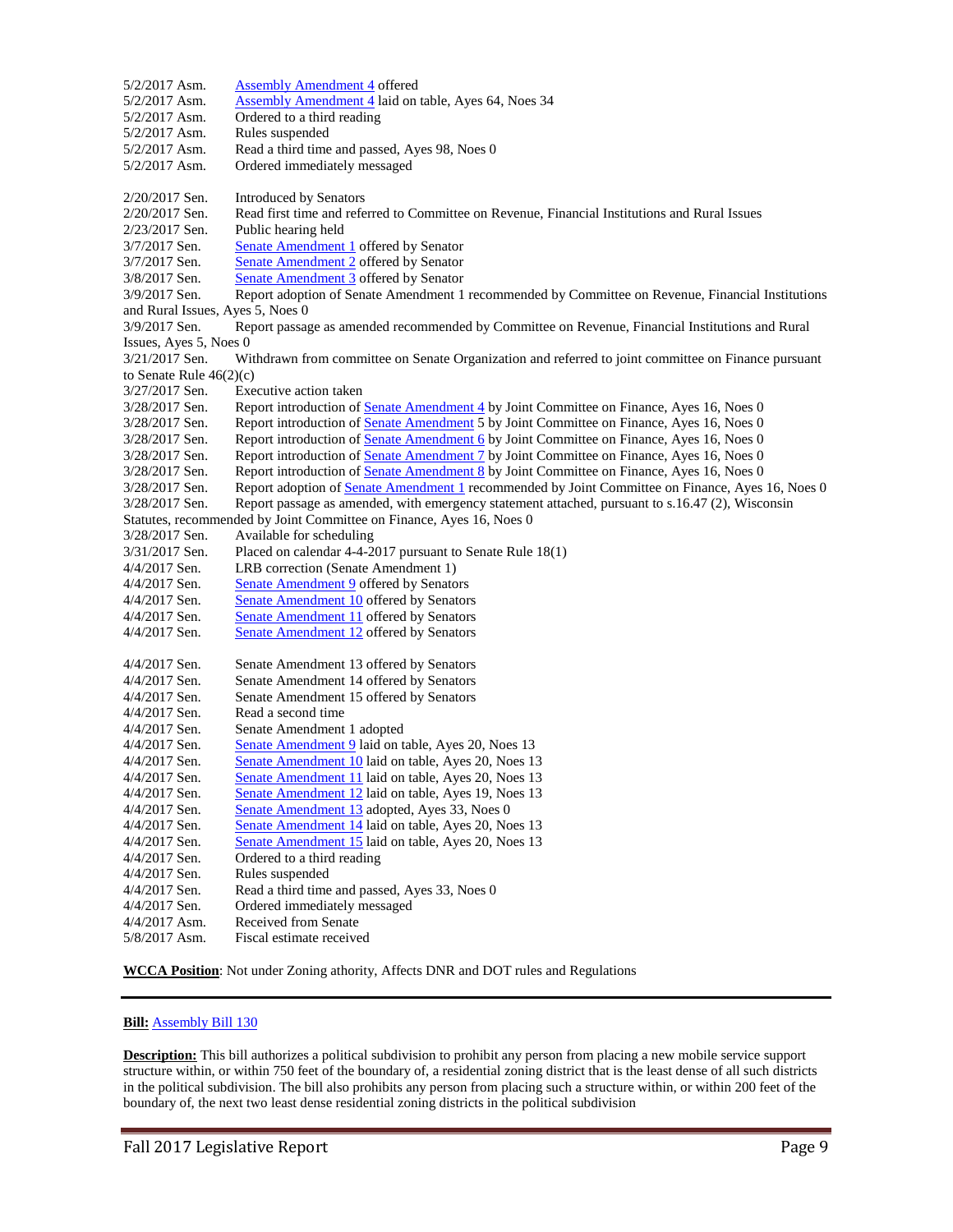# **Impact:**

Several years ago WI Legislators placed regulations within the State Budget bill restricting the regulation of approval and placement of Wireless Communication Towers. Counties were required to modify local ordinances to comply with these regulations. If approved this would restrict the location of towers and may limit locations in rural communities. This would push communication towers to utility services in to right of ways.

# **Bill Status:**

| $3/8/2017$ Asm.  | Introduced by Representatives                                     |
|------------------|-------------------------------------------------------------------|
| $3/8/2017$ Asm.  | Read first time and referred to Committee on Energy and Utilities |
| $3/24/2017$ Asm. | Fiscal estimate received                                          |

**WCCA Position:** No Position taken, but requested clarification and clearer wording on the "residential zoning district that is the least dense of all such districts in the political subdivision" Working with WCA to have better clairity in the wording.

# **Bill:** [Assembly Bill 145](https://docs.legis.wisconsin.gov/2017/proposals/reg/asm/bill/ab145) ( [Companion Senate Bill 94](https://docs.legis.wisconsin.gov/2017/proposals/sb94) ) - **Enacted into Law**

**Description:** Relating to: notification of special meetings of the common council of a city.

**Impact:** Under this bill, the mayor may call a special meeting by notifying members in a manner likely to give each member notice of the meeting and providing the notice at least six hours before the meeting.

#### **Bill Status:**

- 3/10/2017 Asm. Introduced by Representatives • 3/10/2017 Asm. Read first time and referred to Committee on Local Government • 5/3/2017 Asm. Public hearing held • 5/8/2017 Asm. Fiscal estimate received • 5/17/2017 Asm. Executive action taken • 5/19/2017 Asm. Report passage recommended by Committee on Local Government, Ayes 8, Noes 0 • 5/19/2017 Asm. Referred to committee on Rules • 3/2/2017 Sen. Introduced by Senators • 3/2/2017 Sen. Read first time and referred to Committee on Economic Development, Commerce and Local Government • 4/12/2017 Sen. Public hearing held
- 8/1/2017 Sen. Presented to the Governor on 8-1-2017
- 8/2/2017 Sen. Report approved by the Governor on 8-2-2017[. 2017 Wisconsin Act 50](https://docs.legis.wisconsin.gov/document/acts/2017/50)
- 8/2/2017 Sen. Published 8-3-2017

**WCCA Position:** Not a zoning issue: Local governments overal publication of meetings.

#### **Bill:** [Assembly Bill 160](https://docs.legis.wisconsin.gov/2017/proposals/reg/asm/bill/ab160) [\(Companion Senate Bill 95\)](https://docs.legis.wisconsin.gov/2017/proposals/sb95) **Enacted into Law**

**Description:** Relating to: regulation of aquaculture and fish farms, providing an exemption from emergency rule procedures, and granting rule-making authority.

#### **Impact:**

This bill…

- 1. Exempts normal aquaculture activities from the requirement to obtain an individual or general wetland permit, if the discharge is to a wetland that has been created for aqua cultural purposes in an area without any prior wetland history.
- 2. Expands the category of natural bodies of water that may be used as part of a fish farm to include an artificial water body that is used as a registered fish farm or as part of a registered fish farm, regardless of the water source of the artificial water body, including an artificial water body that is fed by a spring.
- 3. Creates an exemption to the general prohibition on using a natural water body as a fish farm for a person who holds a permit from DNR to use a natural water body as a fish farm and who takes no action in the water body other than maintaining the fish farm facility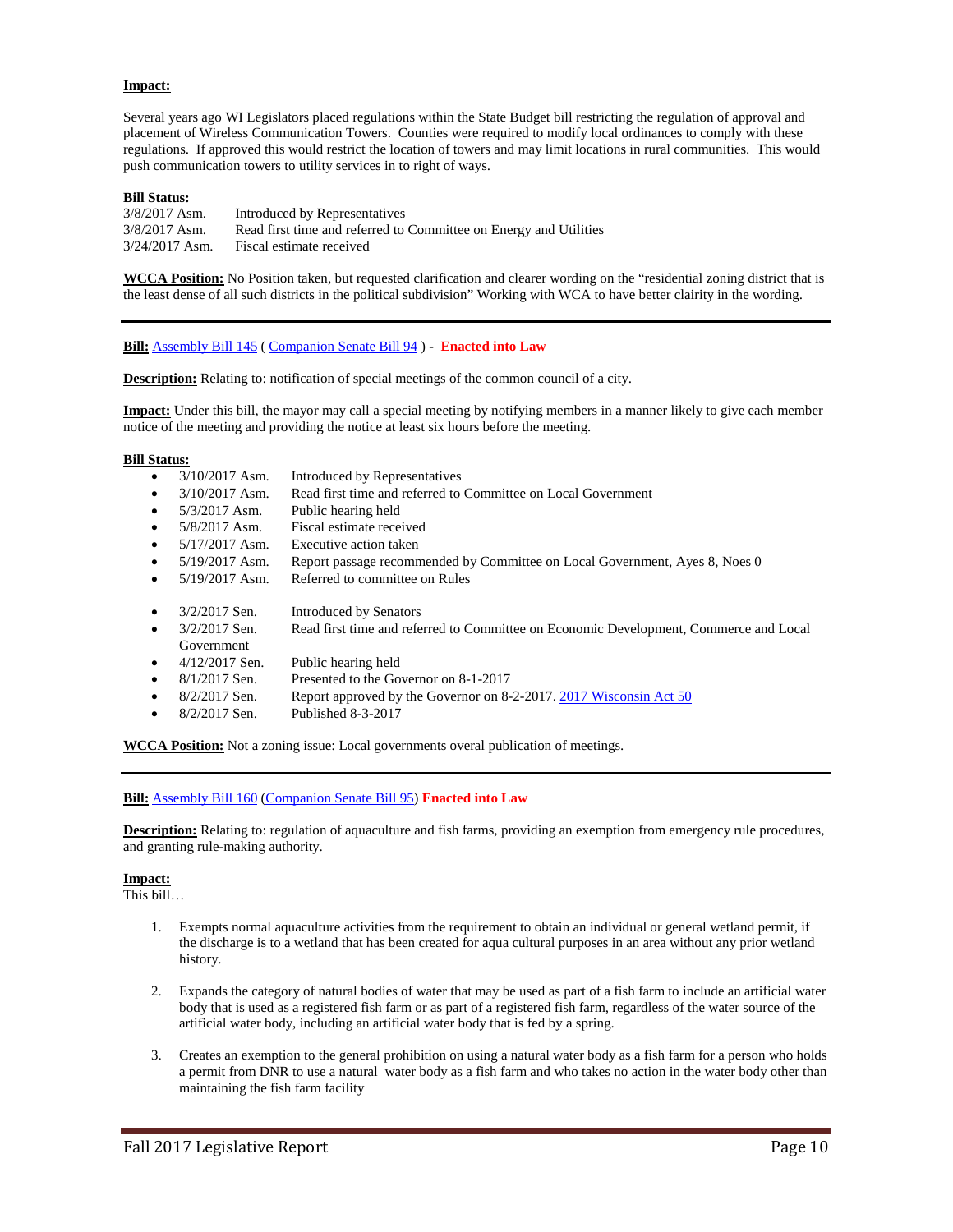- 4. Creates an exemption from the requirement to obtain a permit from DNR to construct, dredge, or enlarge an artificial water body that connects with a navigable waterway or that is located within 500 feet of the ordinary highwater mark of an existing navigable waterway. This exemption applies only to the maintenance or repair of an artificial water body or registered fish farm
- 5. Prohibits DNR from including additional conditions in a permit issued to a large fish farm unless those conditions are necessary to meet certain standards, such as federal or state water quality standards or schedules of compliance established by DNR.

- 3/20/2017 Asm. Introduced by Representatives
- 3/20/2017 Asm. Read first time and referred to Committee on Natural Resources and Sporting Heritage
- 3/29/2017 Asm. Public hearing held
- 4/26/2017 Asm. Executive action taken
- 4/26/2017 Asm. Report passage recommended by Committee on Natural Resources and Sporting Heritage, Ayes 9, Noes 5
- 4/26/2017 Asm. Referred to committee on Rules
- 4/27/2017 Asm. Placed on calendar 5-2-2017 by Committee on Rules
- 5/2/2017 Asm. Read a third time and passed, Ayes 64, Noes 34
- 5/2/2017 Asm. Ordered immediately messaged
- 5/3/2017 Sen. Received from Assembly
- 5/4/2017 Sen. Read first time and referred to committee on Senate Organization
- 5/4/2017 Sen. Available for scheduling
- 5/5/2017 Sen. Public hearing requirement waived by committee on Senate Organization, pursuant to Senate Rule 18 (1m), Ayes 5, Noes 0
- 5/5/2017 Sen. Placed on calendar 5-10-2017 pursuant to Senate Rule 18(1)
- 5/10/2017 Sen. [Senate Amendment 1](https://docs.legis.wisconsin.gov/document/amends/2017/REG/AB160-SA1) offered by Senators
- 5/10/2017 Sen. [Senate Amendment 2](https://docs.legis.wisconsin.gov/document/amends/2017/REG/AB160-SA2) offered by Senators
- 5/10/2017 Sen. [Senate Amendment 1](https://docs.legis.wisconsin.gov/document/amends/2017/REG/AB160-SA1) rejected
- 5/10/2017 Sen. [Senate Amendment 2](https://docs.legis.wisconsin.gov/document/amends/2017/REG/AB160-SA2) rejected
- 5/10/2017 Sen. Ordered to a third reading
- 5/10/2017 Sen. Ordered immediately messaged
- 5/10/2017 Asm. Received from Senate concurred in
- 6/21/2017 Asm. Presented to the Governor on 6-21-2017
- 6/26/2017 Asm. Report approved by the Governor on 6-23-2017[. 2017 Wisconsin Act 21](https://docs.legis.wisconsin.gov/document/acts/2017/21)
- 6/26/2017 Asm. Published 6-24-2017

**WCCA Position:** Not under zoning athority, Affects DNR Rules and Regulations

**Bill:** [Assembly Bill 161](https://docs.legis.wisconsin.gov/2017/proposals/reg/asm/bill/ab161) (Companion Senate Bill 219)

**Description:** Relating to: authorizing a political subdivision to impose setback requirements or certain mobile service support structures.

**Impact:** This bill grants a political subdivision limited authority to impose a setback requirement on the placement of such a structure. Under the bill, a requirement could apply only to a structure that is constructed on land that is zoned for residential use. In addition, the setback requirement must be based on the height of the proposed structure, and the requirement may not exceed the height of the proposed structure.

#### **Bill Status:**

- 3/20/2017 Asm. Introduced by Representatives
- 3/20/2017 Asm. Read first time and referred to Committee on Energy and Utilities
- 4/3/2017 Asm. Fiscal estimate received
- 5/4/2017 Sen. Introduced by Senators
- 5/4/2017 Sen. Read first time and referred to Committee on Elections and Utilities
- 6/6/2017 Sen. Fiscal estimate received

**WCCA Position:** Neutral, Working with WCA expressing concerns of the language of what districts are allowed to have these regulations.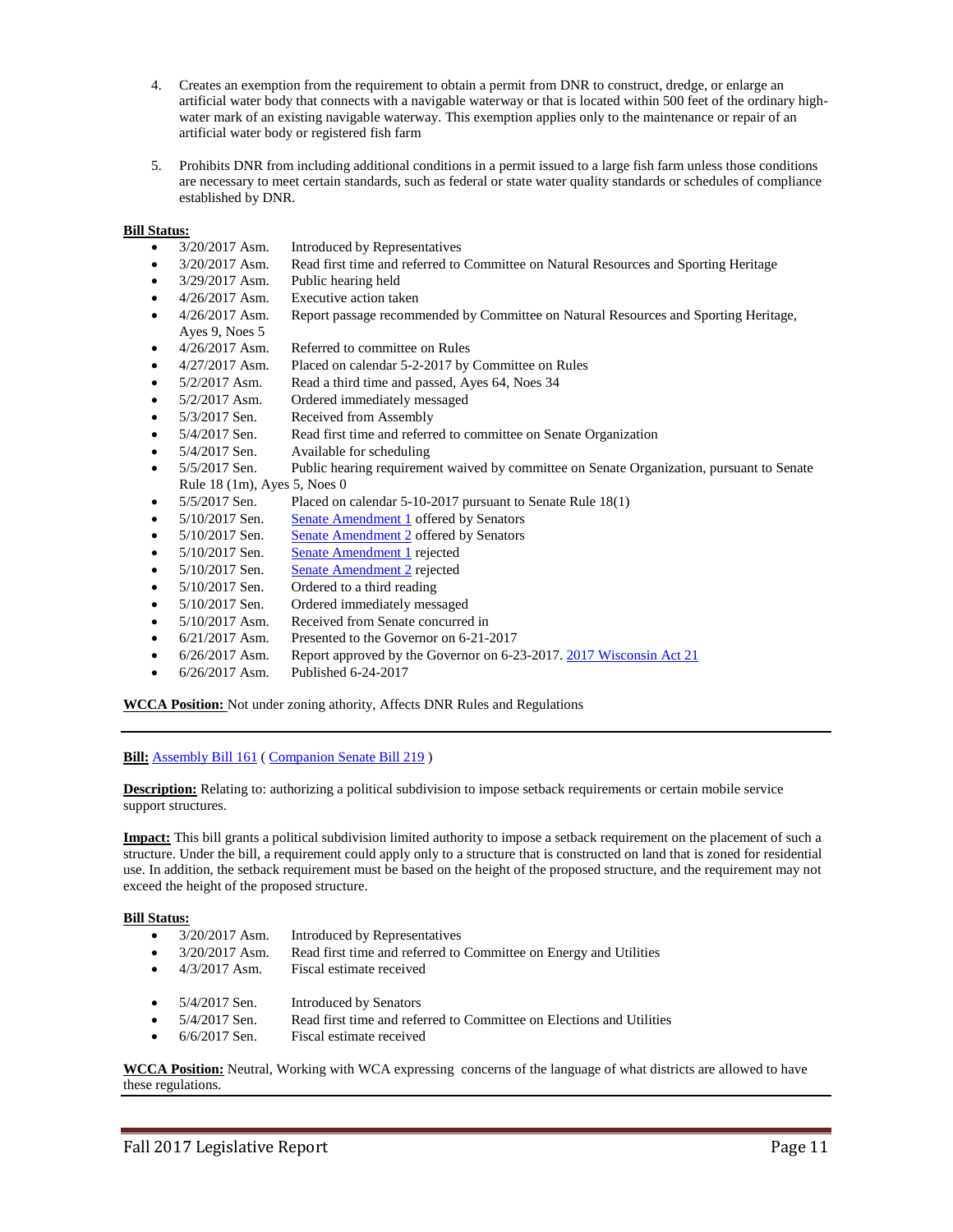# **Bill:** [Assembly Bill 179](https://docs.legis.wisconsin.gov/2017/proposals/reg/asm/bill/ab179) [\(Companion Senate Bill 173\)](https://docs.legis.wisconsin.gov/2017/proposals/sb173)

**Description:** Relating to: remediation of contaminated land; air pollution control requirements for certain manufacturing facilities constructed on formerly contaminated land; reassigning tax deeds on tax delinquent brownfield properties; creating a new method for the creation of environmental remediation tax incremental financing districts; loans and repayment assistance by a political subdivision for certain brownfield revitalization projects and collection of the debt by special charge; state trust fund loans for brownfield projects; conversion of business improvement districts; and annexations to business improvement districts and neighborhood improvement districts.

# **Impact:** This bill:

- 1. Provides a definition of the term "property" in relation to the voluntary party liability exemption for remediation of contaminated land. The bill also provides that a property may be subdivided or transferred without affecting the liability exemption or requiring a new application.
- 2. This bill creates a pilot program under which a participating owner or operator of a stationary source is not required to make changes to the source's air pollution controls due to new or modified legal requirements, except as required under the federal Clean Air Act, for ten years after DNR issues a registration permit for the source.
- 3. This bill provides that a county may also assign its right to take a tax deed on brownfield property to a person who agrees to remediate, maintain, and monitor the property according to DNR rules.
- 4. Changes the way environmental remediation tax incremental districts are created.
- 5. A political subdivision may make a PACE loan to, or enter a PACE agreement with, an owner or lessee of a premises for a brownfield revitalization project.
- 6. Territory may be annexed to a BID or NID using essentially the same procedure as for the creation of the BID or NID. Also under this bill, upon petition by an owner of real property that is subject to general real estate taxes, that is used exclusively for residential purposes, and that is located in a BID, a BID may convert to an NID.
- 7. A state trust fund loan to a municipality made for the purpose of funding a project related to brownfields may not be included in arriving at the constitutional debt limitation if 1) the term of the loan is not more than 15 years, 2) the loan is not in default, and 3) DNR verifies to BCPL that the site on which the project will occur is a brownfield.

# **Bill Status:**

- 3/28/2017 Asm. Introduced by Representatives
- 3/28/2017 Asm. Read first time and referred to Committee on Environment and Forestry
- 4/17/2017 Asm. Fiscal estimate received
- 5/16/2017 Asm. Public hearing held
- 10/11/2017 Asm. [Assembly Amendment 1](https://docs.legis.wisconsin.gov/document/amends/2017/REG/AB179-AA1) offered by Representative Jacque
- 4/13/2017 Sen. Introduced by Senators
- 4/13/2017 Sen. Read first time and referred to Committee on Government Operations, Technology and Consumer Protection
- 4/20/2017 Sen. Fiscal estimate received
- 10/13/2017 Sen. [Senate Amendment 1](https://docs.legis.wisconsin.gov/document/amends/2017/REG/SB173-SA1) offered by Senators Cowles and Stroebel
- 10/18/2017 Sen. [Senate Amendment 2](https://docs.legis.wisconsin.gov/document/amends/2017/REG/SB173-SA2) offered by Senator Cowles

**WCCA Position:** Not under zoning athority, Affects DNR Rules and Regulations

# **Bill:** [Assembly Bill 187](https://docs.legis.wisconsin.gov/2017/proposals/reg/asm/bill/ab187) [\( Companion Senate Bill 137](https://docs.legis.wisconsin.gov/2017/proposals/sb137) )

**Description:** Relating to: certain buildings used for social events.

**Impact:** This bill provides an exemption from building code requirements applicable to public buildings and places of employment for buildings historically used for farming (barns) that were built before 1965 and that are used principally for wedding receptions and similar social events. Such a barn is exempt under the bill if certain requirements are satisfied, including all of the following:

- 1. If the barn is internally wired for electricity or contains an elevator or other conveyance, the wiring or the elevator or other conveyance complies with applicable law.
- 2. All areas of the barn used for wedding receptions or other social events satisfy applicable state accessibility requirements.
- 3. Each year, there is at least one period of 90 consecutive days in which the barn is used for no more than one social event.
- 4. Smoking and all open flames are prohibited in the barn and within 50 feet of the barn, except for certain catering services.
- 5. The barn satisfies certain fire protection and posting requirements.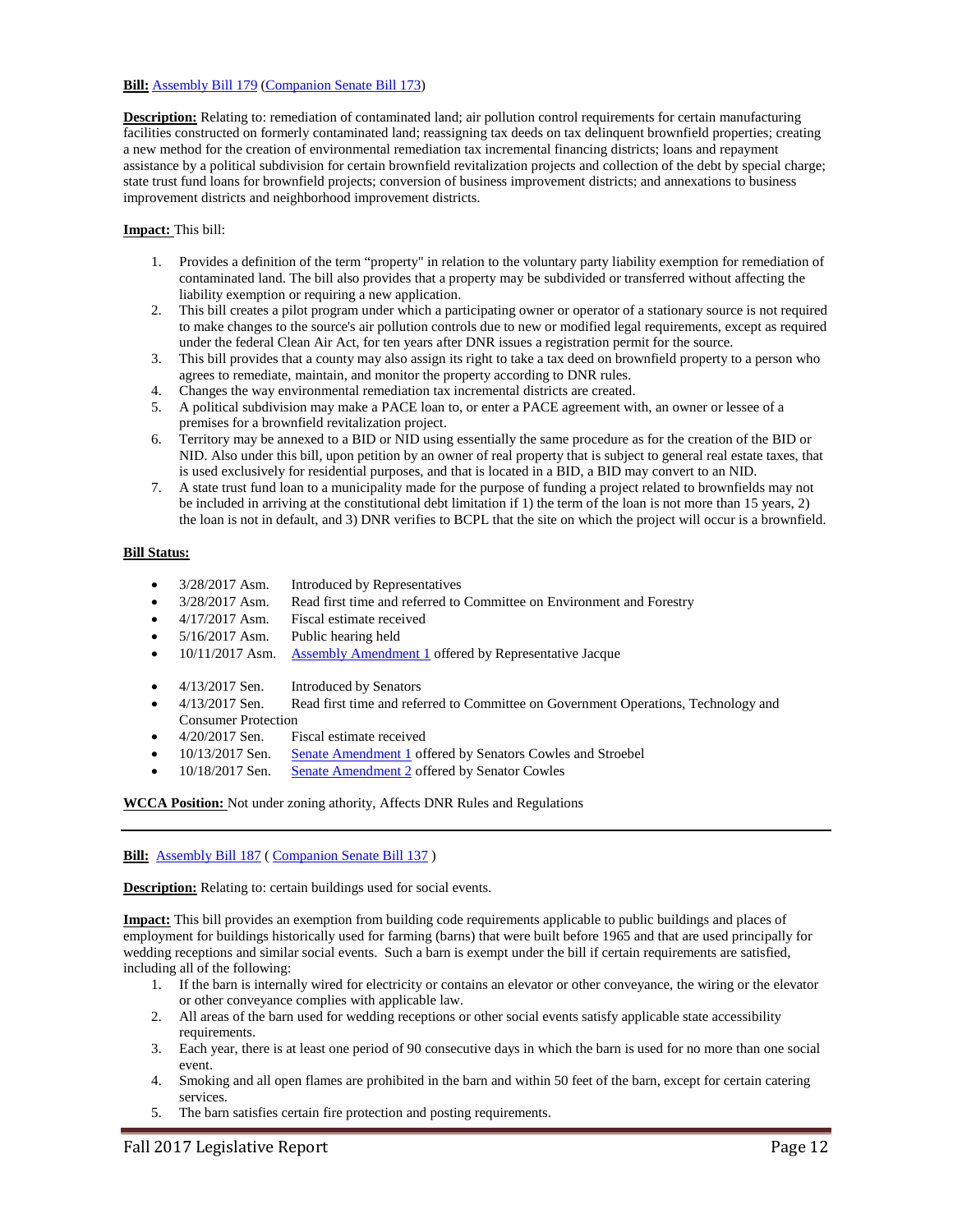- 3/28/2017 Asm. Introduced by Representatives
- 3/28/2017 Asm. Read first time and referred to Committee on Housing and Real Estate
- 4/4/2017 Asm. Fiscal estimate received
- 3/29/2017 Sen. Introduced by Senators
- 3/29/2017 Sen. Read first time and referred to Committee on Insurance, Housing and Trade
- 4/12/2017 Sen. Fiscal estimate received
- 6/1/2017 Sen. Public hearing held

**WCCA Position:** Neutral, Most of the regulations affected with this bill are Commercial/Building Codes

# **Bill:** [Assembly Bill 214](https://docs.legis.wisconsin.gov/2017/proposals/reg/asm/bill/ab214) [\(Companion Senate Bill 152\)](https://docs.legis.wisconsin.gov/2017/proposals/sb152)

**Description:** Prohibiting Mining/Drilling Prohibiting certain mining and drilling activities that cause the destruction or filling in of a lake bed, reservoir, or flowage or that cause the withdrawal of water from a reservoir or flowage. Referred to Assembly Rural Development and Mining

# **Impact:**

This bill:

- 1. Eliminates the exceptions to the general prohibition against destroying or filling in a lake bed so that the prohibition applies to a person engaged in iron mining activities regardless of whether DNR has issued other permits for those activities.
- 2. Prohibits DNR from authorizing a person who is engaged in nonferrous metallic mining or iron mining from destroying or filling in a reservoir or flowage or from withdrawing water from a reservoir or flowage and
- 3. Prohibits DNR from authorizing a person conducting drilling operations for the exploration or production of oil or gas to withdraw water from a reservoir or flowage.

#### **Bill Status:**

- 4/10/2017 Asm. Introduced by Representatives
- 4/10/2017 Asm. Read first time and referred to Committee on Rural Development and Mining
- 3/29/2017 Sen. Introduced by Senators
- 3/29/2017 Sen. Read first time and referred to Committee on Sporting Heritage, Mining and Forestry

**WCCA Position:** Affects DNR Rules and Regulations

#### **Bill:** [Assembly Bill 211](https://docs.legis.wisconsin.gov/2017/proposals/reg/asm/bill/ab211) [\(Companion Senate Bill 158\)](https://docs.legis.wisconsin.gov/2017/proposals/sb158)

**Description:** Relating to: a property owner's right to refuse entry into his or her home for assessment purposes and conditions for appearing before the board of review.

**Impact:** This bill allows a person who has refused a reasonable written request to view the person's property to appear before the board of review to contest the property's assessed value and, ultimately, to file a claim with the taxation district for an excessive assessment. The bill also provides that the assessor may not increase the value of a person's property based on the person's refusal to allow entry to the assessor. In addition, the bill requires an assessor to provide written notice to each owner of residential property regarding the property owner's right to refuse entry to his or her residence for property tax assessment purposes. Finally, the bill allows a person who has not complied with a request to provide income information to the assessor to file a claim for an excessive assessment even though the person is prohibited from appearing before the board of review (Property Rights)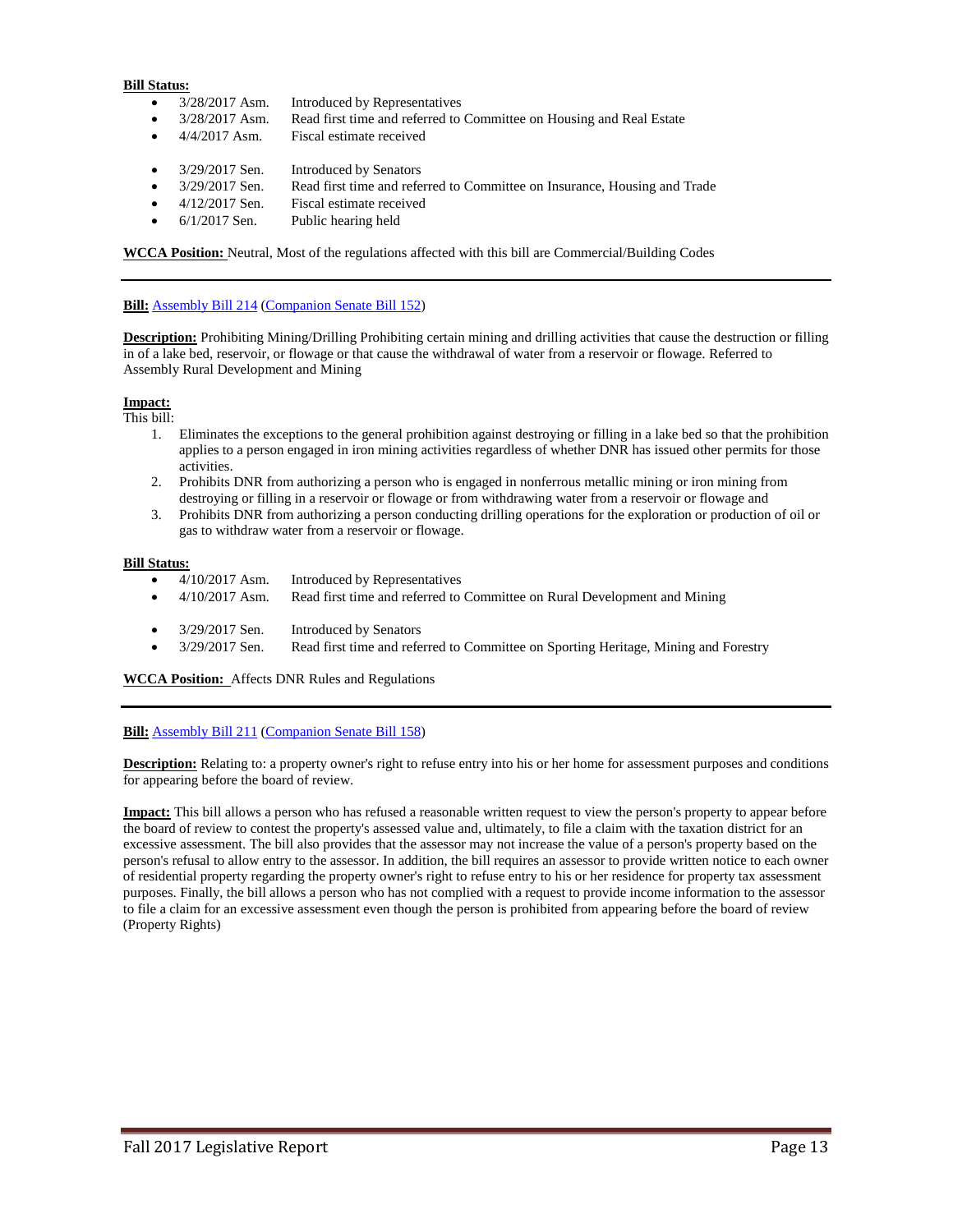- 4/10/2017 Asm. Introduced by Representatives
- 4/10/2017 Asm. Read first time and referred to Committee on Local Government
	- 4/11/2017 Asm. Assembl[y Amendment 1](https://docs.legis.wisconsin.gov/document/amends/2017/REG/AB211-AA1) offered by Representative [R. Brooks](https://docs.legis.wisconsin.gov/document/legislator/2017/1545)
- 4/7/2017 Sen. Introduced by Senators
- 4/7/2017 Sen. Read first time and referred to Committee on Economic Development, Commerce and Local Government
- 4/11/2017 Sen. [Senate Amendment 1](https://docs.legis.wisconsin.gov/document/amends/2017/REG/SB158-SA1) offered by Senator Craig
- 5/3/2017 Sen. Public hearing held

**WCCA Position:** Not under Zoning Athority

# **Bill:** [Assembly Bill 226](https://docs.legis.wisconsin.gov/2017/proposals/reg/asm/bill/ab226) [\(Companion Senate Bill 168\)](https://docs.legis.wisconsin.gov/2017/proposals/sb168)

**Description:** This bill provides that a city, village, town, or county may remediate a contaminated private well, fill and seal a contaminated well, or rehabilitate, replace, or abandon a failing private on-site wastewater treatment system, in agreement with the owner of the well or wastewater treatment system, or may make a low-interest or interest-free loan to the owner of a contaminated well or failing wastewater treatment system for these purposes. Under the bill, if a city, village, town, or county takes any of these actions or provides a loan for these purposes, the city, village, town, or county may recover the costs of the action or collect the loan repayment as a special charge or special assessment.

#### **Impact:**

This bill will need to be monitored. This bill would

- 1. Give municipalities the option of a loan program
- 2. Another funding option for wastewater treatment systems
- 3. The county would have to set up an internal program using multiple departments to administer the program.

#### **Bill Status:**

- 4/10/2017 Asm. Introduced by Representatives
- 4/10/2017 Asm. Read first time and referred to Committee on Environment and Forestry
- 4/13/2017 Sen. Introduced by Senators
- 4/25/2017 Asm. Fiscal estimate received
- 5/16/2017 Asm. Public hearing held
- 6/14/2017 Asm. Report passage recommended by Committee on Environment and Forestry, Ayes 10, Noes 2
- 6/14/2017 Asm. Referred to committee on Rules
- 6/21/2017 Asm. [Assembly Substitute Amendment 1](https://docs.legis.wisconsin.gov/document/amends/2017/REG/AB226-ASA1) offered by Representatives
- 6/21/2017 Asm. [Assembly Substitute Amendment 1](https://docs.legis.wisconsin.gov/document/amends/2017/REG/AB226-ASA1) laid on table, Ayes 62, Noes 35
- 6/21/2017 Asm. Read a third time and passed
- 6/21/2017 Asm. Ordered immediately messaged
- 6/22/2017 Sen. Received from Assembly
- 6/23/2017 Sen. Read first time and referred to committee on Senate Organization
- 6/23/2017 Sen. Available for scheduling

#### **WCCA Position:** Neutral, Would give municipalities the opertunity to create loan programs.

#### **Bill:** [Assembly Bill 246](https://docs.legis.wisconsin.gov/2017/proposals/reg/asm/bill/ab246) [\(Companion Senate Bill 177\)](https://docs.legis.wisconsin.gov/2017/proposals/sb177)

**Description:** Under this bill, the owners of a majority of the land proposed to be transferred in a drainage district that is located entirely, or partly, within the boundaries of a municipality may petition the board having jurisdiction over the district to transfer jurisdiction of the district, or a part of the district that is located in the municipality, to the municipality. After a hearing, the board may order transfer of jurisdiction if it finds that a sufficient number of owners have signed the petition, the governing body of the municipality approves the transfer, and the municipality and district have entered into an agreement that contains the following items:

- 1. A statement of the goal of the agreement;
- 2. Specification of monetary obligations of the municipality and district;
- 3. The municipality agrees to ensure district access to, and maintenance of, drain access corridors;
- 4. The municipality agrees, upon request by the district, to maintain and repair former district drains; and
- 5. Upon declaratory judgment by a court, the district may complete any maintenance work not performed by the municipality and assess the costs to the municipality.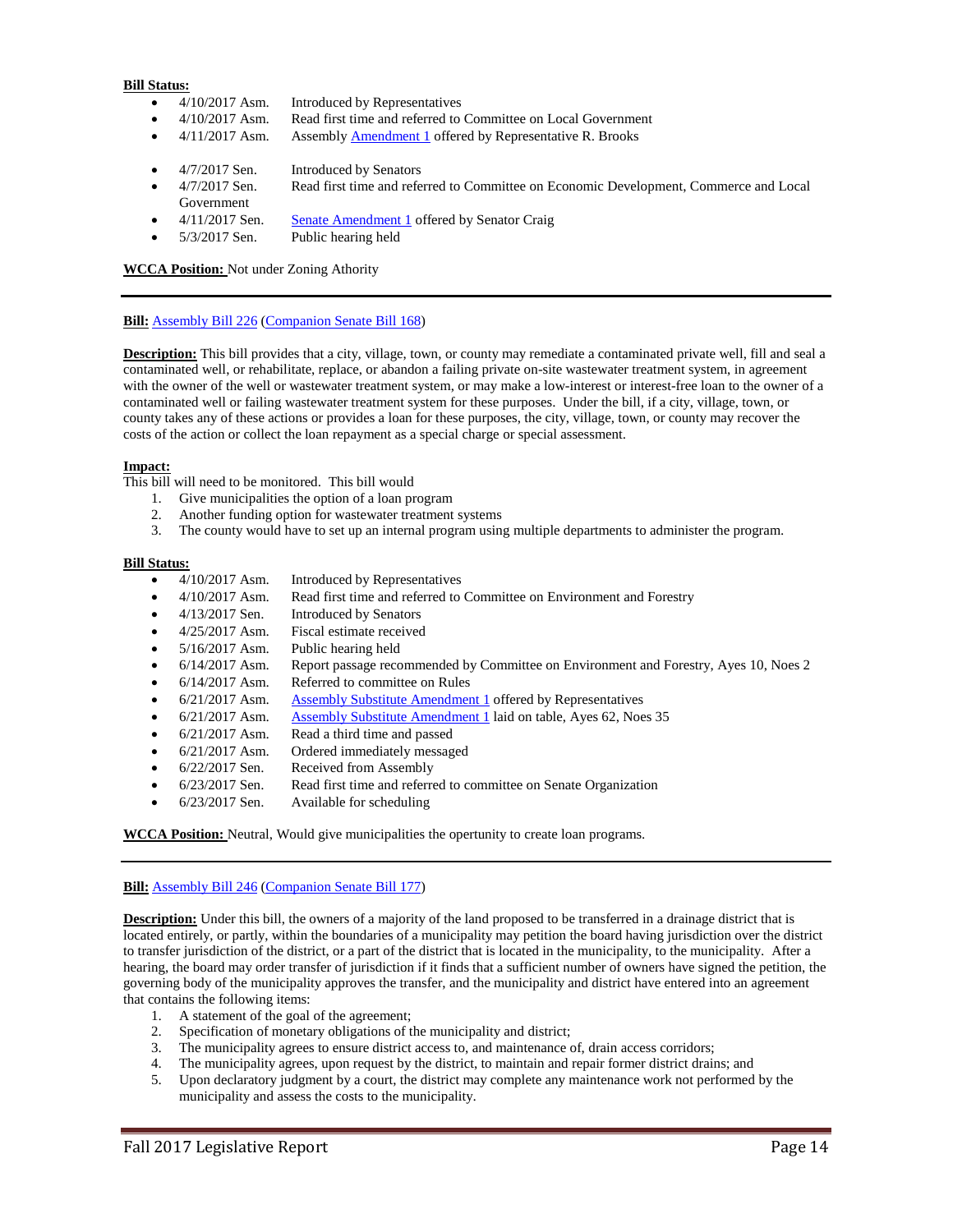# **Impact:**

As part of this bill there are some exemptions to floodplain regulations. Floodplain regulations are regulated both federally and by the state. If federal regulations are not followed the municipality jeopardizes their approval into the National Floodplain Insurance Program.

# **Bill Status:**

- 4/14/2017 Asm. Introduced by Representatives
- 4/14/2017 Asm. Read first time and referred to Committee on Agriculture
- 5/1/2017 Asm. Fiscal estimate received
- 8/22/2017 Asm. [Assembly Amendment 1](https://docs.legis.wisconsin.gov/document/amends/2017/REG/AB246-AA1) offered by Representative Sanfelippo
- 10/3/2017 Asm. Public hearing held
- 10/16/2017 Asm. [Assembly Amendment 2](https://docs.legis.wisconsin.gov/document/amends/2017/REG/AB246-AA2) offered by Representative Sanfelippo
- 10/17/2017 Asm. Executive action taken
- 4/13/2017 Sen. Introduced by Senators
- 4/13/2017 Sen. Read first time and referred to Committee on Agriculture, Small Business and Tourism
- 5/3/2017 Sen. Fiscal estimate received
- 9/13/2017 Sen. [Senate Amendment 1](https://docs.legis.wisconsin.gov/document/amends/2017/REG/SB177-SA1) offered by Senator Wanggaard10/10/2017 Sen. Public hearing held
- 10/13/2017 Sen. [Senate Amendment 2](https://docs.legis.wisconsin.gov/document/amends/2017/REG/SB177-SA2) offered by Senator Wanggaard
- 10/18/2017 Sen. Executive action taken
- 10/18/2017 Sen. Report adoption of Senat[e Amendment 1](https://docs.legis.wisconsin.gov/document/amends/2017/REG/SB177-SA1) recommended by Committee on Agriculture, Small Business and Tourism, Ayes 9, Noes 0
- 10/18/2017 Sen. Report adoption of Senat[e Amendment 2](https://docs.legis.wisconsin.gov/document/amends/2017/REG/SB177-SA2) recommended by Committee on Agriculture, Small Business and Tourism, Ayes 9, Noes 0
- 10/18/2017 Sen. Report passage as amended recommended by Committee on Agriculture, Small Business and Tourism, Ayes 9, Noes 0
- 10/18/2017 Sen. Available for scheduling

**WCCA Position:** Watching bills, Were assured that the bill will not impact with the National Flood Insurance Program, not all counties have drainage districts and would be only affected in those counties.

#### **Bill:** [Assembly Bill 272](https://docs.legis.wisconsin.gov/2017/proposals/reg/asm/bill/ab272) [\(Companion Senate Bill 198\)](https://docs.legis.wisconsin.gov/2017/proposals/sb198)

**Description:** Weight limit exceptions for vehicles equipped with idle reduction technology or natural gas fuel systems.

#### **Impact:**

This bill provides that heavy-duty vehicles with idle reduction technology and vehicles that operate on natural gas may exceed certain weight limits.

#### **Bill Status:**

- 4/24/2017 Asm. Introduced by Representatives
- 4/24/2017 Asm. Read first time and referred to Committee on Transportation
- 5/9/2017 Asm. Fiscal estimate received
- 5/23/2017 Asm. Public hearing held
- 6/20/2017 Asm. Report passage recommended by Committee on Transportation, Ayes 13, Noes 0
- 6/20/2017 Asm. Referred to committee on Rules
- 4/20/2017 Sen. Introduced by Senators
- 4/20/2017 Sen. Read first time and referred to Committee on Transportation and Veterans Affairs
- 5/3/2017 Sen. Public hearing held
- 5/17/2017 Sen. Report passage recommended by Committee on Transportation and Veterans Affairs, Ayes 5, Noes 0
- 6/9/2017 Sen. Placed on calendar 6-14-2017 pursuant to Senate Rule 18(1)
- 6/14/2017 Sen. Read a third time and passed
- 6/14/2017 Sen. Ordered immediately messaged
- 6/14/2017 Asm. Received from Senate
- 6/20/2017 Asm. Read first time and referred to committee on Rules

**WCCA Position:** Does not affect zoning athority. Rules affect County Highway and DOT.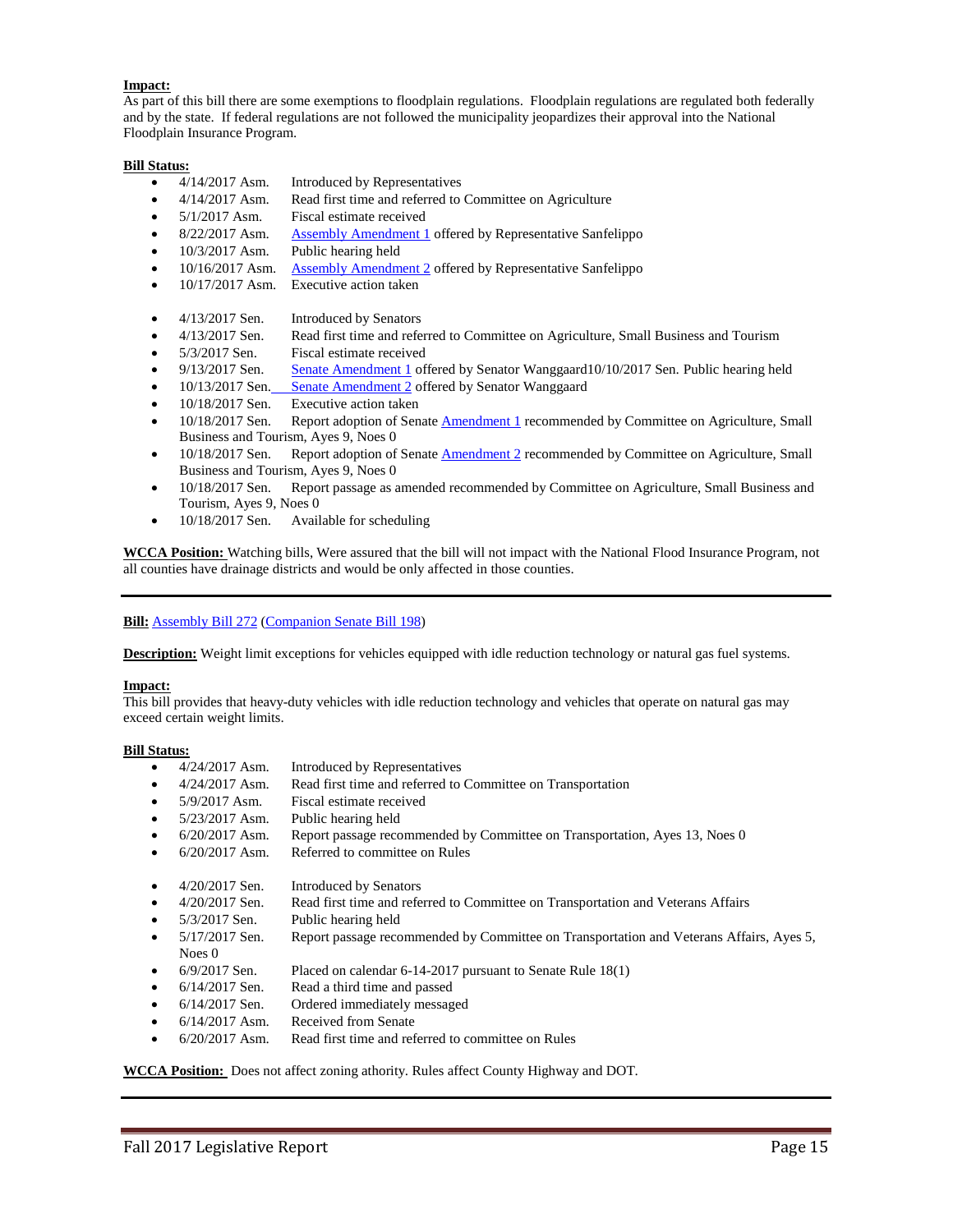#### **Bill:** [Assembly Bill 317](https://docs.legis.wisconsin.gov/2017/proposals/reg/asm/bill/ab317) [\(Companion Senate Bill 322](https://docs.legis.wisconsin.gov/2017/proposals/sb322))

**Description:** Relating to: review by state agencies of administrative rules and enactments; an expedited process for repealing rules an agency no longer has the authority to promulgate; retrospective economic impact analyses for rules; and reporting by the Legislative Reference Bureau on rules in need of revision.

### **Impact:**

This bill provides for an alternate, expedited procedure an agency can use to repeal a rule that the agency determines it no longer has the authority to promulgate because of the repeal or amendment of the law that previously authorized its promulgation (unauthorized rule).

# **Bill Status:**

- 5/12/2017 Asm. Introduced by Representatives
- 5/12/2017 Asm. Read first time and referred to Committee on State Affairs
- 5/17/2017 Asm. Public hearing held
- 5/23/2017 Asm. [Assembly Amendment 1](https://docs.legis.wisconsin.gov/document/amends/2017/REG/AB317-AA1) offered
- 5/23/2017 Asm. [Assembly Amendment 2](https://docs.legis.wisconsin.gov/document/amends/2017/REG/AB317-AA2) offered
- 6/2/2017 Asm. Report passage recommended by Committee on State Affairs, Ayes 10, Noes 5
- 6/2/2017 Asm. Referred to committee on Rules
- 6/7/2017 Asm. Placed on calendar 6-14-2017 by Committee on Rules
- 6/14/2017 Asm. [Assembly Amendment 3](https://docs.legis.wisconsin.gov/document/amends/2017/REG/AB317-AA3) offered
- 6/14/2017 Asm. [Assembly Amendment 3](https://docs.legis.wisconsin.gov/document/amends/2017/REG/AB317-AA3) laid on table, Ayes 62, Noes 34
- $6/14/2017$  Asm. [Assembly Amendment 4](https://docs.legis.wisconsin.gov/document/amends/2017/REG/AB317-AA4) offered by Representative
- 6/14/2017 Asm. [Assembly Amendment 4](https://docs.legis.wisconsin.gov/document/amends/2017/REG/AB317-AA4) laid on table, Ayes 62, Noes 34
- 6/14/2017 Asm. Read a third time and passed, Ayes 62, Noes 34
- 6/14/2017 Asm. Ordered immediately messaged
- 6/15/2017 Sen. Received from Assembly
- 6/23/2017 Sen. Read first time and referred to committee on Labor and Regulatory Reform
- 8/29/2017 Sen. Public hearing held
- 9/7/2017 Sen. Executive action taken
- 9/8/2017 Sen. Report concurrence recommended by Committee on Labor and Regulatory Reform, Ayes 3,
- 9/8/2017 Sen. Available for scheduling

**WCCA Position:** Not under zoning athority, Affects state agencies process of repealing rules.

#### **Bill:** [Assembly Bill 348](https://docs.legis.wisconsin.gov/2017/proposals/reg/asm/bill/ab348)

Noes 2

**Description:** Wireless Facilities Regulation Limiting the authority of the state and political subdivisions to regulate wireless facilitates and authorizing subdivisions to impose setback requirements for certain mobile service support structures.

#### **Impact:**

This bill creates a regulatory framework for the state and political subdivisions (cities, villages, towns, and counties) for the deployment of wireless equipment and facilities, including the placement of such items in rights-of-way (ROW), the collocation of such facilities on existing poles and structures, the regulation of access to governmental structures by wireless services and infrastructure providers, and limitations on local authority to regulate such activities. The bill also authorizes political subdivisions to impose setback requirements for certain mobile service support structures.

- 5/25/2017 Asm. Introduced by Representatives
- 5/25/2017 Asm. Read first time and referred to Committee on Jobs and the Economy
- 5/30/2017 Asm. Public hearing held
- 6/5/2017 Asm. [Assembly Substitute Amendment 1o](https://docs.legis.wisconsin.gov/document/amends/2017/REG/AB348-ASA1)ffered
- 6/5/2017 Asm. [Assembly Amendment 1](https://docs.legis.wisconsin.gov/document/amends/2017/REG/AB348-ASA1-AA1) t[o Assembly Substitute Amendment 1o](https://docs.legis.wisconsin.gov/document/amends/2017/REG/AB348-ASA1)ffered
- 6/5/2017 Asm. [Assembly Amendment 2](https://docs.legis.wisconsin.gov/document/amends/2017/REG/AB348-ASA1-AA2) t[o Assembly Substitute Amendment 1o](https://docs.legis.wisconsin.gov/document/amends/2017/REG/AB348-ASA1)ffered
- 6/5/2017 Asm. [Assembly Amendment 3](https://docs.legis.wisconsin.gov/document/amends/2017/REG/AB348-ASA1-AA3) t[o Assembly Substitute Amendment 1o](https://docs.legis.wisconsin.gov/document/amends/2017/REG/AB348-ASA1)ffered
- 6/5/2017 Asm. [Assembly Amendment 4](https://docs.legis.wisconsin.gov/document/amends/2017/REG/AB348-ASA1-AA4) t[o Assembly Substitute Amendment 1o](https://docs.legis.wisconsin.gov/document/amends/2017/REG/AB348-ASA1)ffered
- 6/5/2017 Asm. [Assembly Amendment 5](https://docs.legis.wisconsin.gov/document/amends/2017/REG/AB348-ASA1-AA5) t[o Assembly Substitute Amendment 1o](https://docs.legis.wisconsin.gov/document/amends/2017/REG/AB348-ASA1)ffered
- 6/5/2017 Asm. [Assembly Amendment 6](https://docs.legis.wisconsin.gov/document/amends/2017/REG/AB348-ASA1-AA6) t[o Assembly Substitute Amendment 1o](https://docs.legis.wisconsin.gov/document/amends/2017/REG/AB348-ASA1)ffered
- 6/5/2017 Asm. [Assembly Amendment 7](https://docs.legis.wisconsin.gov/document/amends/2017/REG/AB348-ASA1-AA7) t[o Assembly Substitute Amendment 1o](https://docs.legis.wisconsin.gov/document/amends/2017/REG/AB348-ASA1)ffered
- 6/5/2017 Asm. [Assembly Amendment 8](https://docs.legis.wisconsin.gov/document/amends/2017/REG/AB348-ASA1-AA8) to Assembly Substitute Amendment 1 offered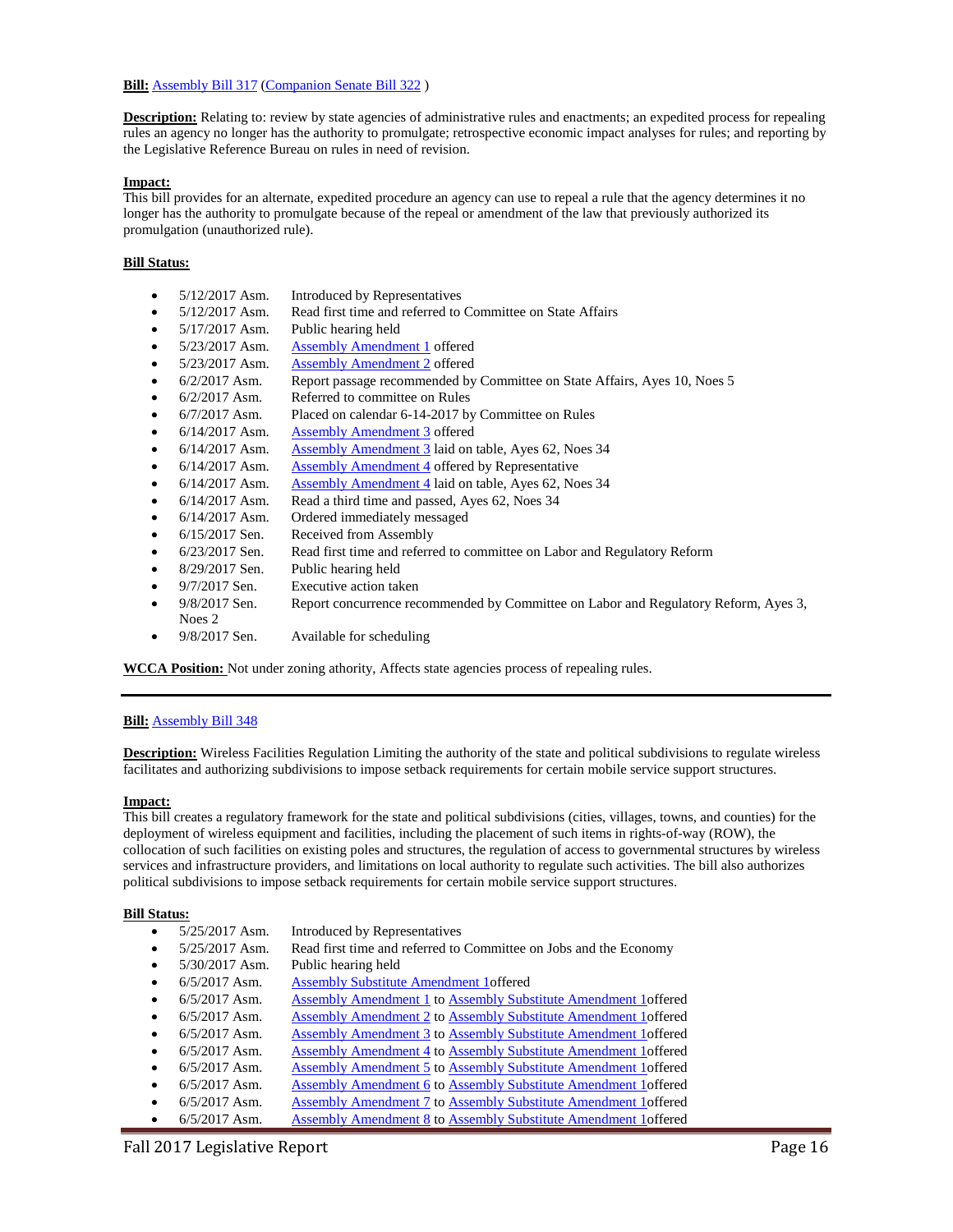| $6/5/2017$ Asm. | Assembly Amendment 9 to Assembly Substitute Amendment 1 offered |  |  |  |
|-----------------|-----------------------------------------------------------------|--|--|--|
|                 |                                                                 |  |  |  |

- 6/5/2017 Asm. [Assembly Amendment 10](https://docs.legis.wisconsin.gov/document/amends/2017/REG/AB348-ASA1-AA10) t[o Assembly Substitute Amendment 1o](https://docs.legis.wisconsin.gov/document/amends/2017/REG/AB348-ASA1)ffered
- 6/5/2017 Asm. [Assembly Amendment 11](https://docs.legis.wisconsin.gov/document/amends/2017/REG/AB348-ASA1-AA11) t[o Assembly Substitute Amendment 1o](https://docs.legis.wisconsin.gov/document/amends/2017/REG/AB348-ASA1)ffered
- 6/5/2017 Asm. [Assembly Amendment 12](https://docs.legis.wisconsin.gov/document/amends/2017/REG/AB348-ASA1-AA12) t[o Assembly Substitute Amendment 1o](https://docs.legis.wisconsin.gov/document/amends/2017/REG/AB348-ASA1)ffered
- 6/5/2017 Asm. [Assembly Amendment 13](https://docs.legis.wisconsin.gov/document/amends/2017/REG/AB348-ASA1-AA13) t[o Assembly Substitute Amendment 1](https://docs.legis.wisconsin.gov/document/amends/2017/REG/AB348-ASA1)
- 6/5/2017 Asm. [Assembly Amendment 14](https://docs.legis.wisconsin.gov/document/amends/2017/REG/AB348-ASA1-AA14) t[o Assembly Substitute Amendment 1o](https://docs.legis.wisconsin.gov/document/amends/2017/REG/AB348-ASA1)ffered
- 6/5/2017 Asm. [Assembly Amendment 15](https://docs.legis.wisconsin.gov/document/amends/2017/REG/AB348-ASA1-AA15) t[o Assembly Substitute Amendment 1](https://docs.legis.wisconsin.gov/document/amends/2017/REG/AB348-ASA1)
- 6/5/2017 Asm. [Assembly Amendment 16](https://docs.legis.wisconsin.gov/document/amends/2017/REG/AB348-ASA1-AA16) t[o Assembly Substitute Amendment 1](https://docs.legis.wisconsin.gov/document/amends/2017/REG/AB348-ASA1) offered
- 6/6/2017 Asm. Executive action taken
- 6/8/2017 Asm. Report Assembly Amendment 5 to [Assembly Substitute Amendment 1](https://docs.legis.wisconsin.gov/document/amends/2017/REG/AB348-ASA1) adoption recommended by Committee on Jobs and the Economy, Ayes 11, Noes 0
- 6/8/2017 Asm. Report Assembly Amendment 16 t[o Assembly Substitute Amendment 1](https://docs.legis.wisconsin.gov/document/amends/2017/REG/AB348-ASA1) adoption recommended by Committee on Jobs and the Economy, Ayes 11, Noes 0
- 6/8/2017 Asm. Report **Assembly Substitute Amendment 1** adoption recommended by Committee on Jobs and the Economy, Ayes 9, Noes 2
- 6/8/2017 Asm. Report passage as amended recommended by Committee on Jobs and the Economy, Ayes 9, Noes 2
- 6/19/2017 Asm. [Assembly Amendment 17](https://docs.legis.wisconsin.gov/document/amends/2017/REG/AB348-ASA1-AA17) t[o Assembly Substitute Amendment 1](https://docs.legis.wisconsin.gov/document/amends/2017/REG/AB348-ASA1) offered
- 6/20/2017 Asm. [Assembly Amendment 18](https://docs.legis.wisconsin.gov/document/amends/2017/REG/AB348-ASA1-AA18) t[o Assembly Substitute Amendment 1](https://docs.legis.wisconsin.gov/document/amends/2017/REG/AB348-ASA1) offered
- 6/21/2017 Asm. [Assembly Amendment 5](https://docs.legis.wisconsin.gov/document/amends/2017/REG/AB348-ASA1-AA5) t[o Assembly Substitute Amendment 1](https://docs.legis.wisconsin.gov/document/amends/2017/REG/AB348-ASA1) adopted
- 6/21/2017 Asm. [Assembly Amendment 16](https://docs.legis.wisconsin.gov/document/amends/2017/REG/AB348-ASA1-AA16) t[o Assembly Substitute Amendment 1](https://docs.legis.wisconsin.gov/document/amends/2017/REG/AB348-ASA1) adopted
- 6/21/2017 Asm. [Assembly Amendment 17](https://docs.legis.wisconsin.gov/document/amends/2017/REG/AB348-ASA1-AA17) t[o Assembly Substitute Amendment 1](https://docs.legis.wisconsin.gov/document/amends/2017/REG/AB348-ASA1) withdrawn and returned to author
- 6/21/2017 Asm. [Assembly Amendment 18](https://docs.legis.wisconsin.gov/document/amends/2017/REG/AB348-ASA1-AA18) t[o Assembly Substitute Amendment 1](https://docs.legis.wisconsin.gov/document/amends/2017/REG/AB348-ASA1) adopted
- 6/21/2017 Asm. [Assembly Amendment 19](https://docs.legis.wisconsin.gov/document/amends/2017/REG/AB348-ASA1-AA19) t[o Assembly Substitute Amendment 1](https://docs.legis.wisconsin.gov/document/amends/2017/REG/AB348-ASA1) offered
- 6/21/2017 Asm. [Assembly Amendment 19](https://docs.legis.wisconsin.gov/document/amends/2017/REG/AB348-ASA1-AA19) t[o Assembly Substitute Amendment 1](https://docs.legis.wisconsin.gov/document/amends/2017/REG/AB348-ASA1) laid on table, Ayes 62, Noes 35
- 6/21/2017 Asm. [Assembly Amendment 20](https://docs.legis.wisconsin.gov/document/amends/2017/REG/AB348-ASA1-AA20) t[o Assembly Substitute Amendment 1](https://docs.legis.wisconsin.gov/document/amends/2017/REG/AB348-ASA1) offered
- 6/21/2017 Asm. [Assembly Amendment 20](https://docs.legis.wisconsin.gov/document/amends/2017/REG/AB348-ASA1-AA20) t[o Assembly Substitute Amendment 1](https://docs.legis.wisconsin.gov/document/amends/2017/REG/AB348-ASA1) laid on table, Ayes 62, Noes 35
- $6/21/2017$  Asm. [Assembly Amendment 21](https://docs.legis.wisconsin.gov/document/amends/2017/REG/AB348-ASA1-AA21) t[o Assembly Substitute Amendment 1](https://docs.legis.wisconsin.gov/document/amends/2017/REG/AB348-ASA1) offered  $6/21/2017$  Asm. Assembly Amendment 21 to Assembly Substitute Amendment 1 laid on
- [Assembly Amendment 21](https://docs.legis.wisconsin.gov/document/amends/2017/REG/AB348-ASA1-AA21) t[o Assembly Substitute Amendment 1](https://docs.legis.wisconsin.gov/document/amends/2017/REG/AB348-ASA1) laid on table, Ayes 62, Noes 35
- 6/21/2017 Asm. [Assembly Amendment 22](https://docs.legis.wisconsin.gov/document/amends/2017/REG/AB348-ASA1-AA22) t[o Assembly Substitute Amendment 1](https://docs.legis.wisconsin.gov/document/amends/2017/REG/AB348-ASA1) offered • 6/21/2017 Asm. [Assembly Amendment 22](https://docs.legis.wisconsin.gov/document/amends/2017/REG/AB348-ASA1-AA22) t[o Assembly Substitute Amendment 1](https://docs.legis.wisconsin.gov/document/amends/2017/REG/AB348-ASA1) laid on table, Ayes 62, Noes
- 6/21/2017 Asm. [Assembly Amendment 23](https://docs.legis.wisconsin.gov/document/amends/2017/REG/AB348-ASA1-AA23) t[o Assembly Substitute Amendment 1](https://docs.legis.wisconsin.gov/document/amends/2017/REG/AB348-ASA1) offered
- 6/21/2017 Asm. [Assembly Amendment 23](https://docs.legis.wisconsin.gov/document/amends/2017/REG/AB348-ASA1-AA23) t[o Assembly Substitute Amendment 1](https://docs.legis.wisconsin.gov/document/amends/2017/REG/AB348-ASA1) laid on table, Ayes 62, Noes 35
- 6/21/2017 Asm. [Assembly Substitute Amendment 1](https://docs.legis.wisconsin.gov/document/amends/2017/REG/AB348-ASA1) adopted
- 6/21/2017 Asm. Ordered immediately messaged
- 6/22/2017 Sen. Received from Assembly

35

- 7/5/2017 Sen. Printed engrossed by the direction of the Senate Chief Clerk-3854
- 7/10/2017 Sen. LRB correction [\(Assembly Amendment 16](https://docs.legis.wisconsin.gov/document/amends/2017/REG/AB348-ASA1-AA16) to Assembly Substitute Amendment 1)
- 10/3/2017 Sen. [Senate Substitute Amendment 1](https://docs.legis.wisconsin.gov/document/amends/2017/REG/AB348-SSA1) offered by Senator LeMahieu
- 10/4/2017 Sen. Read first time and referred to committee on Elections and Utilities
- 10/11/2017 Sen. [Senate Amendment 1](https://docs.legis.wisconsin.gov/document/amends/2017/REG/AB348-SSA1-SA1) to Senate Substitute Amendment 1 offered by Senator LeMahieu
- 10/12/2017 Sen. Public hearing held
- 10/20/2017 Sen. [Senate Amendment 2](https://docs.legis.wisconsin.gov/document/amends/2017/REG/AB348-SSA1-SA2) to Senate Substitute Amendment 1 offered by Senator LeMahieu
- 10/23/2017 Sen. [Senate Amendment 3](https://docs.legis.wisconsin.gov/document/amends/2017/REG/AB348-SSA1-SA3) to Senate Substitute Amendment 1 offered by Senator Risser
- 10/23/2017 Sen. [Senate Amendment 4](https://docs.legis.wisconsin.gov/document/amends/2017/REG/AB348-SSA1-SA4) to Senate Substitute Amendment 1 offered by Senator Risser
- 10/23/2017 Sen. [Senate Amendment 5](https://docs.legis.wisconsin.gov/document/amends/2017/REG/AB348-SSA1-SA5) to Senate Substitute Amendment 1 offered by Senators Risser and Miller
- 10/23/2017 Sen. [Senate Amendment 6](https://docs.legis.wisconsin.gov/document/amends/2017/REG/AB348-SSA1-SA6) to Senate Substitute Amendment 1 offered by Senators Risser and Miller
- 10/23/2017 Sen. [Senate Amendment 7](https://docs.legis.wisconsin.gov/document/amends/2017/REG/AB348-SSA1-SA7) to Senate Substitute Amendment 1 offered by Senator Risser

**WCCA Position:** Bill affects the DOT and County Highway departments with the rules of permitting within the right of ways.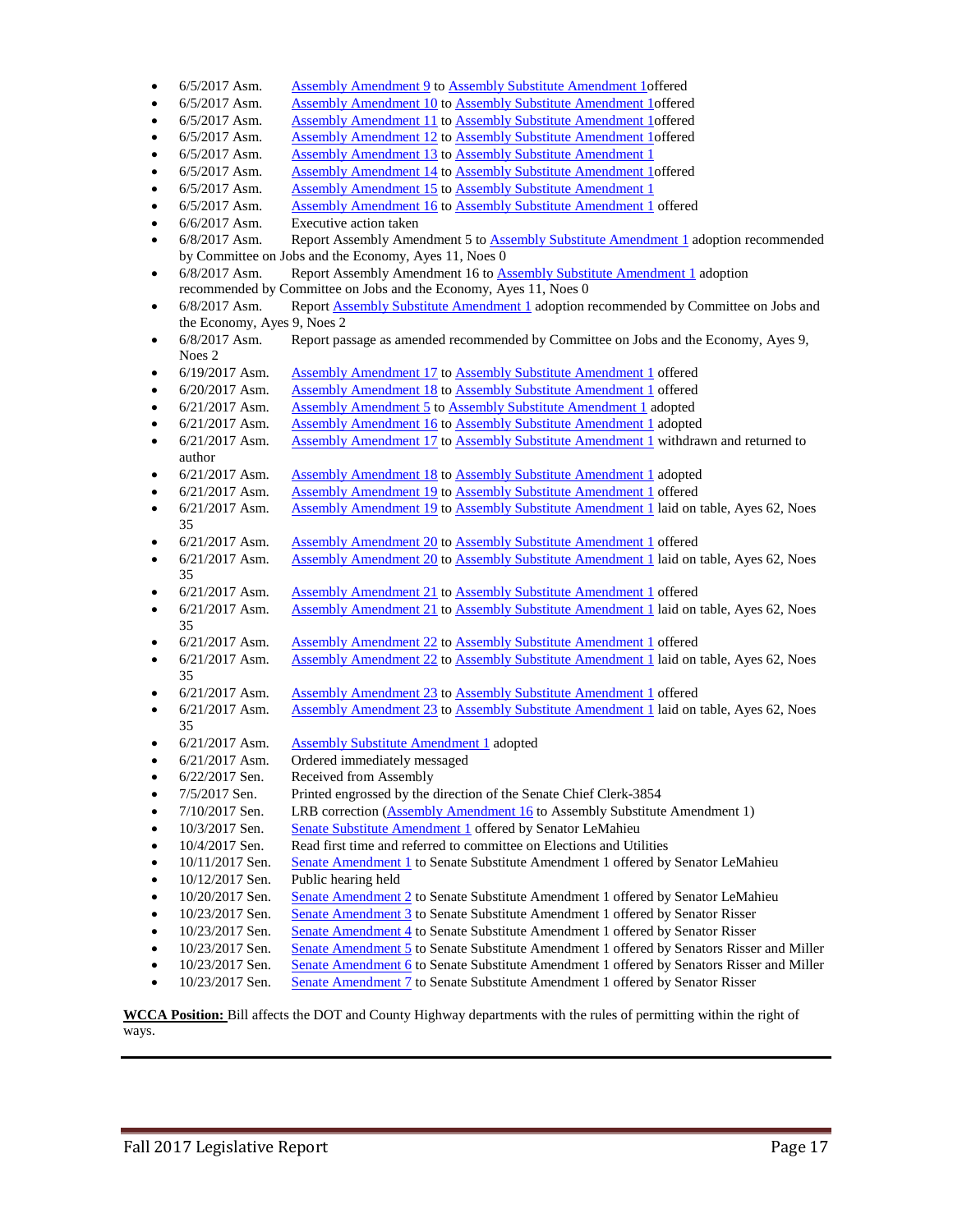**Bill:** [Assembly Bill 360](https://docs.legis.wisconsin.gov/2017/proposals/reg/asm/bill/ab360) [\(Companion Senate Bill 271\)](https://docs.legis.wisconsin.gov/2017/proposals/sb271)

**Description:** Relating to: the sale of homemade baked goods and homemade canned goods.

## **Impact:**

This bill allows for the limited face-to-face sale of certain homemade baked and canned foods without a licensing requirement.

#### **Bill Status:**

- 6/1/2017 Asm. Introduced by Representatives
- 6/1/2017 Asm. Read first time and referred to Committee on Small Business Development
- 5/25/2017 Sen. Introduced by Senators
- 5/25/2017 Sen. Read first time and referred to Committee on Public Benefits, Licensing and State-Federal Relations
- 6/7/2017 Sen. Public hearing held
- 6/7/2017 Sen. Executive action taken
- 6/7/2017 Sen. Report introduction of [Senate Amendment 1](https://docs.legis.wisconsin.gov/document/amends/2017/REG/SB271-SA1) by Committee on Public Benefits, Licensing and State-Federal Relations, Ayes 5, Noes 0
- 6/7/2017 Sen. Report adoption o[f Senate Amendment 1](https://docs.legis.wisconsin.gov/document/amends/2017/REG/SB271-SA1) recommended by Committee on Public Benefits, Licensing and State-Federal Relations, Ayes 5, Noes 0
- 6/7/2017 Sen. Report passage as amended recommended by Committee on Public Benefits, Licensing and State-Federal Relations, Ayes 5, Noes 0
- 6/9/2017 Sen. Placed on calendar 6-14-2017 pursuant to Senate Rule 18(1)
- 6/14/2017 Sen. Read a second time
- 6/14/2017 Sen. [Senate Amendment 1](https://docs.legis.wisconsin.gov/document/amends/2017/REG/SB271-SA1) adopted
- 6/14/2017 Sen. Read a third time and passed
- 6/14/2017 Sen. Ordered immediately messaged
- 6/14/2017 Asm. Received from Senate

**WCCA Position:** Athority of the health department is affected with licencing. Septic systems may be affected due to departments not knowing about these places and in past many of these places needed grease intercepters installed to meet codes and protect the septic systems.

#### **Bill:** [Assembly Bill 361](https://docs.legis.wisconsin.gov/2017/proposals/reg/asm/bill/ab361)

**Description:** Relating to: requiring a local referendum to impose a wheel tax.

#### **Impact to Marathon County:**

Under this bill, a municipality or county that proposes to impose a registration fee is required to hold a referendum at a regularly scheduled election. The registration fee may be imposed only if approved by a majority of the electors who vote in the referendum.

#### **Bill Status:**

- 6/1/2017 Asm. Introduced by Representatives
- 6/1/2017 Asm. Read first time and referred to Committee on Ways and Means
- 6/27/2017 Asm. Fiscal estimate received

**WCCA Position:** Not under zoning athority

#### **Bill:** [Assembly Bill 370](https://docs.legis.wisconsin.gov/2017/proposals/reg/asm/bill/ab370) [\(Companion Senate Bill 296\)](https://docs.legis.wisconsin.gov/2017/proposals/sb296)

**Description:** Relating to: the establishment of a self-certification registry operated by the Department of Safety and Professional Services, granting rule-making authority, and providing a penalty.

#### **Impact:**

This bill requires the Department of Safety and Professional Services to establish and maintain an electronic self-certification registry that allows individuals certified by state-approved supporting organizations to apply to be able to use the title "state certified" in conjunction with their practice.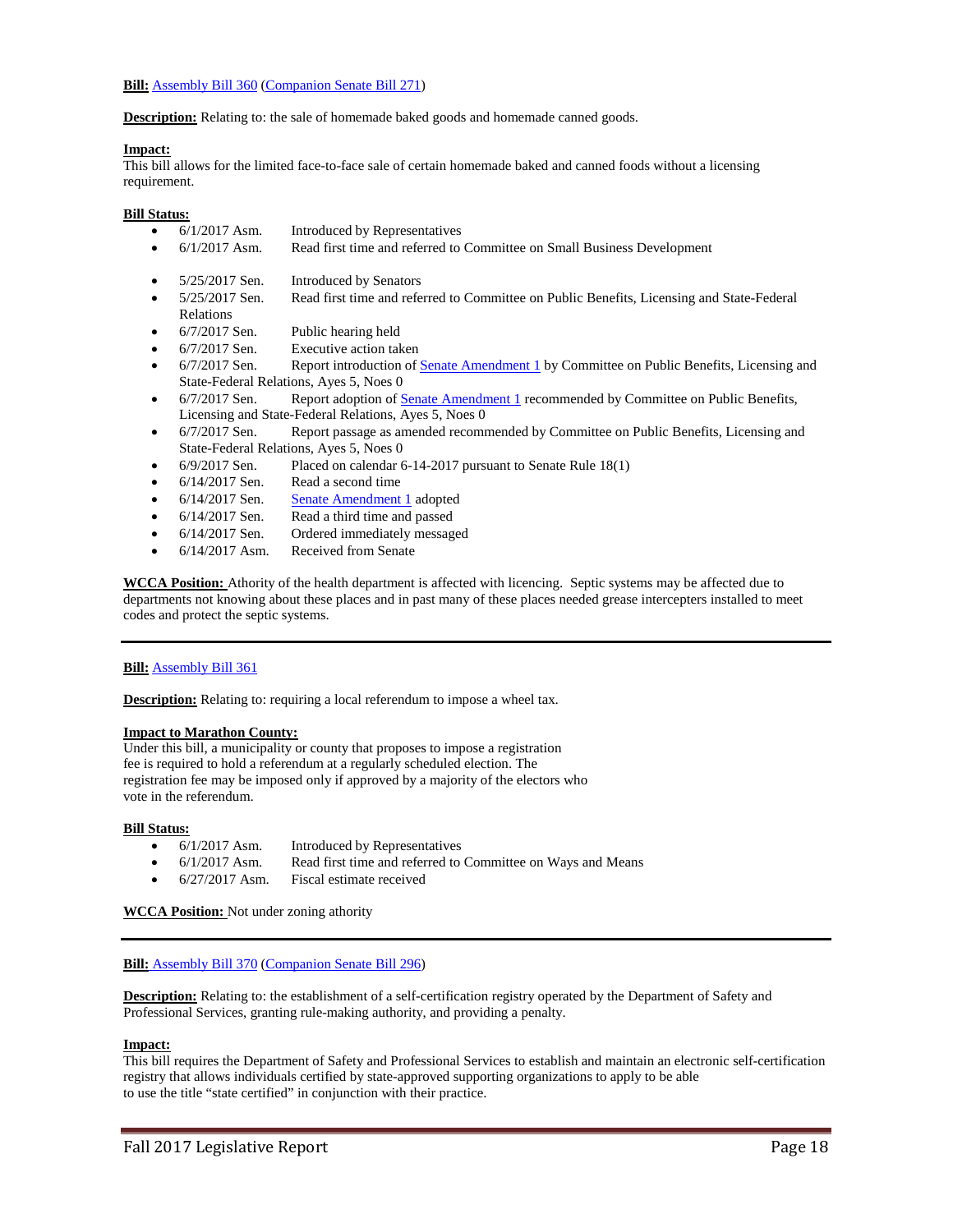- 6/2/2017 Asm. Introduced by Representatives
- 6/2/2017 Asm. Read first time and referred to Committee on Regulatory Licensing Reform
- 6/19/2017 Asm. Fiscal estimate received
- 8/24/2017 Asm. Public hearing held
- 9/8/2017 Asm. [Assembly Amendment 1](https://docs.legis.wisconsin.gov/document/amends/2017/REG/AB370-AA1) offered by Representative Hutton
- 9/28/2017 Asm. [Assembly Amendment 2](https://docs.legis.wisconsin.gov/document/amends/2017/REG/AB370-AA2) offered by Representative Hutton
- 6/15/2017 Sen. Introduced by Senators
- 6/15/2017 Sen. Read first time and referred to Committee on Public Benefits, Licensing and State-Federal Relations
- 6/23/2017 Sen. Fiscal estimate received
- 8/24/2017 Sen. Public hearing held
- 9/11/2017 Sen. [Senate Amendment 1](https://docs.legis.wisconsin.gov/document/amends/2017/REG/SB296-SA1) offered by Senator Darling
- 9/27/2017 Sen. [Senate Amendment 2](https://docs.legis.wisconsin.gov/document/amends/2017/REG/SB296-SA2) offered by Senator Darling
- 9/28/2017 Sen. Executive action taken
- 9/28/2017 Sen. Report adoption o[f Senate Amendment 1](https://docs.legis.wisconsin.gov/document/amends/2017/REG/SB296-SA1) recommended by Committee on Public Benefits, Licensing and State-Federal Relations, Ayes 5, Noes 0
- 9/28/2017 Sen. Report adoption o[f Senate Amendment 2](https://docs.legis.wisconsin.gov/document/amends/2017/REG/SB296-SA2) recommended by Committee on Public Benefits, Licensing and State-Federal Relations, Ayes 5, Noes 0
- 9/28/2017 Sen. Report passage as amended recommended by Committee on Public Benefits, Licensing and State-Federal Relations, Ayes 3, Noes 2
- 9/28/2017 Sen. Available for scheduling

**WCCA Position:** Watching bills because may affect some of county officials licences and operators we work with.

**Bill:** [Assembly Bill 384](https://docs.legis.wisconsin.gov/2017/proposals/reg/asm/bill/ab384) (Companion [Senate Bill 295](https://docs.legis.wisconsin.gov/2017/proposals/sb295) )

**Description:** Relating to: the expiration of administrative rules..

**Impact:** This bill provides for the expiration of each chapter of the Wisconsin Administrative Code after seven years, unless the chapter is readopted by the agency

through the readoption process established under the bill.

#### **Bill Status:**

- 6/14/2017 Asm. Introduced by Representatives Steineke, Zimmerman, Allen, Brandtjen, R. Brooks, Duchow, Felzkowski, Gannon, Horlacher, Hutton, Jarchow, Katsma, Kleefisch, Knodl, Kooyenga, Kremer, Kuglitsch, Kulp, Murphy, Neylon, Ripp, Rohrkaste, Schraa, Spiros, Tauchen, Thiesfeldt, Tusler, Vorpagel and Weatherston;cosponsored by Senators Darling, LeMahieu, Kapenga, Lasee, Stroebel, Craig, Feyen, Marklein and Nass
- 6/14/2017 Asm. Read first time and referred to Committee on Regulatory Licensing Reform
- 6/23/2017 Asm. Fiscal estimate received
- 9/19/2017 Asm. Representative Macco added as a coauthor
- 9/19/2017 Asm. Public hearing held
- 6/15/2017 Sen. Introduced by Senators Darling, LeMahieu, Kapenga, Lasee, Stroebel, Craig, Feyen, Marklein and Nass; cosponsored by Representatives Steineke, Zimmerman, Allen, Brandtjen, R. Brooks, Duchow, Felzkowski, Gannon, Horlacher, Hutton, Jarchow, Katsma, Kleefisch, Knodl, Kooyenga, Kremer, Kuglitsch, Kulp, Murphy, Neylon, Ripp, Rohrkaste, Schraa, Spiros, Tauchen, Thiesfeldt, Tusler, Vorpagel and Weatherston
- 6/15/2017 Sen. Read first time and referred to Committee on Labor and Regulatory Reform
- 7/25/2017 Sen. Fiscal estimate received
- 8/29/2017 Sen. Public hearing held
- 9/18/2017 Sen. [Senate Amendment 1](https://docs.legis.wisconsin.gov/document/amends/2017/REG/SB295-SA1) offered by Senator Darling

**WCCA Position:** Watch bills very closly, if move forward should look at opposing, Concerns included; Eliminates Departments, could very easlily leave gaps in regulations, Loss of entire Administrative rule if one area should be lookeded at and do not wish to open up rule, and 2 years is a very short period of time expaecaly since after each approval it must go to the Govenor's Desk.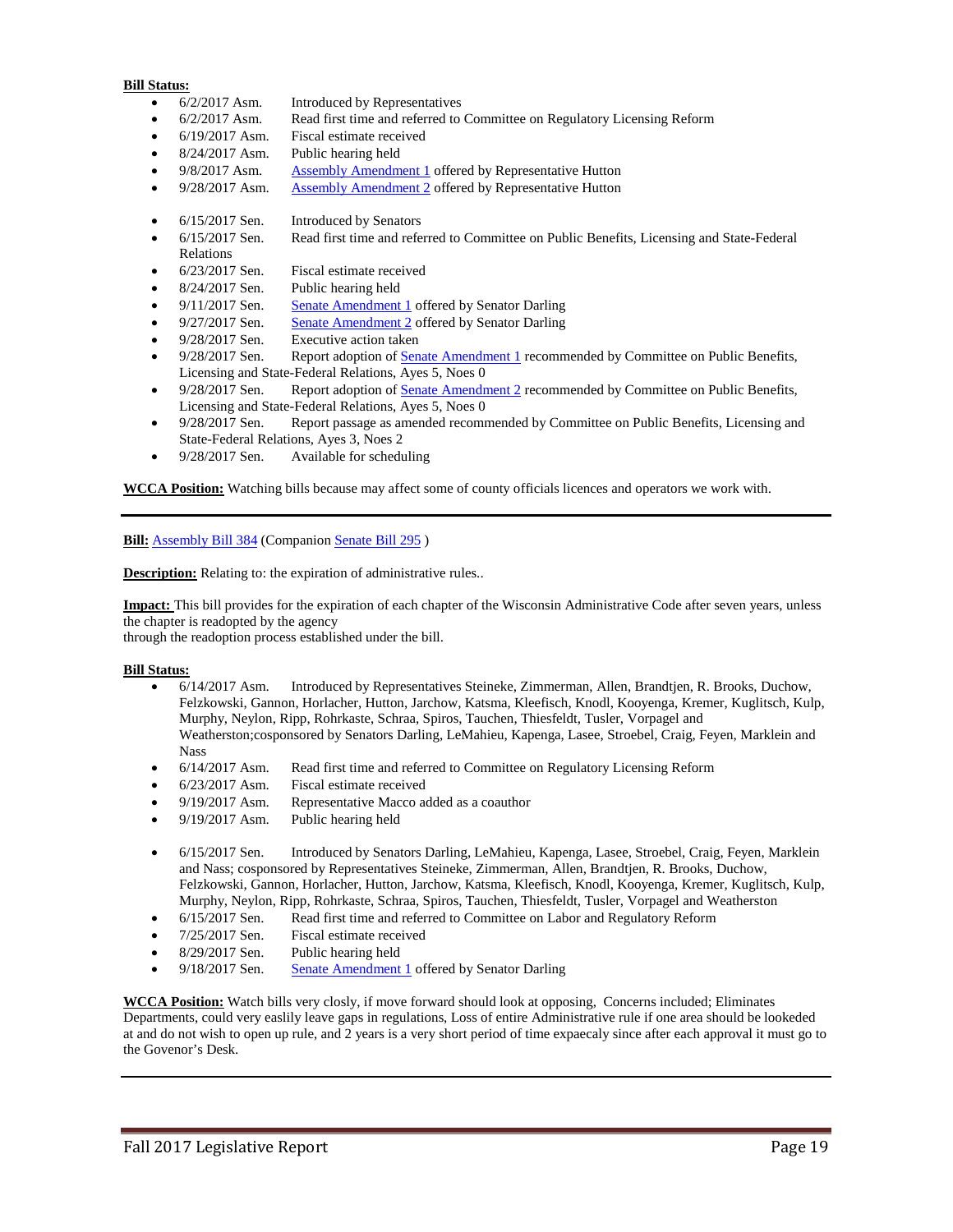#### **Bill:** [Assembly Bill 388](https://docs.legis.wisconsin.gov/2017/proposals/reg/asm/bill/ab388) [\(Companion Senate Bill 320](https://docs.legis.wisconsin.gov/2017/proposals/sb320))

**Description:** Relating to: the discharge of dredged or fill material into artificial wetlands and requiring the exercise of rulemaking authority.

**Impact:** This bill exempts from wetland permitting requirements a discharge of dredged or fill material into an artificial wetland.

**Bill Status:**

- 6/16/2017 Asm. Introduced by Representatives
- 6/16/2017 Asm. Read first time and referred to Committee on Environment and Forestry
- 10/3/2017 Asm. Public hearing held
- 10/13/2017 Asm. [Assembly Amendment 1](https://docs.legis.wisconsin.gov/document/amends/2017/REG/AB388-AA1) offered by Representative Jacque
- 10/19/2017 Asm. Executive action taken
- 6/23/2017 Sen. Introduced by Senators
- 6/23/2017 Sen. Read first time and referred to Committee on Natural Resources and Energy
- 10/12/2017 Sen. [Senate Amendment 1](https://docs.legis.wisconsin.gov/document/amends/2017/REG/SB320-SA1) offered by Senators Wanggaard and Cowles
- 482
- 10/18/2017 Sen. Public hearing held

**WCCA Position:** No Position Taken

**Bill:** [Assembly Bill 399](https://docs.legis.wisconsin.gov/2017/proposals/reg/asm/bill/ab399) [\(Companion Senate Bill 309](https://docs.legis.wisconsin.gov/2017/proposals/sb309))

**Description:** Relating to: zoning ordinances in the Lower St. Croix riverway.

**Impact:** This bill provides that neither the Department of Natural Resources nor a county may enforce a guideline or standard for local zoning ordinances applicable to the Lower St. Croix riverway, a general zoning standard, or a stipulation made between a county and a property owner to prohibit the operation of an event facility and lodging establishment in existing buildings on a property located in the riverway that was historically used as a recreational campground.

#### **Bill Status:**

- 6/19/2017 Asm. Introduced by Representatives
- 6/19/2017 Asm. Read first time and referred to Committee on Natural Resources and Sporting Heritage
- 7/19/2017 Asm. Public hearing held
- 8/28/2017 Asm. Report passage recommended by Committee on Natural Resources and Sporting Heritage,
- Ayes 8, Noes 3 • 8/28/2017 Asm. Referred to committee on Rules
- 6/15/2017 Sen. Introduced by Senator
- 6/15/2017 Sen. Read first time and referred to Committee on Economic Development, Commerce and Local Government
- 8/10/2017 Sen. Public hearing held

**WCCA Position:** Bill affects a specific region within WI only

#### **Bill:** [Assembly Bill 412](https://docs.legis.wisconsin.gov/2017/proposals/reg/asm/bill/ab412)

**Description:** Relating to: the regulation of bakeries and the sale of baked goods.

**Impact:** This bill eliminates the authority of the Department of Agriculture, Trade and Consumer Protection to regulate the activities of a bakery and the sale of baked goods. Under current law, a food processing license is generally required to operate certain facilities at which food is manufactured or prepared for sale through processes such as baking, canning, freezing, and bottling, and DATCP may promulgate rules governing the operation of those facilities.

- 6/29/2017 Asm. Introduced by Representatives
- 6/29/2017 Asm. Read first time and referred to Committee on State Affairs
- 7/10/2017 Asm. Fiscal estimate received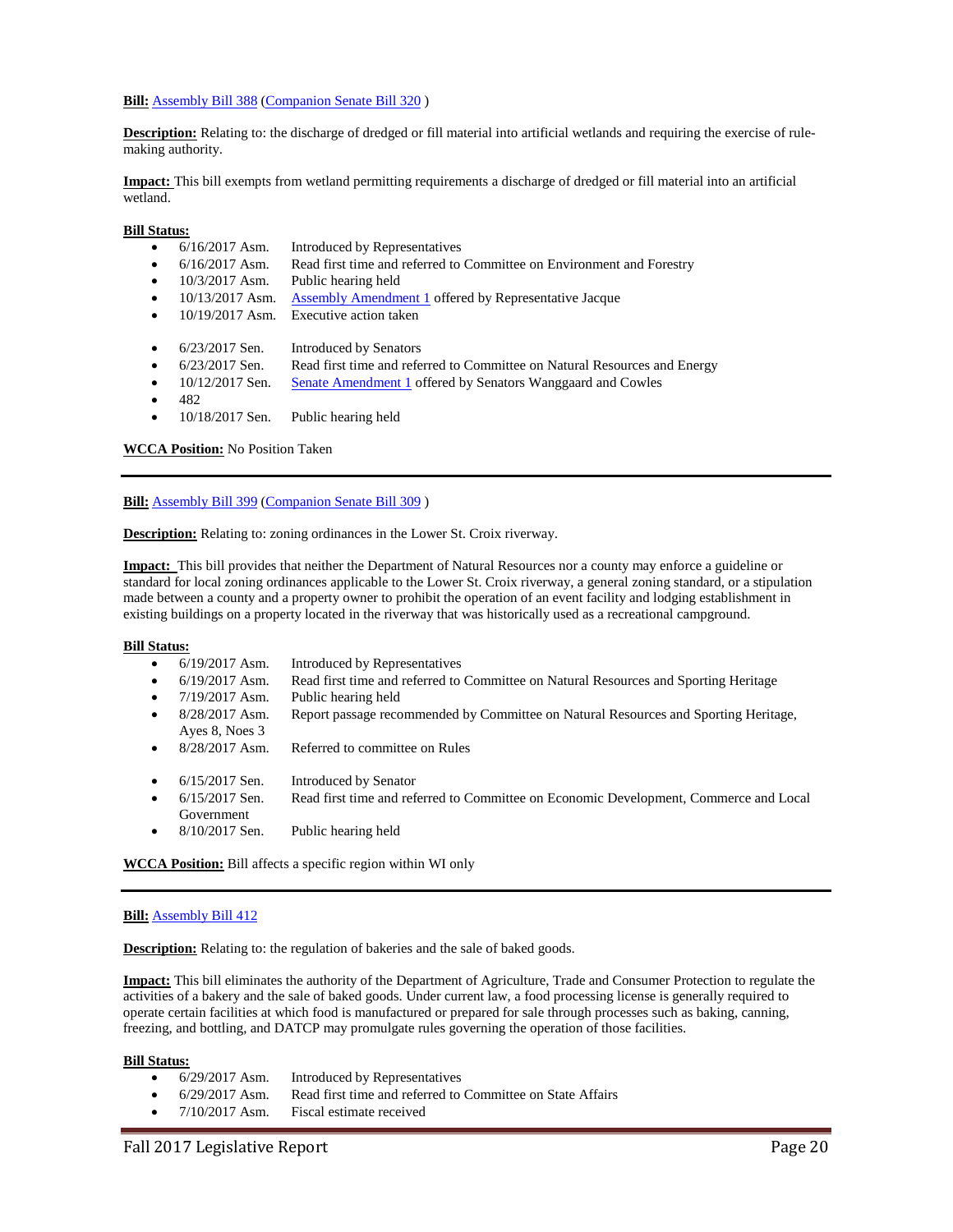**WCCA Position:** Bill affect the athority of DATCP. Septic systems may be affected due to departments not knowing about these places and in past many of these places needed grease intercepters installed to meet codes and protect the septic systems

# **Bill:** [Assembly Bill 448](https://docs.legis.wisconsin.gov/2017/proposals/reg/asm/bill/ab448)

**Description:** Relating to: Joint Committee on Finance consideration of motions relating to the biennial budget bill.

**Impact:** The bill provides that the Joint Committee on Finance may not consider or take executive action on any motion relating to the biennial budget bill unless the motion has been distributed to all members of JCF at least 48 hours before JCF considers or takes executive action on the motion. The motion must also be posted on the Legislative Fiscal Bureau Internet site at least 48 hours before JCF considers or takes executive action on the motion.

#### **Bill Status:**

- 7/25/2017 Asm. Introduced by Representatives
- 7/25/2017 Asm. Read first time and referred to Joint Committee on Finance
- 9/19/2017 Asm. Representative Quinn added as a coauthor

**WCCA Position:** No zoning athority

# **Bill:** [Assembly Bill 456](https://docs.legis.wisconsin.gov/2017/proposals/ab456) [\( Companion Senate Bill 374\)](https://docs.legis.wisconsin.gov/2017/proposals/reg/sen/bill/sb374)

**Description:** Relating to: alternative highway project delivery methods; prevailing wage for public works projects; municipal approval of highway roundabouts; local referendum imposing a wheel tax; funding for and audit of the Department of Transportation; granting rule-making authority; and making appropriations.

#### **Impact:**

This bill authorizes the Department of Transportation and cities, villages, towns, counties, and technical colleges (governmental units) to use alternate methods for delivering projects

### **Bill Status:**

• 7/26/2017 Asm. Introduced by Representatives • 7/26/2017 Asm. Read first time and referred to Committee on Transportation • 8/10/2017 Asm. Fiscal estimate received • 8/3/2017 Sen. Introduced by Senators • 8/3/2017 Sen. Read first time and referred to Committee on Transportation and Veterans Affairs • 8/15/2017 Sen. Fiscal estimate received

**WCCA Position:** No Zoning Athority – County and DOT regulations

**Bill:** [Assembly Bill 479](https://docs.legis.wisconsin.gov/2017/proposals/reg/asm/bill/ab479) [\(Companion Senate Bill 387](https://docs.legis.wisconsin.gov/2017/proposals/sb387) ) (Homeowner's Bill of Rights)

**Description:** Relating to: limiting the authority of local governments to regulate development on substandard lots and require the merging of lots; requiring a political subdivision to issue a conditional use permit under certain circumstances; standards for granting certain zoning variances; local ordinances related to repair, rebuilding, and maintenance of certain nonconforming structures; shoreland zoning of, and the removal of material from the bed of, certain small, private ponds; inverse condemnation proceedings; and the right to display the flag of the United States.

**Impact:** This bill makes various changes to local government zoning authority, navigable water permits, inverse condemnation proceedings, and the right to display the flag of the United States.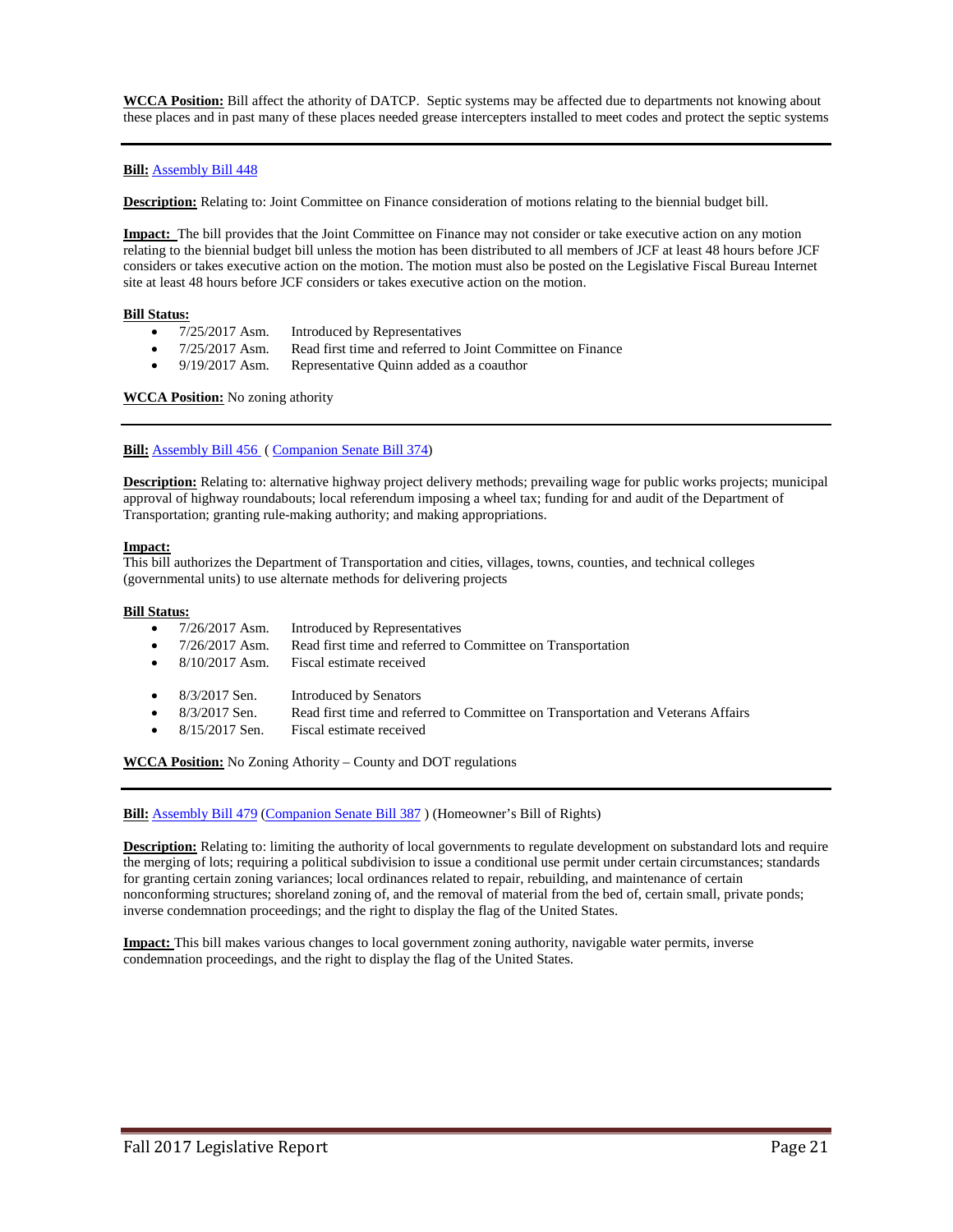# **Under this Bill;**

- A city, village, town, or county may generally not prohibit a property owner from doing any of the following:
- Conveying an ownership interest in a substandard lot.
- Using a substandard lot as a building site if two conditions are met: the substandard lot has not been developed with one or more of its structures placed partly on an adjacent lot; and the substandard lot is developed to comply with all other ordinances of the political subdivision.
- Requires a city, village, town, or county to issue a conditional use permit to an applicant who meets, or agrees to meet, all of the requirements and conditions specified by the political subdivision. Under the bill, both the application, and the political subdivision's decision on the permit application, must be based on substantial evidence, although public testimony alone is not substantial evidence and cannot be the sole basis for a political subdivision to deny a conditional use permit.
- For a variance the property owner bears the burden of proving "unnecessary
	- hardship" by demonstrating either of the following:
		- 1) For an area variance, that strict compliance with a zoning ordinance would unreasonably prevent the property owner from using the property for a permitted purpose or would render conformity with the zoning ordinance unnecessarily burdensome.
		- 2) For a use variance, that strict compliance with a zoning ordinance would leave the property owner with no reasonable use of the property in the absence of a variance. In both situations, the property owner bears the burden of proving that the unnecessary hardship is based on conditions unique to the property, rather than personal considerations, and that the unnecessary hardship was not created by the property owner.
- No ordinance of a political subdivision may prohibit, limit based on cost, or require a variance for the repair, maintenance, renovation, rebuilding, or remodeling of a nonconforming structure or any part of a nonconforming structure.
- Exempts certain small, private ponds from the permitting requirements for removing material from the bed of a navigable body of water and from shoreland zoning laws. This bill adds an exception to these permitting requirements for the removal of material from the bed of a self-contained pond that is five acres or less in size, has no public access, and is located on and entirely surrounded by land privately owned by the same person.
- Codifies the standard adopted by the Wisconsin Supreme Court in Zealy v. City of Waukesha, 201 Wis. 2d 265, 548 N.W.2d 528 (1996), for evaluating whether a regulation enacted by a governmental entity has the effect of taking a person's property without paying just compensation.
- Allows a property owner to bring an action under the inverse condemnation law alleging that a restriction imposed by a governmental unit deprives the owner of all or substantially all practical use of the owner's property.
- Creates a similar provision in Wisconsin law with respect to the federal Freedom to Display the American Flag Act of 2005 which prohibits a condominium association, housing cooperative, or homeowners' association (organization) from adopting or enforcing a policy, or entering into an agreement, that would restrict or prevent a member of the organization from displaying the flag of the United States on residential property that the member owns or to which the member has the right to exclusive possession and use.

# **Bill Status:**

- 8/24/2017 Asm. Introduced by Representatives
- 8/24/2017 Asm. Read first time and referred to Committee on Housing and Real Estate
- 10/17/2017 Asm. Public hearing held
- 10/19/2017 Asm. [Assembly Substitute Amendment 1](https://docs.legis.wisconsin.gov/document/amends/2017/REG/AB479-ASA1) offered by Representative Jarchow
- 8/10/2017 Sen. Introduced by Senators
- 8/10/2017 Sen. Read first time and referred to Committee on Insurance, Housing and Trade
- 10/17/2017 Sen. Public hearing held
- 10/19/2017 Sen. [Senate Substitute Amendment 1](https://docs.legis.wisconsin.gov/document/amends/2017/REG/SB387-SSA1) offered by Senator Tiffany
- 10/20/2017 Sen. Executive action taken
- 10/20/2017 Sen. Report adoption o[f Senate Substitute Amendment 1](https://docs.legis.wisconsin.gov/document/amends/2017/REG/SB387-SSA1) recommended by Committee on Insurance, Housing and Trade, Ayes 5, Noes 0
- 10/20/2017 Sen. Report passage as amended recommended by Committee on Insurance, Housing and Trade, Ayes 4, Noes 1
- 10/20/2017 Sen. Available for scheduling

**WCCA Position:** Working with WCA for clairification of bill and language within. Are in oposition with WCA on this bill.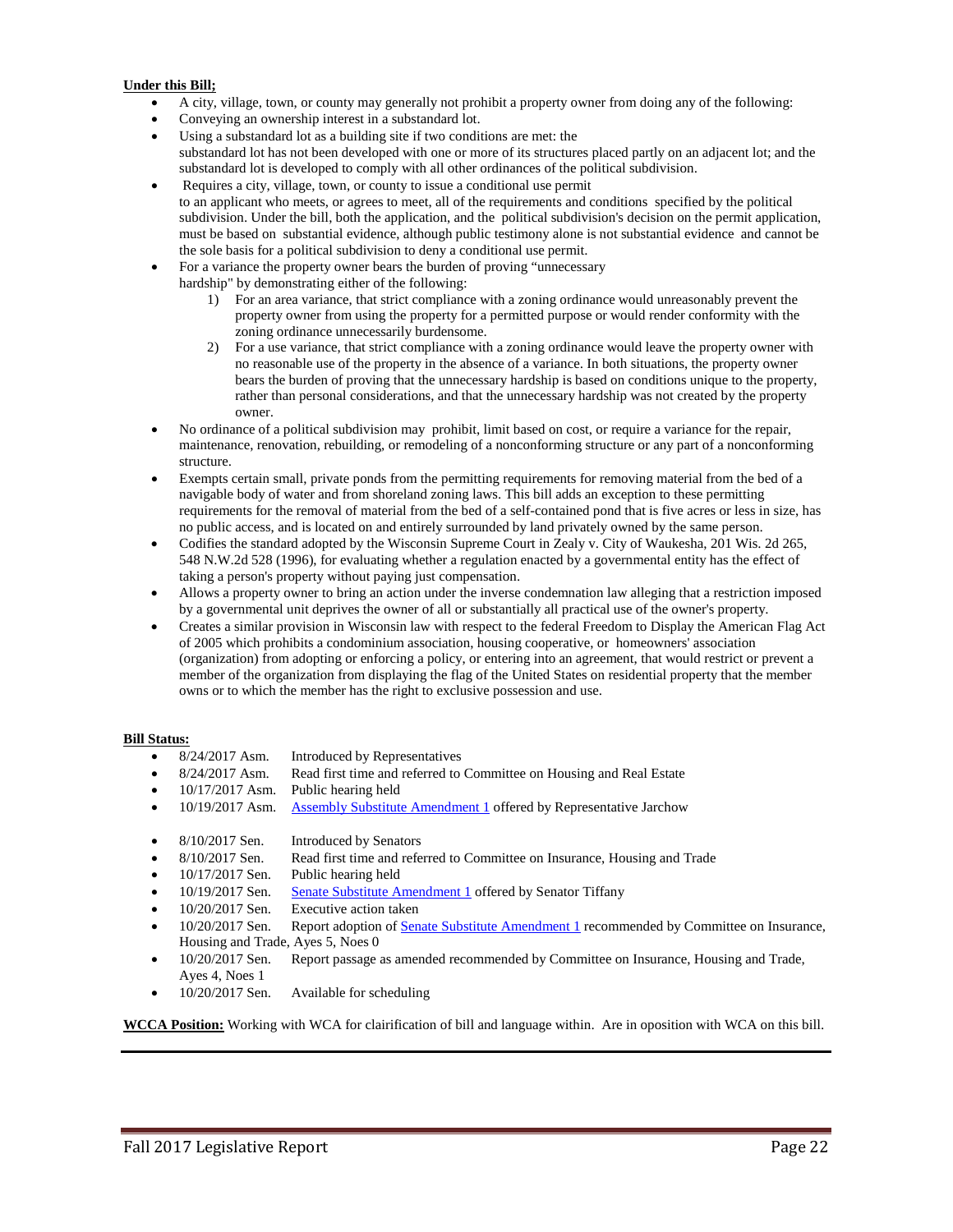# **Bill:** [Assembly Bill 480](https://docs.legis.wisconsin.gov/2017/proposals/reg/asm/bill/ab480) [\(Companion Senate Bill 388](https://docs.legis.wisconsin.gov/2017/proposals/sb388))

**Description:** Relating to: review by the Department of Safety and Professional Services of the state electrical wiring code applicable to one-family and two-family dwellings; the legal description required for recording an easement for the construction, operation, or maintenance of sewer lines or facilities; expanding the use of tax incremental financing for workforce housing development and allowing a reduction in the amount of certain impact fees; effect of changes in requirements for development-related permits or authorizations on persons who apply for the permits or authorizations; exempting certain vehicles delivering propane from class B highway weight limitations and certain special or seasonal weight limitations; elimination of the forestation state property tax; reviews of and reports on bills and proposed administrative rules that affect housing; general permits to place riprap on the bed of a navigable water; and making an appropriation.

**Impact:** This bill makes various changes relating to the following:

- 1. Review by the Department of Safety and Professional Services of the state electrical wiring code applicable to onefamily and two-family dwellings.
- 2. The legal description required for recording an easement for the construction, operation, or maintenance of sewer lines or facilities.
- 3. Expanding the use of tax incremental financing for workforce housing development and requiring a reduction in the amount of certain impact fees.
- 4. The effect of changes in requirements for development-related permits or authorizations on persons who apply for the permits or authorizations.
- 5. Exempting certain vehicles delivering propane from class B highway weight limitations and certain special or seasonal weight limitations.
- 6. Eliminating the forestation state property tax.
- 7. Reviews of and reports on bills and proposed administrative rules that affect housing.
- 8. General permits to place riprap on the bed of a navigable water.

# **Bill Status:**

- 8/24/2017 Asm. Introduced by Representatives
- 8/24/2017 Asm. Read first time and referred to Committee on Housing and Real Estate
- 9/12/2017 Asm. Fiscal estimate received
- 10/16/2017 Asm. [Assembly Substitute Amendment 1](https://docs.legis.wisconsin.gov/document/amends/2017/REG/AB480-ASA1) offered by Representative Jarchow
- 10/17/2017 Asm. Public hearing held
- 10/19/2017 Asm. [Assembly Substitute Amendment 2](https://docs.legis.wisconsin.gov/document/amends/2017/REG/AB480-ASA2) offered by Representative Jarchow
- 8/10/2017 Sen. Introduced by Senators
- 8/10/2017 Sen. Read first time and referred to Committee on Insurance, Housing and Trade
- 8/28/2017 Sen. Fiscal estimate received
- 10/17/2017 Sen. Public hearing held
- 10/19/2017 Sen. [Senate Substitute Amendment 1](https://docs.legis.wisconsin.gov/document/amends/2017/REG/SB388-SSA1) offered by Senator Tiffany
- 10/20/2017 Sen. Executive action taken
- 10/20/2017 Sen. Report adoption o[f Senate Substitute Amendment 1](https://docs.legis.wisconsin.gov/document/amends/2017/REG/SB388-SSA1) recommended by Committee on Insurance, Housing and Trade, Ayes 5, Noes 0
- 10/20/2017 Sen. Report passage as amended recommended by Committee on Insurance, Housing and Trade, Ayes 5, Noes 0
- 10/20/2017 Sen. Available for scheduling

**WCCA Position:** Uniform Dwelling Code Regulations and DNR regulations

**Bill:** [Assembly Bill 483](https://docs.legis.wisconsin.gov/2017/proposals/reg/asm/bill/ab483) [\(Companion Senate Bill 394](https://docs.legis.wisconsin.gov/2017/proposals/sb394) )

**Description:** Relating to: eliminating the Building Inspector Review Board and the Contractor Certification Council and requiring the Uniform Dwelling Code Council to review complaints regarding the inspection of one-family or two-family dwelling construction.

**Impact:** This bill eliminates the Building Inspector Review Board and the Contractor Certification Council and transfers their duties to the Uniform Dwelling Code Council.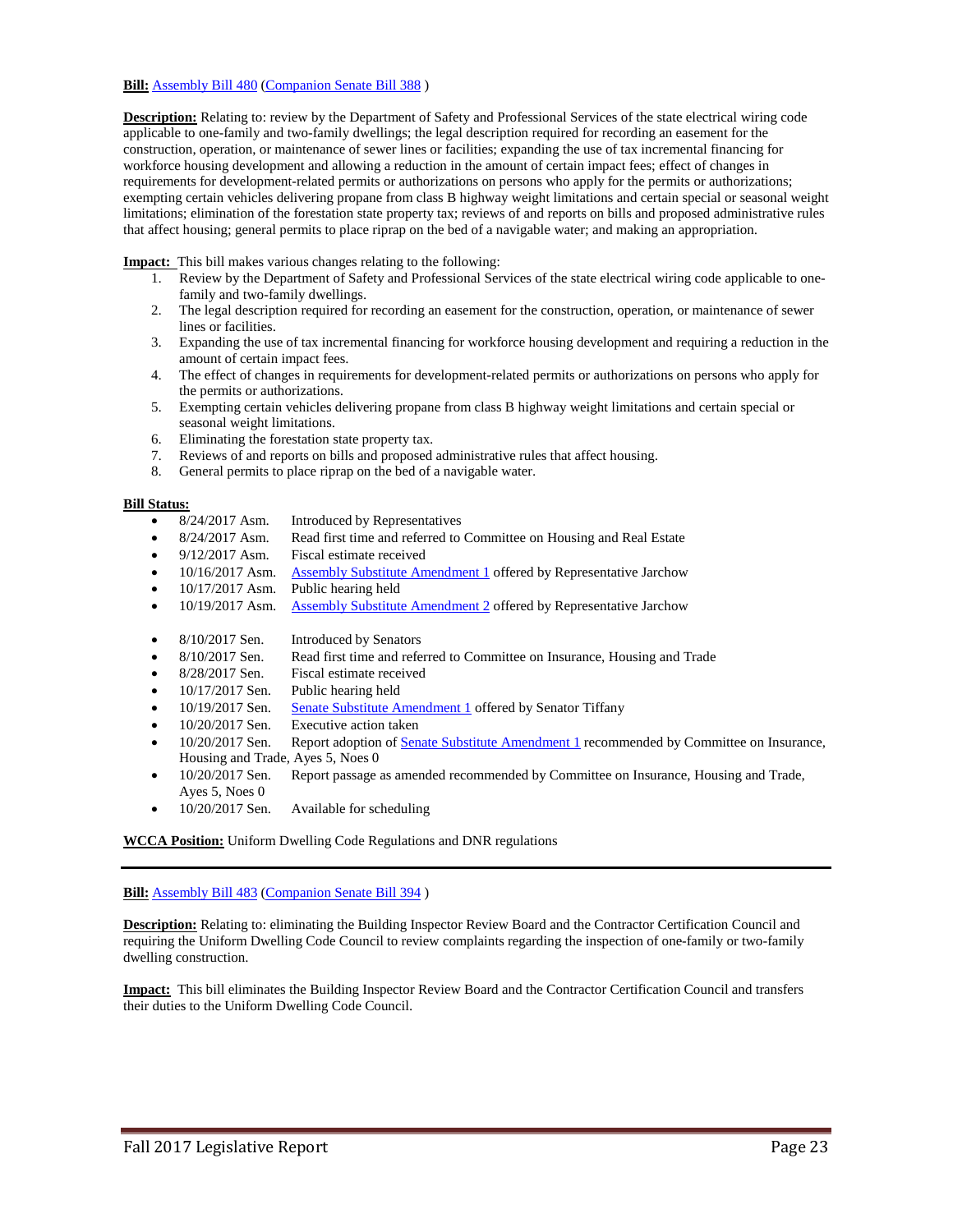- 8/29/2017 Asm. Introduced by Representatives
- 8/29/2017 Asm. Read first time and referred to Committee on Regulatory Licensing Reform
- 9/6/2017 Asm. Fiscal estimate received
- 9/7/2017 Asm. [Assembly Amendment 1](https://docs.legis.wisconsin.gov/document/amends/2017/REG/AB483-AA1) offered by Representative Jagler
- 8/24/2017 Sen. Introduced by Senators
- 8/24/2017Sen. Read first time and referred to Committee on Insurance, Housing and Trade
- 9/14/2017Sen. Fiscal estimate received

**WCCA Position:** Uniform Dwelling Code Regulations

**Bill:** [Assembly Bill 497](https://docs.legis.wisconsin.gov/2017/proposals/reg/asm/bill/ab497) [\(Companion Senate Bill 406](https://docs.legis.wisconsin.gov/2017/proposals/sb406))

**Description:** Relating to: mitigation requirements applicable to wetland individual permits.

**Impact:** Under this bill, if the Department of Natural Resources issues a wetland individual permit to a public utility, DNR may not require mitigation unless the discharge authorized by the wetland individual permit will result in a permanent fill of more than 10,000 square feet of wetland

#### **Bill Status:**

- 9/13/2017 Asm. Introduced by Representatives
- 9/13/2017 Asm. Read first time and referred to Committee on Environment and Forestry
- 9/18/2017 Asm. Withdrawn from committee on Environment and Forestry and referred to committee on Energy and Utilities pursuant to Assembly Rule 42 (3)(c)
- 9/21/2017 Asm. Fiscal estimate received
- 10/3/2017 Asm. [Assembly Amendment 1](https://docs.legis.wisconsin.gov/document/amends/2017/REG/AB497-AA1) offered by Representative Steffen
- 10/17/2017 Asm. Public hearing held
- 9/14/2017 Sen. Introduced by Senators
- 9/14/2017 Sen. Read first time and referred to Committee on Elections and Utilities
- 9/28/2017 Sen. Fiscal estimate received
- 10/3/2017 Sen. [Senate Amendment 1](https://docs.legis.wisconsin.gov/document/amends/2017/REG/SB406-SA1) offered by Senator LeMahieu
- 10/12/2017 Sen. Public hearing held

**WCCA Position:** Affects athority of DNR issuing permits in certain cases.

#### **Bill:** [Assembly Bill 499](https://docs.legis.wisconsin.gov/2017/proposals/reg/asm/bill/ab499) [\(Companion Senate Bill 395](https://docs.legis.wisconsin.gov/2017/proposals/sb395) )

**Description:** Relating to: the regulation of nonferrous metallic mining, prospecting, exploration, and bulk sampling, repealing administrative rules relating to wetlands, granting rule-making authority, and making an appropriation.

**Impact:** This bill repeals the existing prohibition on issuing sulfide ore mining permits.

Current law prohibits DNR from issuing any permits for the purpose of mining a sulfide ore body until DNR determines that 1) there is a mining operation in a potentially acid-generating sulfide ore body in the United States or Canada that has been in operation for at least ten years without resulting in the pollution of groundwater or surface water from acid drainage or from the release of heavy metals; and

2) there is a mining operation that operated in a potentially acid-generating sulfide ore body in the United States or Canada that has been closed for at least ten years without resulting in the pollution of groundwater or surface water from acid drainage or from the release of heavy metals.

This bill also makes changes to the locations at which groundwater standards may apply at nonferrous metallic mining and prospecting sites. The bill does not make changes to numerical groundwater standards.

This bill requires DNR, for each mining or prospecting site, to determine the depth in the Precambrian bedrock below which the groundwater is not reasonably capable of being used for human consumption and is not hydrologically connected to other sources of groundwater that are suitable for human consumption. Under the bill, for a nonferrous metallic mining or prospecting site, DNR may not apply groundwater enforcement standards at any point deeper than that identified depth for the site.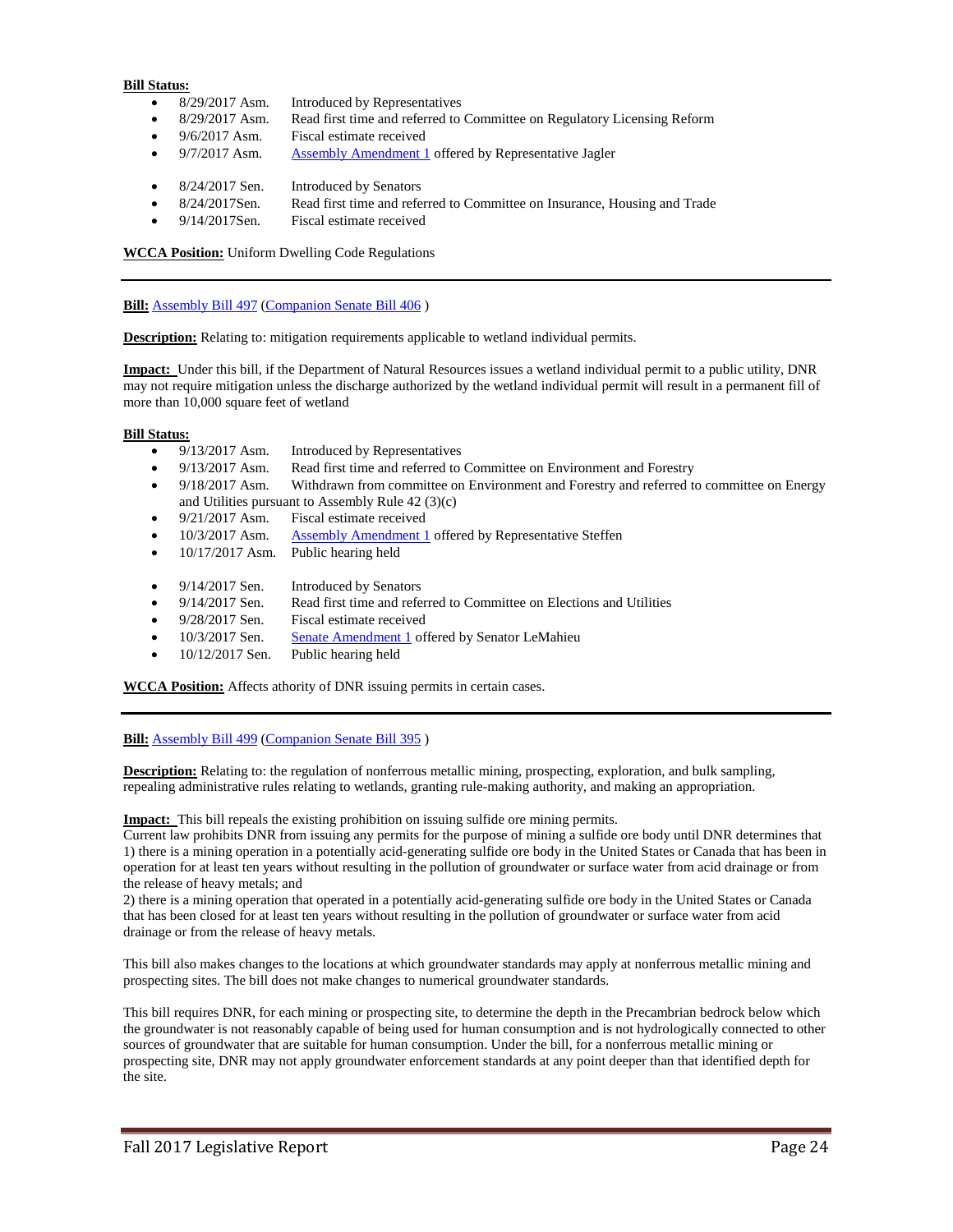- 9/14/2017 Asm. Introduced by Representatives
- 9/14/2017 Asm. Read first time and referred to Committee on Labor
- 9/25/2017 Asm. Fiscal estimate received
- 10/5/2017 Asm. [Assembly Amendment 1](https://docs.legis.wisconsin.gov/document/amends/2017/REG/AB499-AA1) offered by Representative Hutton
- 10/5/2017 Asm. [Assembly Amendment 2](https://docs.legis.wisconsin.gov/document/amends/2017/REG/AB499-AA2) offered by Representative Hutton
- 10/5/2017 Asm. [Assembly Amendment 3](https://docs.legis.wisconsin.gov/document/amends/2017/REG/AB499-AA3) offered by Representative Hutton
- 10/5/2017 Asm. [Assembly Amendment 4](https://docs.legis.wisconsin.gov/document/amends/2017/REG/AB499-AA4) offered by Representative Hutton
- 10/5/2017 Asm. [Assembly Amendment 5](https://docs.legis.wisconsin.gov/document/amends/2017/REG/AB499-AA5) offered by Representative Hutton
- 10/5/2017 Asm. [Assembly Amendment 6](https://docs.legis.wisconsin.gov/document/amends/2017/REG/AB499-AA6) offered by Representative Hutton
- 10/13/2017 Asm. Public hearing held
- 8/29/2017 Sen. Introduced by Senators
- 8/29/2017 Sen. Read first time and referred to Committee on Sporting Heritage, Mining and Forestry
- 9/7/2017 Sen. Public hearing held
- 9/8/2017 Sen. Fiscal estimate received
- 10/2/2017 Sen. [Senate Amendment 1](http://docs.legis.wisconsin.gov/document/amends/2017/REG/SB395-SA1) offered by Senator Tiffany
- 10/2/2017 Sen. [Senate Amendment 2](http://docs.legis.wisconsin.gov/document/amends/2017/REG/SB395-SA2) offered by Senator Tiffany
- 10/2/2017 Sen. [Senate Amendment](http://docs.legis.wisconsin.gov/document/amends/2017/REG/SB395-SA3) 3 offered by Senator Tiffany
- 10/2/2017 Sen. [Senate Amendment](http://docs.legis.wisconsin.gov/document/amends/2017/REG/SB395-SA4) 4 offered by Senator Tiffany
- 10/3/2017 Sen. [Senate Amendment 5](https://docs.legis.wisconsin.gov/document/amends/2017/REG/SB395-SA5) offered by Senator Testin
- 10/3/2017 Sen. [Senate Amendment 6](https://docs.legis.wisconsin.gov/document/amends/2017/REG/SB395-SA6) offered by Senator Testin
- 10/3/2017 Sen. [Senate Amendment 7](https://docs.legis.wisconsin.gov/document/amends/2017/REG/SB395-SA7) offered by Senator Tiffany
- 10/4/2017 Sen. Executive action taken
- 10/5/2017 Sen. Report adoption o[f Senate Amendment 1](https://docs.legis.wisconsin.gov/document/amends/2017/REG/SB395-SA1) recommended by Committee on Sporting Heritage, Mining and Forestry, Ayes 3, Noes 2
- 10/5/2017 Sen. Report adoption o[f Senate Amendment 2](https://docs.legis.wisconsin.gov/document/amends/2017/REG/SB395-SA2) recommended by Committee on Sporting Heritage, Mining and Forestry, Ayes 4, Noes 1
- 10/5/2017 Sen. Report adoption o[f Senate Amendment 3](https://docs.legis.wisconsin.gov/document/amends/2017/REG/SB395-SA3) recommended by Committee on Sporting Heritage, Mining and Forestry, Ayes 3, Noes 2
- 10/5/2017 Sen. Report adoption of <u>Senate Amendment 5</u> recommended by Committee on Sporting Heritage, Mining and Forestry, Ayes 3, Noes 2
- 10/5/2017 Sen. Report adoption o[f Senate Amendment 6](https://docs.legis.wisconsin.gov/document/amends/2017/REG/SB395-SA6) recommended by Committee on Sporting Heritage, Mining and Forestry, Ayes 4, Noes 1
- 10/5/2017 Sen. Report adoption o[f Senate Amendment 7](https://docs.legis.wisconsin.gov/document/amends/2017/REG/SB395-SA7) recommended by Committee on Sporting Heritage, Mining and Forestry, Ayes 3, Noes 2
- 10/5/2017 Sen. Report passage as amended recommended by Committee on Sporting Heritage, Mining and Forestry, Ayes 3, Noes 2
- 10/5/2017 Sen. Available for scheduling

**WCCA Position:** Neutral - Monitoring. Affecting State Regulations with 5-6 counties affected.

**Bill:** [Assembly Bill 508](https://docs.legis.wisconsin.gov/2017/proposals/reg/asm/bill/ab508) [\(Companion Senate Bill 411](https://docs.legis.wisconsin.gov/2017/proposals/sb411))

**Description:** Relating to: apprentice-to-journey worker ratios in apprenticeships and the minimum duration of carpentry and plumbing apprenticeships.

**Impact:** This bill specifically prohibits DWD from prescribing, enforcing, or authorizing, through any means, a ratio of apprentices to journey workers for apprenticeship programs or apprentice contracts that requires more than one journeyworker for each apprentice.

The bill also repeals certain provisions regarding minimum terms for carpentry and plumbing apprenticeships

- 9/20/2017 Asm. Introduced by Representatives
- 9/20/2017 Asm. Read first time and referred to Committee on Workforce Development
- 9/14/2017 Sen. Introduced by Senators
- 9/14/2017 Sen. Read first time and referred to Committee on Labor and Regulatory Reform
- 10/4/2017 Sen. Public hearing held
- 10/10/2017 Sen. [Senate Amendment 1](https://docs.legis.wisconsin.gov/document/amends/2017/REG/SB411-SA1) offered by Senator Kapenga
- 10/12/2017 Sen. Executive action taken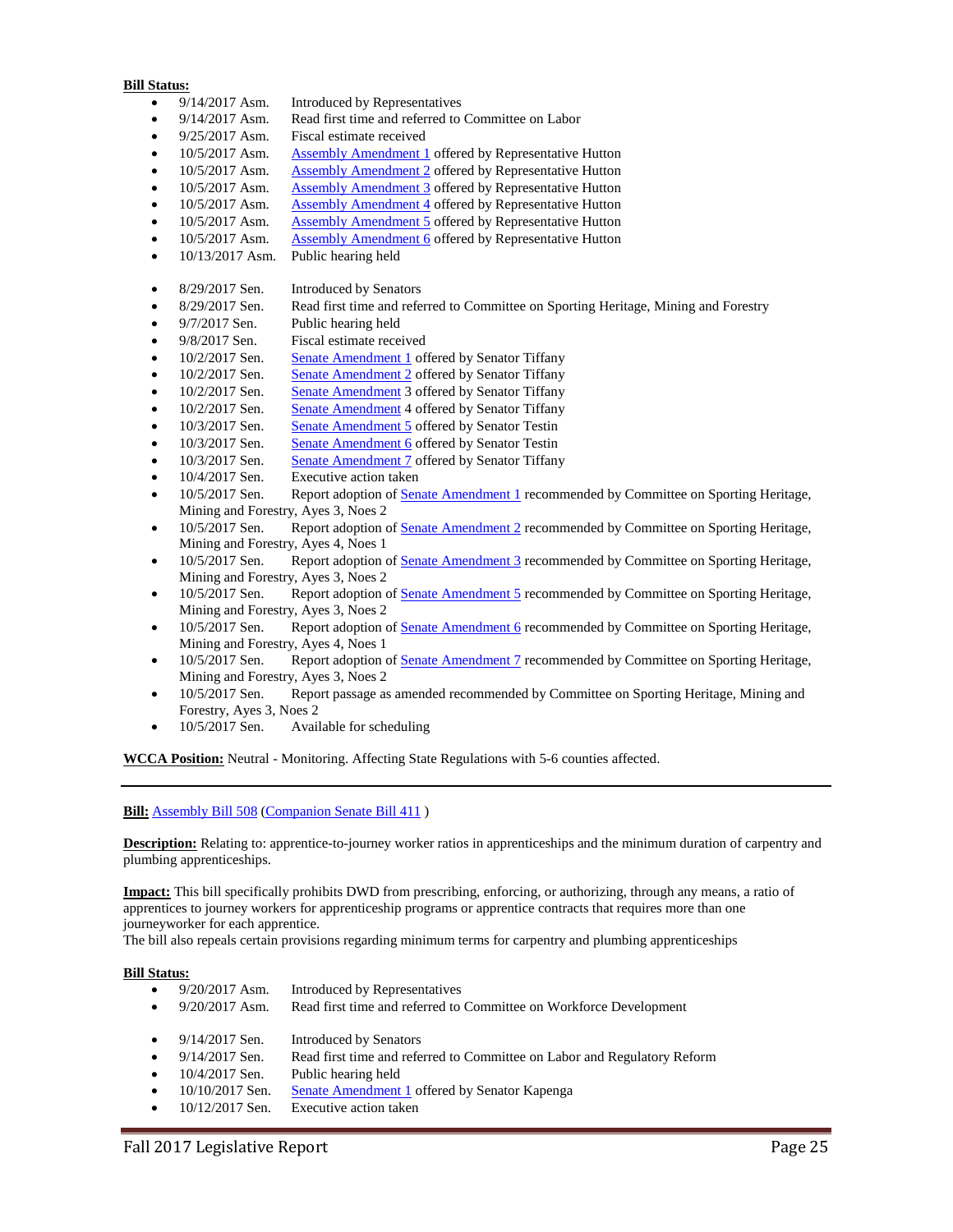- 10/17/2017 Sen. Report adoption o[f Senate Amendment 1](https://docs.legis.wisconsin.gov/document/amends/2017/REG/SB411-SA1) recommended by Committee on Labor and Regulatory Reform, Ayes 5, Noes 0
- 10/17/2017 Sen. Report passage as amended recommended by Committee on Labor and Regulatory Reform, Ayes 3, Noes 2
- 10/17/2017 Sen. Available for scheduling

**WCCA Position:** DSPS Regulations of Licencing

**Bill:** [Asembly Bill 511](https://docs.legis.wisconsin.gov/2017/proposals/reg/asm/bill/ab511) (Companio[n Senate Bill 429\)](https://docs.legis.wisconsin.gov/2017/proposals/sb429)

**Description:** Relating to: weight limits for certain vehicles transporting maple sap or syrup.

#### **Impact:**

This bill creates special highway weight limits for certain vehicles transporting maple sap or syrup.

#### **Bill Status:**

- 9/25/2017 Asm. Introduced by Representatives Kulp, Jacque, E. Brooks, Krug, Bernier, Kitchens, Meyers, Thiesfeldt and Mursau; cosponsored by Senators Moulton, Tiffany, Marklein and Testin
- 9/25/2017 Asm. Read first time and referred to Committee on Transportation
- 10/9/2017 Sen. Introduced by Senators Moulton, Tiffany, Marklein and Testin; cosponsored by Representatives Kulp, Jacque, E. Brooks, Krug, Bernier, Kitchens, Meyers, Thiesfeldt, Mursau and Pronschinske
- 10/9/2017 Sen. Read first time and referred to Committee on Transportation and Veterans Affairs
- 10/23/2017 Sen. Fiscal estimate received

**WCCA Position:** Non Zoning Athority, DOT and County Highway regulations athority

#### **Bill:** [Asembly Bill 515](https://docs.legis.wisconsin.gov/2017/proposals/reg/asm/bill/ab515) (Companio[n Senate Bill 430\)](https://docs.legis.wisconsin.gov/2017/proposals/sb430)

**Description:** Relating to: the responsibility to comply with the one-family and two-family dwelling code for a manufactured home owner.

#### **Impact:**

This bill provides that, if a requirement of the one-family and two-family dwelling code applies to a manufactured home or an attachment to a manufactured home, the manufactured home owner must comply with that requirement.

#### **Bill Status:**

- 9/25/2017 Asm. Introduced by Representatives Ballweg, R. Brooks, Murphy, Gannon, Spiros, Kulp, Tittl, Steffen, Quinn, Ripp, Petersen, Berceau and Thiesfeldt; cosponsored by Senators Lasee, Feyen, Marklein, Nass and Bewley
- 9/25/2017 Asm. Read first time and referred to Committee on Housing and Real Estate
- 10/3/2017 Asm. Representative Born added as a coauthor
- 10/17/2017 Asm. Public hearing held
- 10/9/2017 Sen. Introduced by Senators Lasee, Feyen, Marklein, Nass and Bewley; cosponsored by Representatives Ballweg, R. Brooks, Murphy, Gannon, Spiros, Kulp, Tittl, Steffen, Quinn, Ripp, Petersen, Berceau, Thiesfeldt and Born
- 10/9/2017 Sen. Read first time and referred to Committee on Insurance, Housing and Trade
- 10/17/2017 Sen. Public hearing held
- 10/20/2017 Sen. Executive action taken
- 10/20/2017 Sen. Report passage recommended by Committee on Insurance, Housing and Trade, Ayes 5, Noes 0
- 10/20/2017 Sen. Available for scheduling

**WCCA Position:** Non Zoning Athority, Uniform Dwelling Code Requirments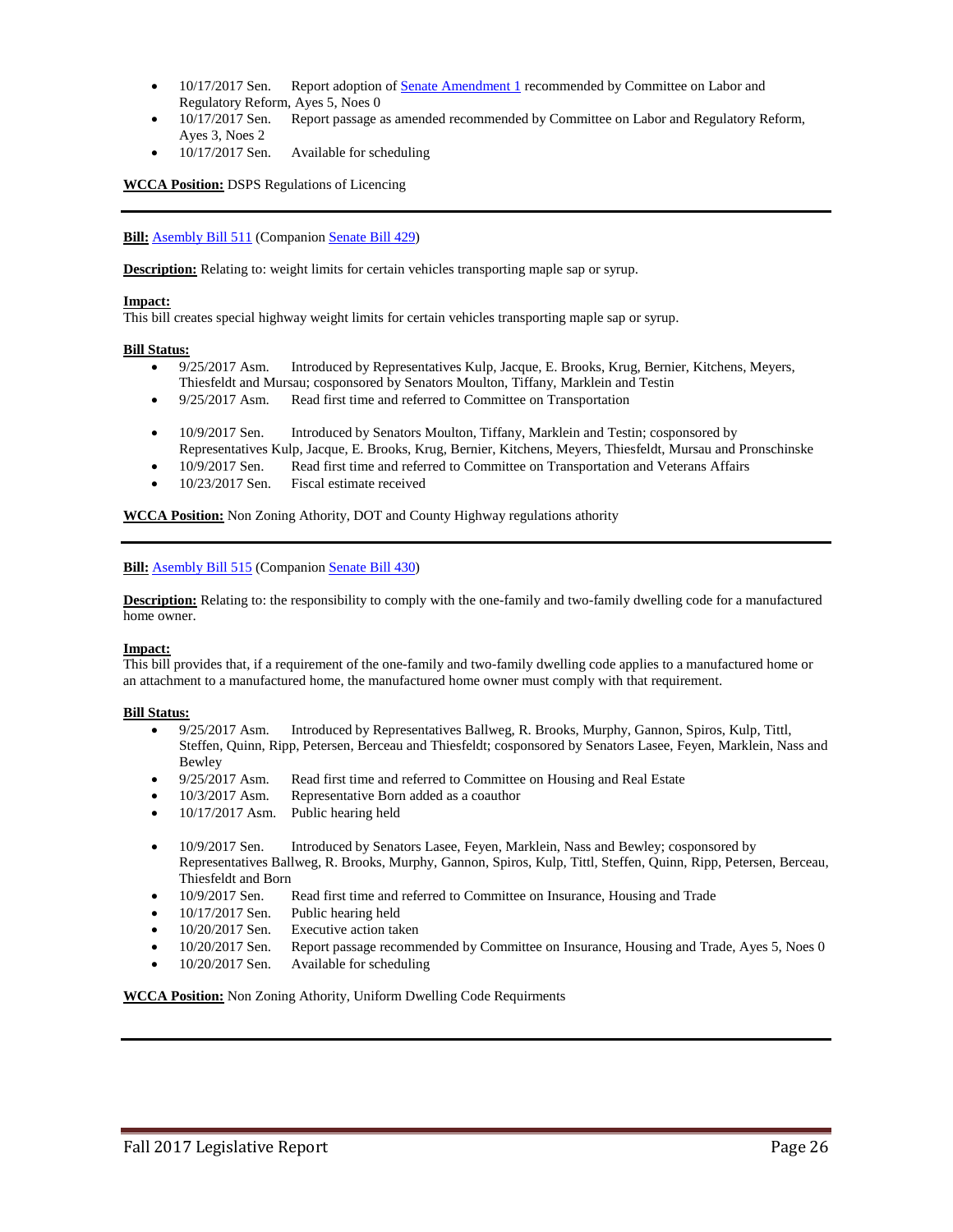# **Bill:** [Asembly Bill 532](https://docs.legis.wisconsin.gov/2017/proposals/reg/asm/bill/ab532) (Companio[n Senate Bill 475\)](https://docs.legis.wisconsin.gov/2017/proposals/sb475)

**Description:** Relating to: one-call system enforcement and other requirements, Public Service Commission authority regarding state energy policy, settlements between parties in Public Service Commission dockets, various public utility regulatory requirements, the regulation of utility facilities under a county construction site erosion control and storm water management zoning ordinance, granting rule-making authority, and providing a penalty.

# **Impact:**

The bill affects the treatment under a county construction site erosion control and storm water management zoning ordinance of the construction or maintenance of a facility, defined in the bill as property or equipment used for the transmission, delivery, or furnishing of natural gas, heat, light, or power and owned by a public utility or cooperative association organized for the purpose of producing or furnishing heat, light, or power to its members only. Under the bill, the construction and maintenance of a facility is considered to satisfy such a zoning ordinance if the Department of Natural Resources has issued all required navigable water, water and sewage, and pollution discharge permits or approvals authorizing the construction or maintenance or, if no such permits or approvals are required, if the construction and maintenance is conducted in a manner that employs best management practices to infiltrate or otherwise control storm water runoff from that infrastructure.

### **Bill Status:**

- 10/11/2017 Asm. Introduced by Representative Kuglitsch; cosponsored by Senator LeMahieu, by request of Public Service Commission
- 10/11/2017 Asm. Read first time and referred to Committee on Energy and Utilities
- 10/17/2017 Asm. Public hearing held
- 10/19/2017 Asm. Fiscal estimate received
- 10/23/2017 Asm. [Assembly Amendment 1](https://docs.legis.wisconsin.gov/document/amends/2017/REG/AB532-AA1) offered by Representatives Stuck and Meyers
- 10/23/2017 Asm. [Assembly Substitute Amendment 1](https://docs.legis.wisconsin.gov/document/amends/2017/REG/AB532-ASA1) offered by Representative Kuglitsch
- 10/18/2017 Sen. Introduced by Senator LeMahieu; cosponsored by Representative Kuglitsch, by request of Public Service Commission
- 10/18/2017 Sen. Read first time and referred to Committee on Elections and Utilities

**WCCA Position:** Limits the juristiction a county has on Stormwater and erosion control on certain projects dealing with

# **Bill:** [Asembly](https://docs.legis.wisconsin.gov/2017/proposals/reg/asm/bill/ab547) Bill 547

**Description:** Relating to: permitting and mitigation requirements for nonfederal and artificial wetlands and state assumption of the federal regulatory program governing the discharge of dredged or fill material into navigable waters.

#### **Impact:**

This bill exempts nonfederal and artificial wetlands from certain Department of Natural Resources wetland permitting requirements and, if the Environmental Protection Agency delegates to the state the authority to administer its own permit program for the discharge of dredge or fill material into navigable waters, authorizes DNR to assume that authority

#### **Bill Status:**

- 10/18/2017 Asm. Introduced by Representatives Steineke, Stafsholt, E. Brooks, R. Brooks, Felzkowski, Horlacher, Jagler, Jarchow, Knodl, Kremer, Kuglitsch, Rodriguez, Allen and Hutton;
- 10/18/2017 Asm. Read first time and referred to Committee on Regulatory Licensing Reform

**WCCA Position:** Removal of DNR athority on wetland permitting

#### **Bill:** [Senate Bill 26](https://docs.legis.wisconsin.gov/2017/proposals/reg/sen/bill/sb26)

**Description:** Relating to: broadband expansion grants and making an appropriation.

#### **Impact:**

Beginning in FY 2019-20, this bill reserves for the Broadband Expansion Grant Program \$1.5 million annually from the funding that the PSC currently receives from assessments paid into the USF by telecommunications providers.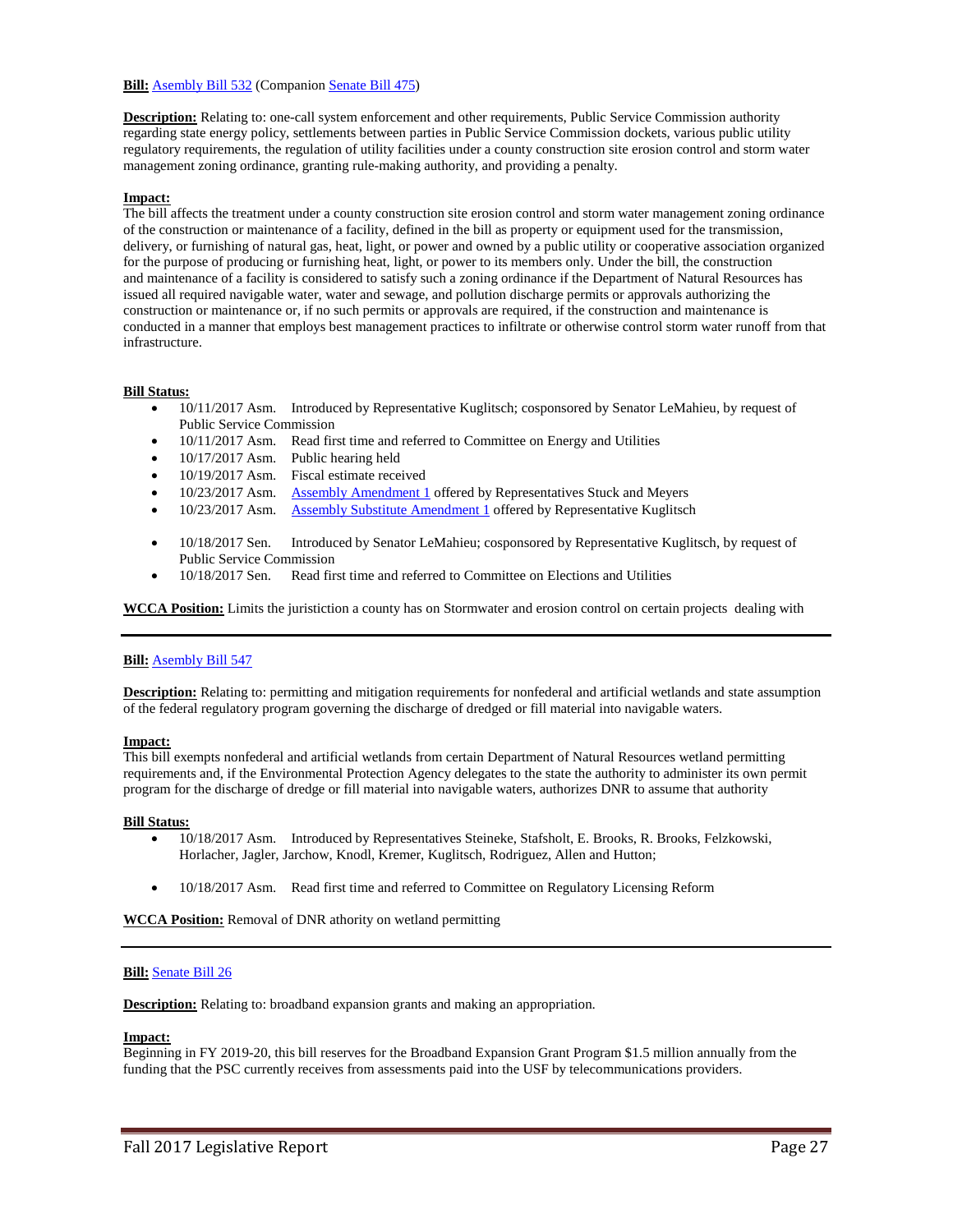- 2/8/2017 Sen. Introduced by Joint Legislative Council
	- 2/8/2017 Sen. Read first time and referred to Committee on Elections and Utilities
- 3/2/2017 Sen. Fiscal estimate received

**WCCA Position:** Not under zoning athority

### **Bill:** [Senate Bill 245](https://docs.legis.wisconsin.gov/2017/proposals/reg/sen/bill/sb245)

**Description:** Relating to: requiring a supermajority vote for bills overturning local government policies, ordinances, and regulations.

#### **Impact:**

This bill provides that no house of the legislature may pass a bill that overturns any local government policy, ordinance, or regulation unless the bill is approved by two-thirds of those members present and voting. The bill applies to policies, ordinances, and regulations of school districts, counties, cities, villages, and towns.

#### **Bill Status:**

- 5/11/2017 Sen. Introduced by Senators
	- 5/11/2017 Sen. Read first time and referred to Committee on Financial Services, Constitution and Federalism

**WCCA Position:** Not Under Zoning Athority

#### **Bill:** [Senate Bill 330](https://docs.legis.wisconsin.gov/2017/proposals/reg/sen/bill/sb330)

**Description:** Relating to: regulating and monitoring airborne particulate matter and respirable silica and granting rulemaking authority.

#### **Impact:**

This bill requires an owner or operator of an industrial sand mining or processing facility to monitor the ambient air near the facility for small crystalline silica particles and other particulate matter and report the results to the Department of Natural Resources

This bill also requires DNR to promulgate an ambient air quality standard for small crystalline silica particles

#### **Bill Status:**

- 6/23/2017 Sen. Introduced by Senators
- 6/23/2017 Sen. Read first time and referred to Committee on Sporting Heritage, Mining and Forestry
- 7/7/2017 Sen. Fiscal estimate received

#### **WCCA Position:** Affects DNR Regulations

#### **Bill:** [Senate Bill 331](https://docs.legis.wisconsin.gov/2017/proposals/reg/sen/bill/sb331)

**Description:** Relating to: monitoring industrial sand mining and processing operations and making an appropriation.

#### **Impact:**

This bill authorizes eight full time equivalent positions to the Department of Natural Resources for monitoring industrial sand mining and processing operations and provides funding for those positions from the environmental fund.

# **Bill Status:**

- 6/23/2017 Sen. Introduced by Senators
- 6/23/2017 Sen. Read first time and referred to Committee on Sporting Heritage, Mining and Forestry
- 7/5/2017 Sen. Fiscal estimate received

**WCCA Position:** Affects DNR Regulations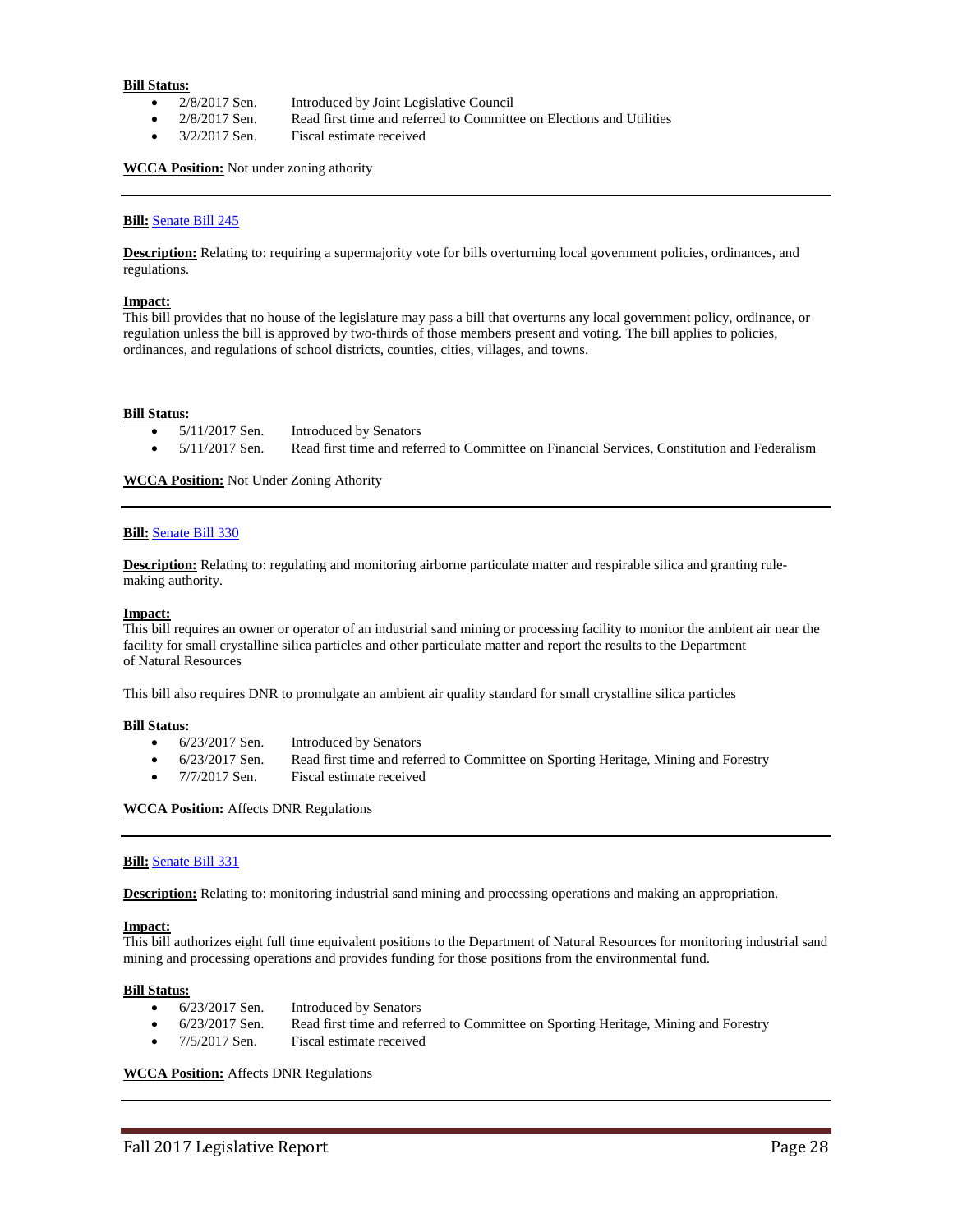# **Bill:** [Senate Bill 332](https://docs.legis.wisconsin.gov/2017/proposals/reg/sen/bill/sb332)

**Description:** Relating to: listing frac sand mining as a conditional or prohibited use in certain types of zoning ordinances.

#### **Impact:**

Under this bill, with regard to a zoning ordinance that is enacted and relates to agricultural use, frac sand mining must be listed as a conditional use. Also under this bill, with regard to a zoning ordinance that is enacted and relates to residential use, frac sand mining must be listed as a prohibited use.

### **Bill Status:**

- 6/23/2017 Sen. Introduced by Senators
- 6/23/2017 Sen. Read first time and referred to Committee on Sporting Heritage, Mining and Forestry
- 7/26/2017 Sen. Fiscal estimate received

**WCCA Position:** Neutral. Clarificatiuon of where a use can be establised.

# **Bill:** [Senate Bill 333](https://docs.legis.wisconsin.gov/2017/proposals/reg/sen/bill/sb333)

**Description:** Relating to: county authority relating to exploration for a type of industrial sand.

#### **Impact:**

This bill authorizes counties to issue licenses for the exploration of frac sand. Exploration consists of drilling holes for the purpose of searching for frac sand or establishing the nature and extent of a frac sand deposit. A person who applies to a county for a frac sand exploration license must submit a bond to ensure that drillholes will be properly filled and proof that the person has liability insurance covering personal injury and property damage. The bill also requires a licensee to notify the county before beginning drilling and before filling a drillhole. The bill requires the Department of Natural

#### **Bill Status:**

- 6/23/2017 Sen. Introduced by Senators
- 6/23/2017 Sen. Read first time and referred to Committee on Sporting Heritage, Mining and Forestry
- 7/11/2017 Sen. Fiscal estimate received

**WCCA Position:** Neutral – allows counties to monitor activities.

#### **Bill:** [Senate Bill 334](https://docs.legis.wisconsin.gov/2017/proposals/reg/sen/bill/sb334)

**Description:** Relating to: disclosure of contracts for frac sand mining on neighboring properties.

#### **Impact:**

This bill requires an owner to disclose on the applicable report whether the owner has notice or knowledge of a contract, or an option to contract, that allows a person to mine frac sand on a neighboring property.

#### **Bill Status:**

- 6/23/2017 Sen. Introduced by Senators
- 6/23/2017 Sen. Read first time and referred to Committee on Sporting Heritage, Mining and Forestry

**WCCA Position:** Not Zoning Athority

#### **Bill:** [Senate Bill 335](https://docs.legis.wisconsin.gov/2017/proposals/reg/sen/bill/sb335)

**Description:** Relating to: notice requirements for zoning actions related to frac sand mining.

# **Impact:**

Under this bill, before a city, village, town that is authorized to exercise village powers, or county may take any action on an application for a frac sand mine, the governing body must publish a class 2 notice at least 30 days before the meeting and must also send written notice of the meeting, by first class mail, at least 30 days before the meeting, to the owner or occupant of any land that is located within one mile of the proposed mine.